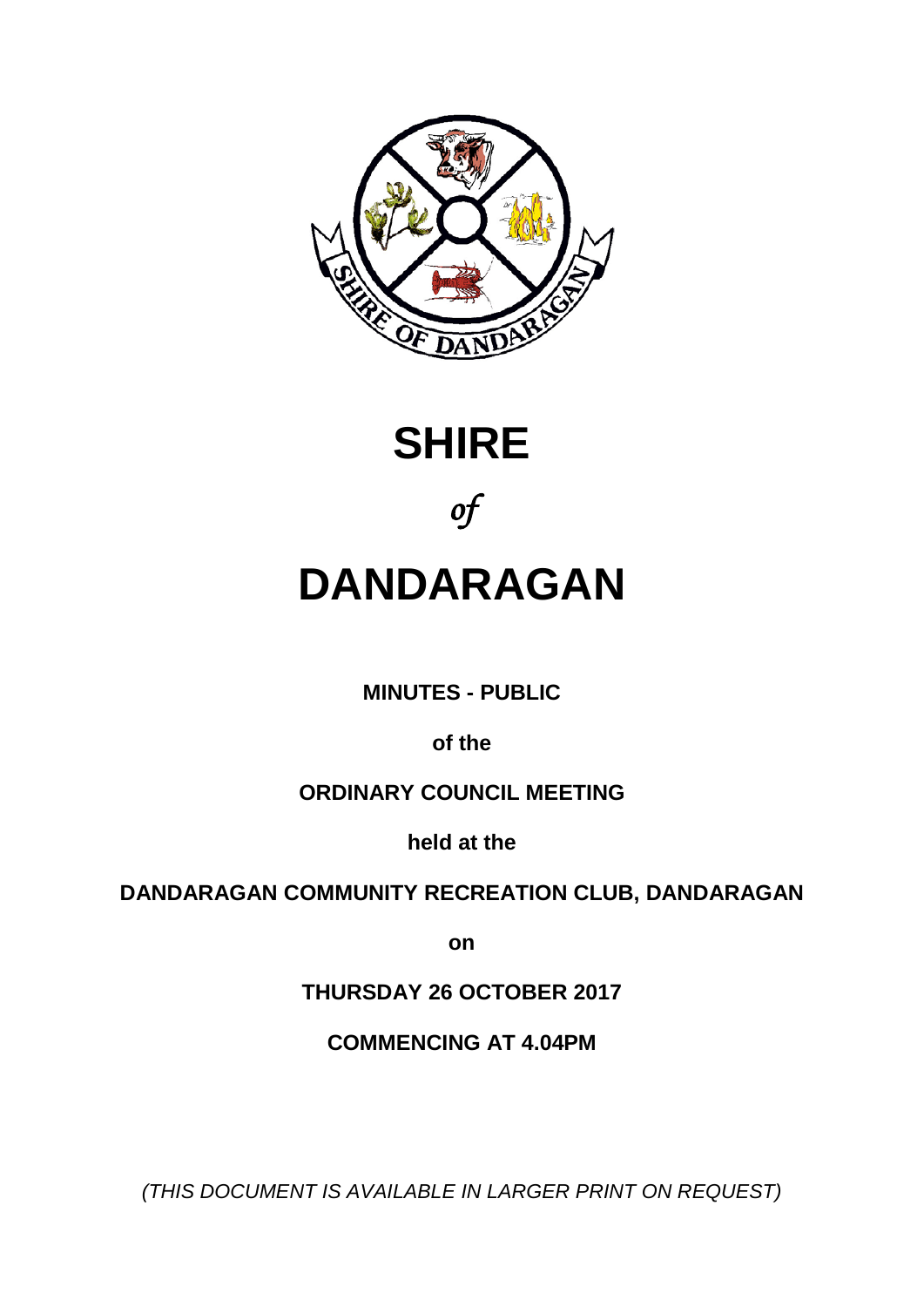# **Table of Contents**

| 1              |     |                     | DECLARATION OF OPENING / ANNOUNCEMENT OF VISITORS  1                                                                |  |
|----------------|-----|---------------------|---------------------------------------------------------------------------------------------------------------------|--|
|                |     |                     |                                                                                                                     |  |
|                |     | <b>1.2 ELECTION</b> | AND DECLARATION OF PRESIDENT AND DEPUTY                                                                             |  |
|                |     |                     |                                                                                                                     |  |
| $\mathbf{2}$   |     |                     | RECORD OF ATTENDANCE / APOLOGIES / APPROVED LEAVE OF                                                                |  |
|                |     |                     | <b>RESPONSE TO PREVIOUS PUBLIC QUESTIONS TAKEN ON NOTICE 2</b>                                                      |  |
| 3              |     |                     |                                                                                                                     |  |
| 4              |     |                     |                                                                                                                     |  |
| 5              |     |                     |                                                                                                                     |  |
| 6              |     |                     |                                                                                                                     |  |
|                |     |                     | 6.1 MINUTES OF THE ORDINARY COUNCIL MEETING HELD 28 SEPTEMBER                                                       |  |
| $\overline{7}$ |     |                     | NOTICES AND ANNOUNCEMENTS BY PRESIDING MEMBER WITHOUT                                                               |  |
|                |     |                     |                                                                                                                     |  |
| 8              |     |                     | PETITIONS / DEPUTATIONS / PRESENTATIONS / SUBMISSIONS 3                                                             |  |
| 9              |     |                     |                                                                                                                     |  |
|                | 9.1 |                     |                                                                                                                     |  |
|                |     | 9.1.1               | JURIEN BAY COMMUNITY RESOURCE CENTRE OUTGOINGS4                                                                     |  |
|                |     | 9.1.2               | FINANCIAL STATEMENTS - MONTHLY REPORTING FOR THE PERIOD                                                             |  |
|                |     | 9.1.3               |                                                                                                                     |  |
|                | 9.2 |                     |                                                                                                                     |  |
|                | 9.3 |                     |                                                                                                                     |  |
|                |     | 9.3.1               | TURQUOISE COAST VISITOR CENTRE WORKING GROUP 10                                                                     |  |
|                |     | 9.3.2               | DELEGATES TO VARIOUS COMMITTEES AND<br><b>ELECTION</b><br>OF.                                                       |  |
|                | 9.4 |                     |                                                                                                                     |  |
|                |     |                     | 9.4.1 PROPOSED PYLON SIGN - LOT 219 CADIZ STREET CERVANTES17                                                        |  |
|                |     | 9.4.2               | PLANNING APPROVAL - CARPORT (PROPOSED RCODE VARIATION) -                                                            |  |
|                |     | 9.4.3               | PROPOSED SEASONAL WORKERS ACCOMMODATION - LOT 3608                                                                  |  |
|                |     | 9.4.4               | SCHEME AMENDMENT NO 35 INITIATION AND CONSENT TO                                                                    |  |
|                |     | 9.4.5               | PROPOSED RELOCATION OF A TRANSPORTABLE OFFICE BUILDING<br>AND CONVERSION TO DWELLING USE - LOT 72 JURIEN BAY VISTA, |  |
|                | 9.5 |                     |                                                                                                                     |  |
|                |     | 9.5.1               | SHIRE OF DANDARAGAN - SEPTEMBER 2017 COUNCIL STATUS                                                                 |  |
|                |     | 9.5.2               | SHIRE OF DANDARAGAN - EXECUTIVE MANAGER INFRASTRUCTURE                                                              |  |
|                |     | 9.5.3               | SHIRE OF DANDARAGAN - BUILDING STATISTICS - SEPTEMBER 2017 44                                                       |  |
|                |     | 9.5.4               | SHIRE OF DANDARAGAN - PLANNING STATISTICS - SEPTEMBER 201744                                                        |  |
|                |     | 9.5.5               | OFFICE OF THE AUDITOR GENERAL - LOCAL GOVERNMENT                                                                    |  |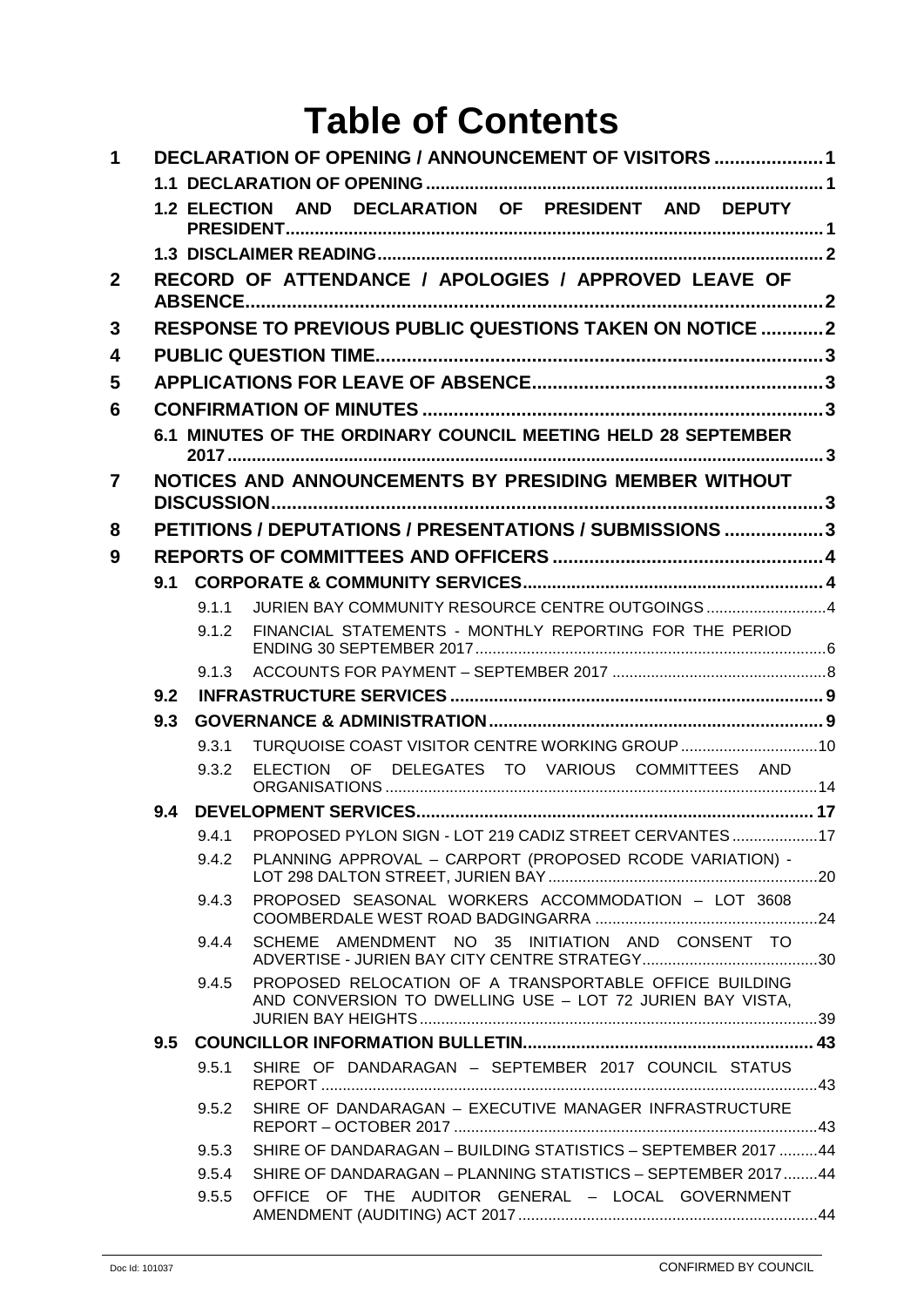|    | WALGA - STATE AND LOCAL GOVERNMENT PARTNERSHIP<br>9.5.6             |     |
|----|---------------------------------------------------------------------|-----|
|    | 9.5.7 PRIME MINISTERS RESPONSE TO GST IN WESTERN AUSTRALIA44        |     |
| 10 | NEW BUSINESS OF AN URGENT NATURE - INTRODUCED BY                    |     |
| 11 | CONFIDENTIAL ITEMS FOR WHICH MEETING IS CLOSED TO THE               | 44  |
|    |                                                                     |     |
|    | 11.1.1 PRIVATE & CONFIDENTIAL - CHIEF EXECUTIVE OFFICER 2016 / 2017 |     |
|    | 11.1.2 PRIVATE & CONFIDENTIAL - RESIGNATION OF THE CHIEF EXECUTIVE  |     |
| 12 | ELECTED MEMBERS MOTIONS OF WHICH PREVIOUS NOTICE HAS                | 48  |
| 13 |                                                                     | .48 |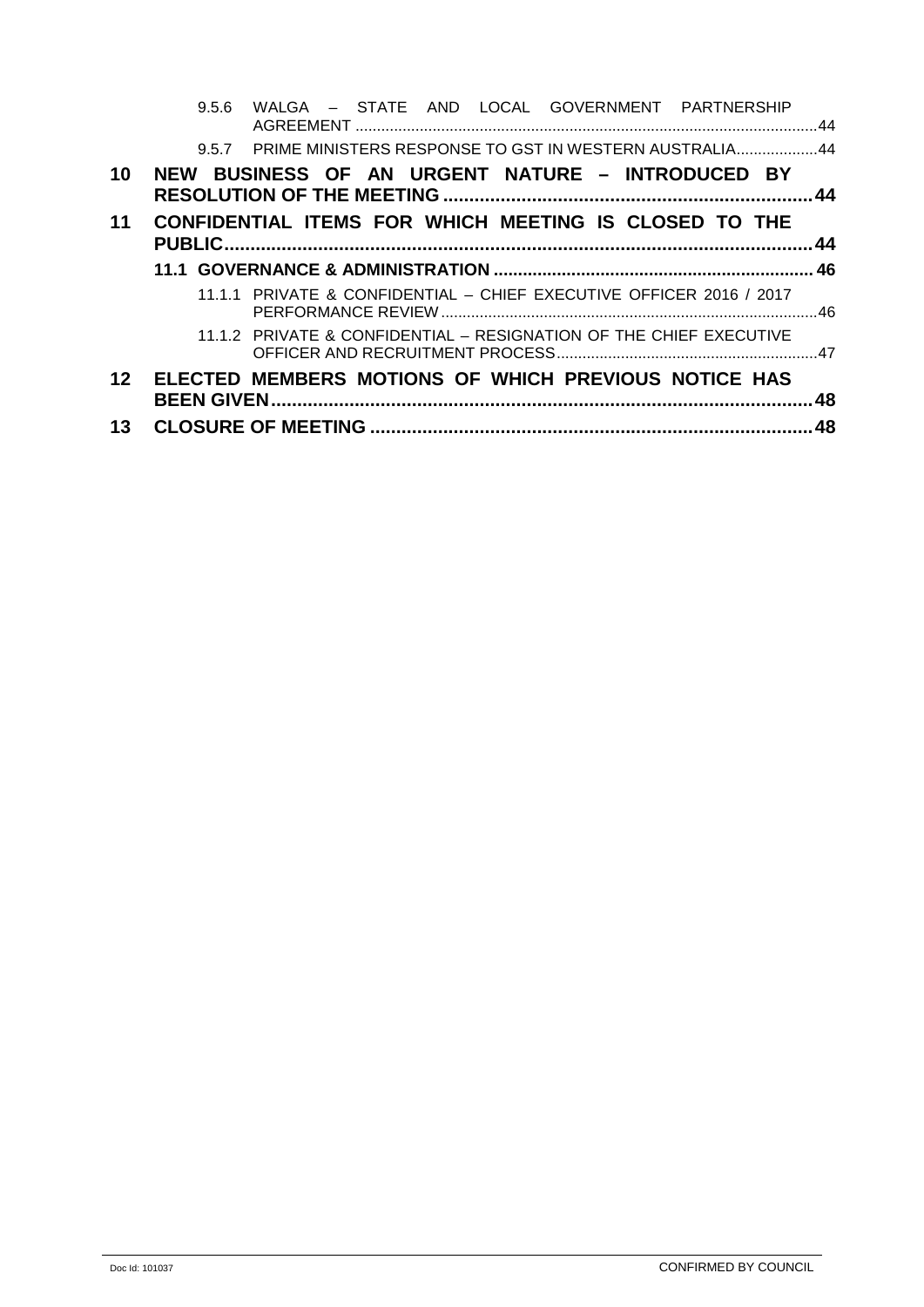#### <span id="page-3-1"></span><span id="page-3-0"></span>**1 DECLARATION OF OPENING / ANNOUNCEMENT OF VISITORS**

#### **1.1 DECLARATION OF OPENING**

The Chief Executive Officer declared the meeting open at 4.04pm and welcomed those present.

#### <span id="page-3-2"></span>**1.2 ELECTION AND DECLARATION OF PRESIDENT AND DEPUTY PRESIDENT**

#### *Election for President*

The Chief Executive Officer advised that he had received one written nomination for Councillor Holmes. The Chief Executive Officer then called for nominations from the floor, none were forthcoming therefore the Chief Executive Officer declared the nomination period closed. Being that there was only the one nomination for President, the Chief Executive Officer announced that Councillor Holmes had been elected unopposed to the office of President for a period of two (2) years.

Councillor Holmes then made the declaration in the prescribed form before Peter Scharf, JP. The forms were duly signed.

Councillor Holmes then assumed the Chair at 4.07pm.

#### *Election for Deputy President*

The President advised that she had received two written nominations, one for Councillor Scharf and one for Councillor Slyns. The President then called for nominations from the floor, none were forthcoming therefore the President declared the nomination period closed.

An election was run by secret ballot and the results were:

Councillor Scharf – 5 votes Councillor Slyns – 4 votes

The Chief Executive Officer announced that Councillor Scharf had been elected with a result of 5 votes to 4 and that he was elected to the office of Deputy President for a period of two (2) years.

Councillor Scharf then made the declaration in the prescribed form before Ann Eyre, JP. The forms were duly signed.

As part of the Shire of Dandaragan's tradition, Councillor Holmes, the Presiding Member congratulated the Deputy President and new Councillors in recognition of their election to the Council. Councillor Holmes also thanked Peter Scharf and Ann Eyre, JP, for conducting the ceremonies.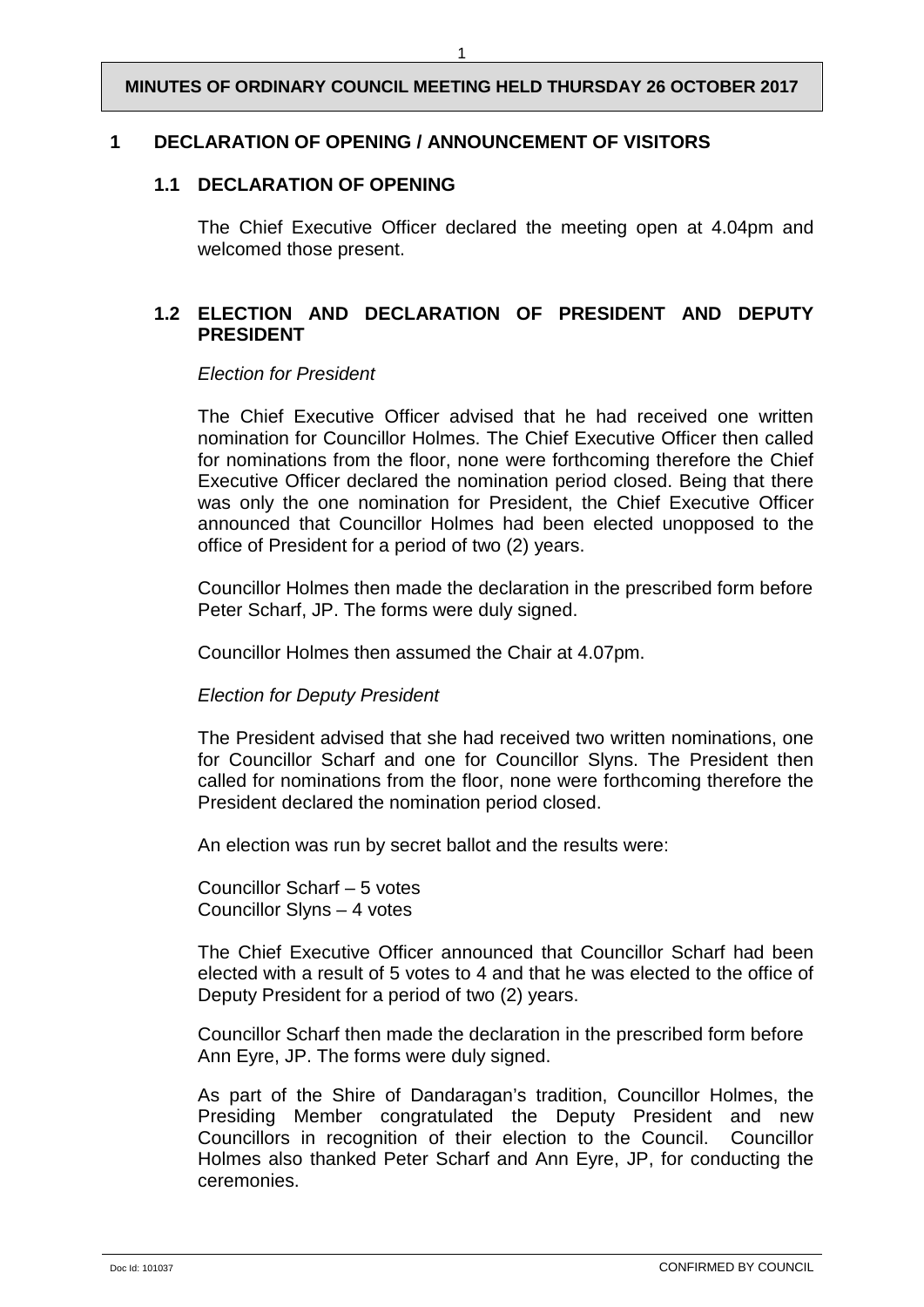#### <span id="page-4-0"></span>**1.3 DISCLAIMER READING**

The disclaimer was read aloud as there were 3 members of the public present.

*"No responsibility whatsoever is implied or accepted by the Shire of Dandaragan for any act, omission, statement or intimation occurring during this meeting.*

*It is strongly advised that persons do not act on what is heard, and should only rely on written confirmation of Council's decision, which will be provided within fourteen (14) days.*

#### <span id="page-4-1"></span>**2 RECORD OF ATTENDANCE / APOLOGIES / APPROVED LEAVE OF ABSENCE**

#### **Members**

Councillor L Holmes<br>
Councillor P Scharf<br>
Councillor P Scharf<br>
Councillor P Scharf Councillor W Gibson Councillor K McGlew Councillor D Richardson Councillor R Shanhun Councillor A Eyre Councillor J Clarke Councillor D Slyns

(Deputy President)

**Staff**<br>Mr T Nottle

(Chief Executive Officer) Mr S Clayton (Executive Manager Corporate & Community Services)<br>Mr G Yandle (Executive Manager Infrastructure) Mr G Yandle (Executive Manager Infrastructure)<br>Mr D Chidlow (Executive Manager Development Services) Mr D Chidlow (Executive Manager Development Services)<br>Ms M Perkins (Community Development Officer) (Community Development Officer)

# **Apologies**

Nil

**Approved Leave of Absence** Nil

**Observers** Richard Cooper, Raelene Hurst , Lawrie Short

#### <span id="page-4-2"></span>**3 RESPONSE TO PREVIOUS PUBLIC QUESTIONS TAKEN ON NOTICE**

**Nil**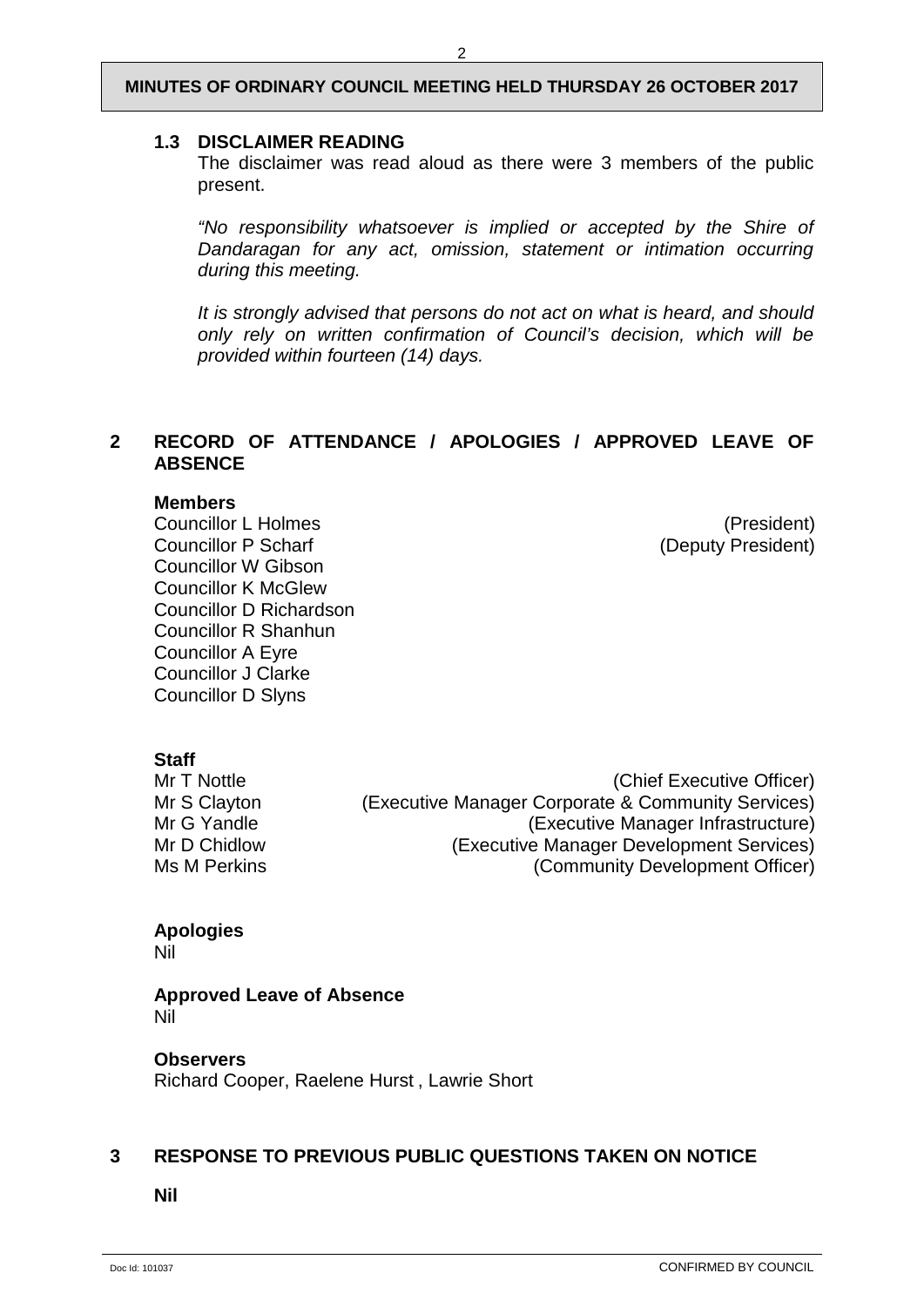#### <span id="page-5-0"></span>**4 PUBLIC QUESTION TIME**

**Nil**

# <span id="page-5-1"></span>**5 APPLICATIONS FOR LEAVE OF ABSENCE**

#### **COUNCIL DECISION**

**Moved Cr Slyns, seconded Cr Eyre The leave of absence be approved as follows: Councillor W Gibson – Sunday 4 November 2017 through to Thursday 9 November 2017.**

**CARRIED 9 / 0**

#### <span id="page-5-3"></span><span id="page-5-2"></span>**6 CONFIRMATION OF MINUTES**

**6.1 MINUTES OF THE ORDINARY COUNCIL MEETING HELD 28 SEPTEMBER 2017**

**COUNCIL DECISION Moved Cr Gibson, seconded Cr Scharf That the minutes of the Ordinary Meeting of Council held 28 September 2017 be confirmed.** 

**CARRIED 9 / 0**

#### <span id="page-5-4"></span>**7 NOTICES AND ANNOUNCEMENTS BY PRESIDING MEMBER WITHOUT DISCUSSION**

**The President announced that the Chief Executive Officer had submitted his resignation after seven and a half years to take up a new position at the City of Busselton.**

**The President thanked Mr. Nottle on behalf of the Council for his commitment and passion for the Shire of Dandaragan during his time as Chief Executive Officer.**

#### <span id="page-5-5"></span>**8 PETITIONS / DEPUTATIONS / PRESENTATIONS / SUBMISSIONS**

**Nil**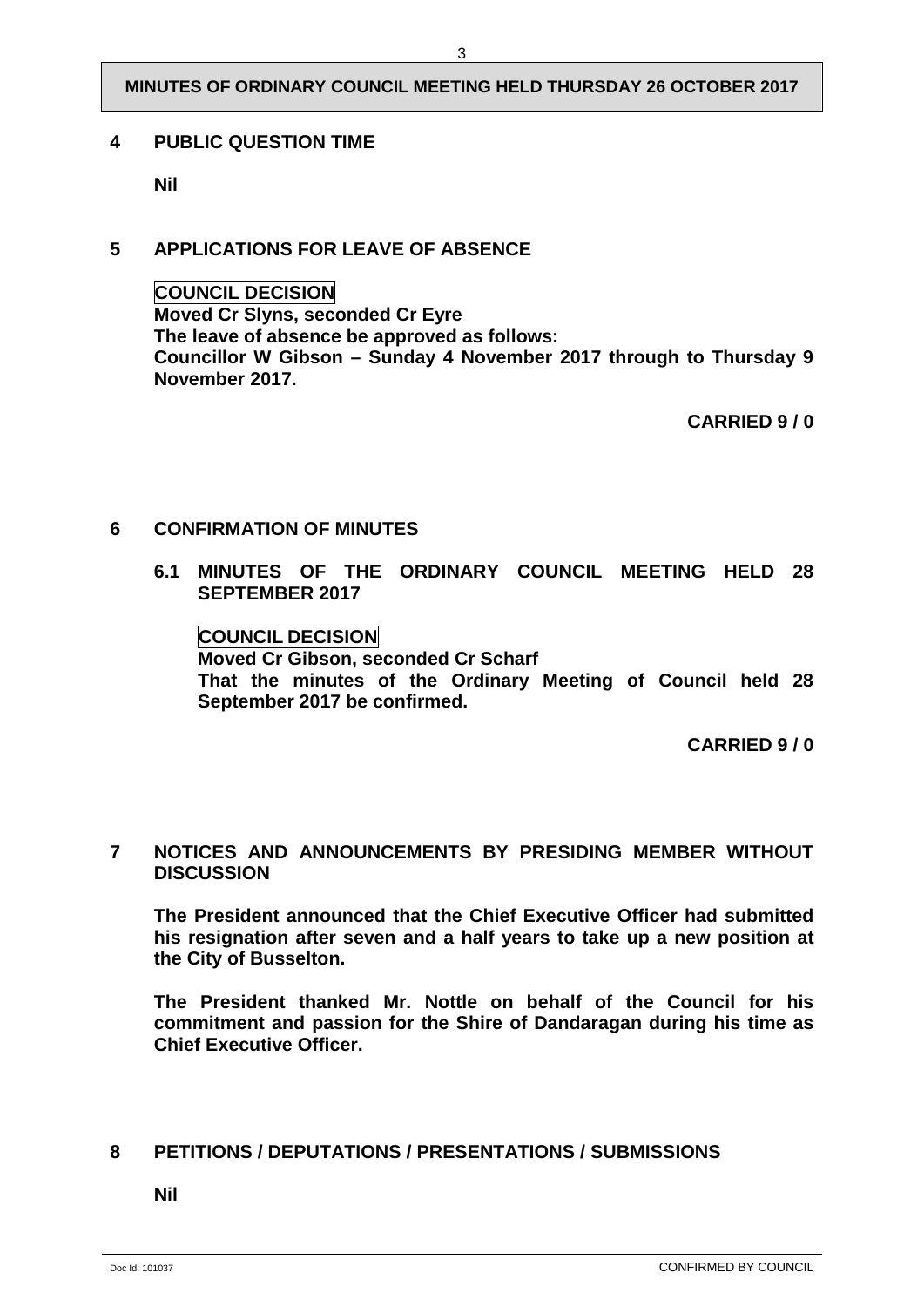4

# <span id="page-6-1"></span><span id="page-6-0"></span>**9 REPORTS OF COMMITTEES AND OFFICERS**

# <span id="page-6-2"></span>**9.1 CORPORATE & COMMUNITY SERVICES**

# **9.1.1 JURIEN BAY COMMUNITY RESOURCE CENTRE OUTGOINGS**

Disclosure of Interest:<br>Date: Date: 16 October 2017<br>Author: 16 October 2017<br>Scott Clayton Ex

Folder Path: Business Classification Scheme / Council Properties / Leasing Out / Office Locations Scott Clayton, Executive Manager Corporate & Community Services

Signature of Author:

Signature of Senior Officer:

Senior Officer: Tony Nottle, Chief Executive Officer

גו חל

#### PROPOSAL

Due to an administrative oversight outgoings for the office lease of a section of the Jurien Bay Civic Centre (Centre) by the Jurien Bay Community Resource Centre (JBCRC) have not been charged since the commencement of the lease.

# BACKGROUND

The JBCRC entered into a peppercorn lease arrangement with the Shire of Dandaragan (Shire) effective 31 July 2014. However, the JBCRC has advised they didn't commence actual tenancy until April 2015.

#### COMMENT

In August 2017, as a result of an administrative review of agreement, it became evident that the JBCRC had never been charged for their portion of outgoings at the Centre.

The JBCRC were written to explaining the situation and were advised that they would be sent regular invoices for outgoings in accordance with the terms of the lease on a regular basis commencing 1 July 2017.

In addition, they were also advised that *"back charges for the period of tenancy up to the 30 June 2017 will be communicated to you once the Shire has made a decision as to how this figure is to be calculated."*

Utilising the calculation provisions in the lease agreement, from the commencement of the lease, outgoings for the period up to 30 June 2017 equate to an average of \$564.68 ex GST per month.

Therefore, for the 2 years and 11 months the tenancy has been active this would equate to a back charge of \$19,763.64 ex GST.

This information was presented at the Council Forum held 12 October 2017.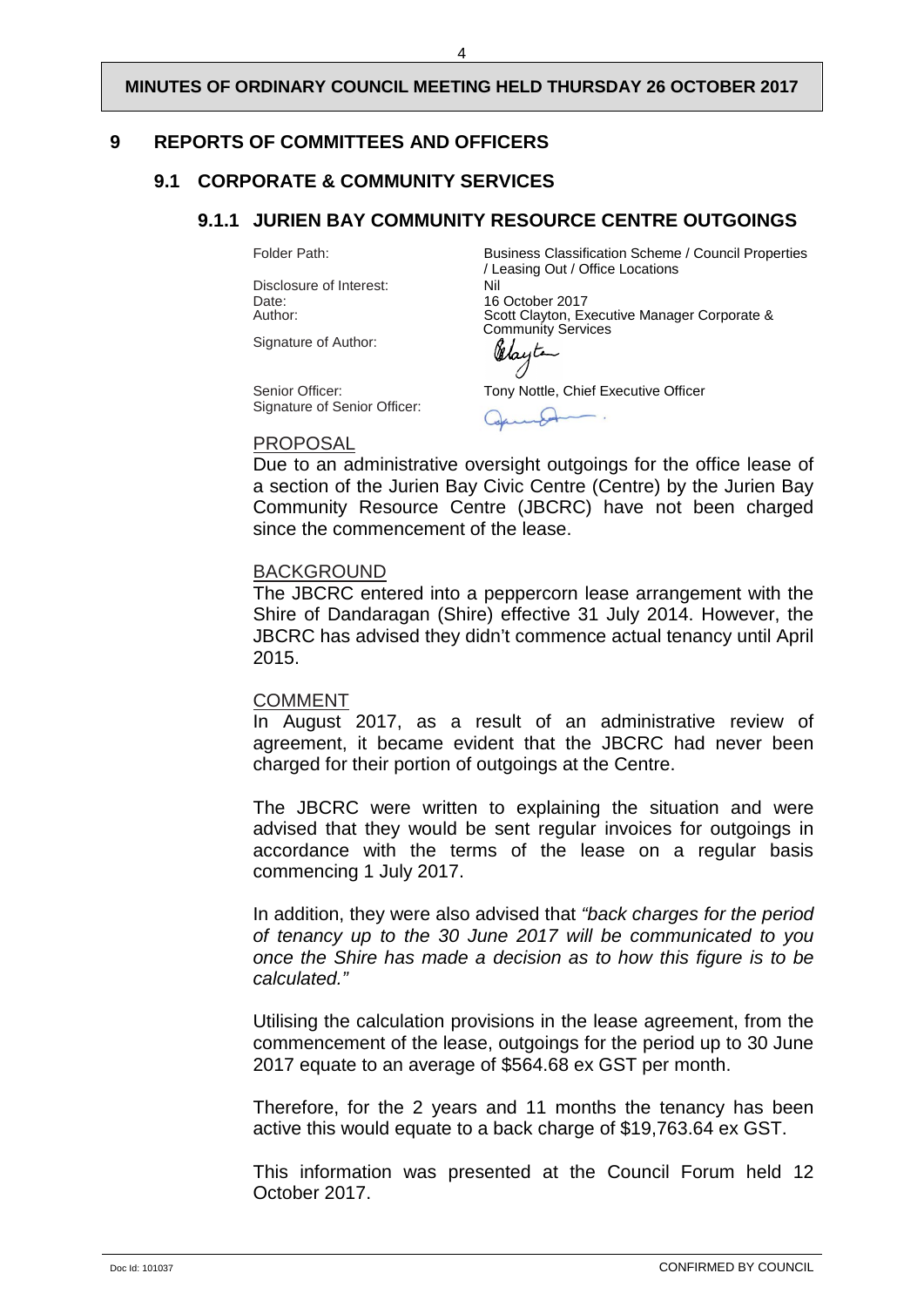The financial plight of Community Resource Centres in general under current funding models and the fact that no provision for this income was made in the 2017 / 2018 Shire budget was discussed.

Council may wish to consider charging the JBCRC twelve months' worth of average outgoings as an adequate compromise.

#### **CONSULTATION**

- **Jurien Bay Community Resource Centre**
- Council via Forum 28 September 2017

#### STATUTORY ENVIRONMENT

Despite there being no provision for the outgoings income in the 2017 / 18 budget the proposal to charge only twelve months' worth of outgoings would still amount to a write-off for the remaining uncharged portion in accordance with Section 6.12 of the Local Government Act 1995.

6.12. Power to defer, grant discounts, waive or write off debts

- (1) Subject to subsection (2) and any other written law, a local government may —
	- (a) when adopting the annual budget, grant\* a discount or other incentive for the early payment of any amount of money; or
	- (b) waive or grant concessions in relation to any amount of money; or
	- (c) write off any amount of money, which is owed to the local government.
	- \* Absolute

#### POLICY IMPLICATIONS

There are no policy implications relevant to this item.

#### FINANCIAL IMPLICATIONS

Despite the proposal recommending a partial write off of a debt, as no provision was made for this income in the 2017 / 18 budget the effect of this proposal would result in an increase in income of \$6,776.16 ex GST.

#### STRATEGIC IMPLICATIONS 2016 – 2026 Strategic Community Plan

| <b>Goal 3: Strong and Connected Community</b>     |                                                                                                                                                       |  |
|---------------------------------------------------|-------------------------------------------------------------------------------------------------------------------------------------------------------|--|
| <b>Objectives</b>                                 | How the Shire will contribute                                                                                                                         |  |
| 3.1 Support strong community resource<br>services | Support the Community Resource<br>a)<br>Centres in Dandaragan and Jurien Bay<br>through provision of peppercorn leases<br>and outsourcing of services |  |

#### **TTACHMENTS** Nil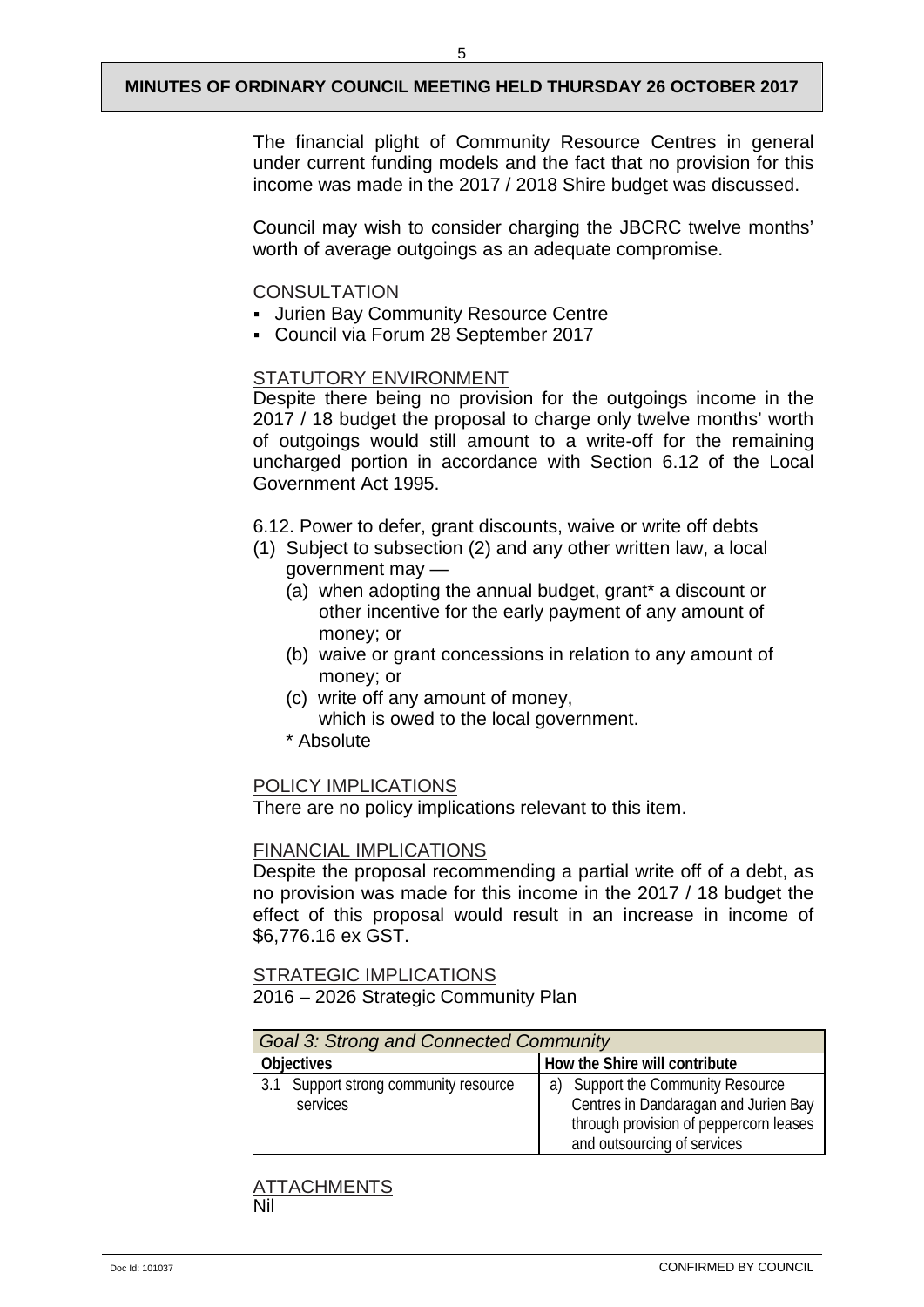#### VOTING REQUIREMENT Absolute Majority

**OFFICER RECOMMENDATION / COUNCIL DECISION**

**Moved Cr Shanhun, seconded Cr McGlew That Council:**

- **1. Acknowledge an outstanding debt of \$19,763.64 ex GST for outgoings for the period 31 July 2014 to 30 June 2017 at the Jurien Bay Civic Centre for the Jurien Bay Community Resource Centre leased area in accordance with the lease agreement, and;**
- **2. in accordance with section 6.12 of the Local Government Act 1995, write-off \$12,987.53 ex GST of the outstanding outgoings for the period 31 July 2014 to 30 June 2017 at the Jurien Bay Civic Centre for the Jurien Bay Community Resource Centre leased area as identified in the lease agreement.**

#### **CARRIED BY ABSOLUTE MAJORITY 9 / 0**

#### <span id="page-8-0"></span>**9.1.2 FINANCIAL STATEMENTS - MONTHLY REPORTING FOR THE PERIOD ENDING 30 SEPTEMBER 2017**

Applicant:<br>Folder

Disclosure of Interest:<br>Date: Date: 16 October 2017<br>Author: 16 October 2017<br>Scott Clayton Community Services Signature of Author:

Signature of Senior Officer:

Location: Shire of Dandaragan<br>Applicant: N/A

Business Classification Scheme / Financial Management / Financial Reporting / Periodic Reports

Scott Clayton, Executive Manager Corporate and

Wayte

Senior Officer: Tony Nottle, Chief Executive Officer

#### PROPOSAL

To table and adopt the monthly financial statements for the period ending 30 September 2017

#### BACKGROUND

As part of the Local Government Act 1995 and Financial Management Regulations (1996), monthly financial statements are required to be presented to Council. Circulated are the monthly financial statements for the period ending 30 September 2017.

#### **COMMENT**

Regulation 34 of the Financial Management Regulations (1996) requires the following information to be provided to Council:

*1. Net Current Assets*

Council's Net Current Assets [i.e. surplus / (deficit)] position as at the 30 September 2017 was \$8,198,576. The composition of this equates to Current Assets minus Current Liabilities less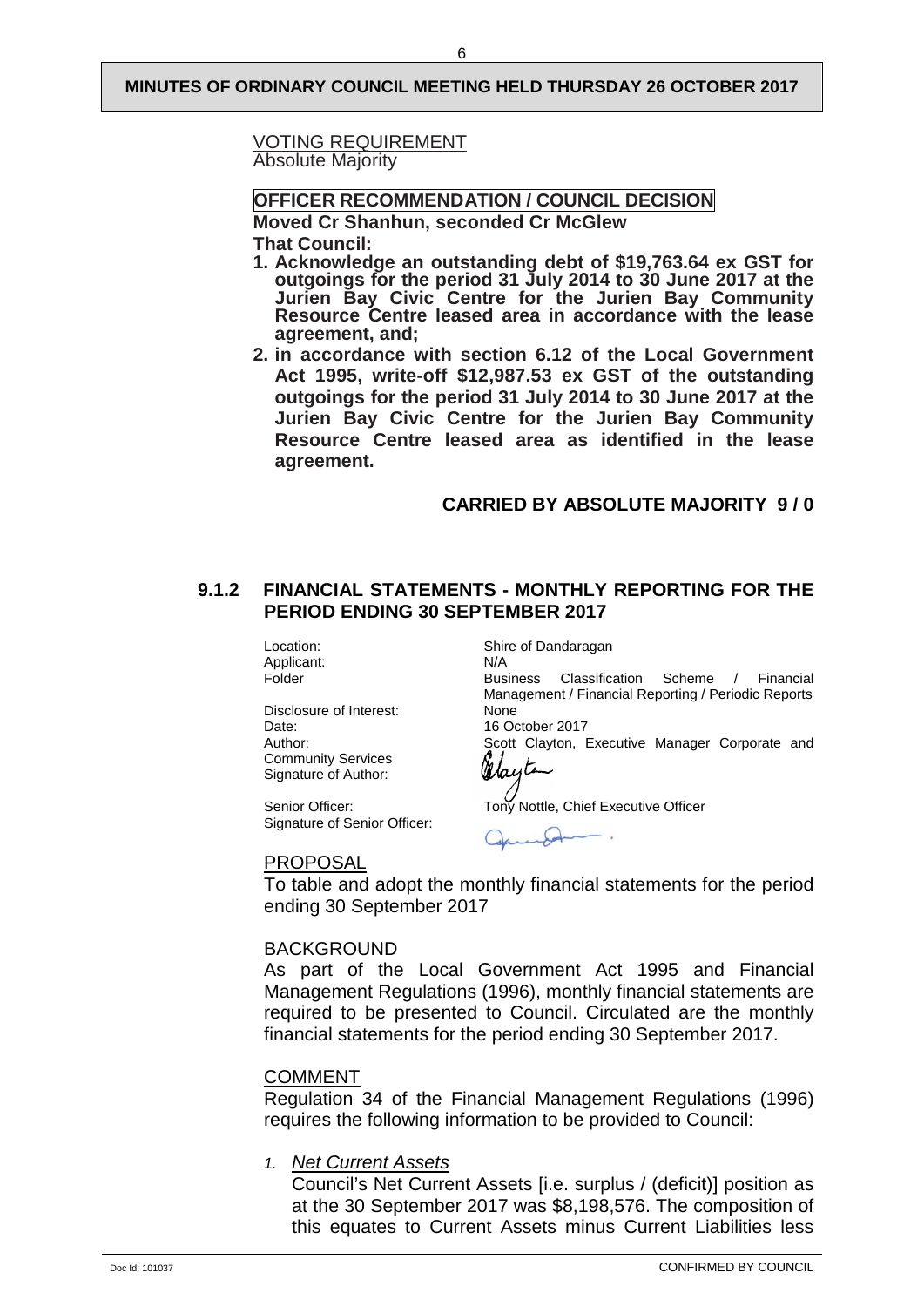Cash Assets that have restrictions on their use placed on them, in this case Reserves and Restricted Assets. The current position indicates that Council can easily meet its short-term liquidity or solvency.

The Net Current Asset position is reflected on page 8 and reconciled with the Statement of Financial Activity on page 1 of the financial statements.

The amount raised from rates, shown on the Statement of Financial Activity (page 1), reconciles with note 6 (page 9) of the financial statements and provides information to Council on the budget vs actual rates raised.

#### *2. Material Variances*

During budget adoption a 10 percent and \$10,000 threshold for these variances to be reported was set.

Note 14 of the attached report details any significant variances.

Should Councillors wish to raise any issues relating to the 30 September 2017 financial statements, please do not hesitate to contact the Executive Manager Corporate and Community Services prior to the Council Meeting in order that research can be undertaken and details provided either at the time of the query or at the meeting.

#### **CONSULTATION**

Chief Executive Officer

#### STATUTORY ENVIRONMENT

 Regulation 34 of the Local Government Financial Management Regulations (1996)

#### POLICY IMPLICATIONS

There are no policy implications relevant to this item.

#### FINANCIAL IMPLICATIONS

There are no adverse trends to report at this time.

#### STRATEGIC IMPLICATIONS

2016 – 2026 Strategic Community Plan

| Goal 5: Proactive and leading local government |  |  |
|------------------------------------------------|--|--|
| Business as Usual<br>Finance<br>k)             |  |  |

#### ATTACHMENTS

Circulated with the agenda is the following item relevant to this report:

 Financial statements for the period ending 30 September 2017 (Doc Id: 99849)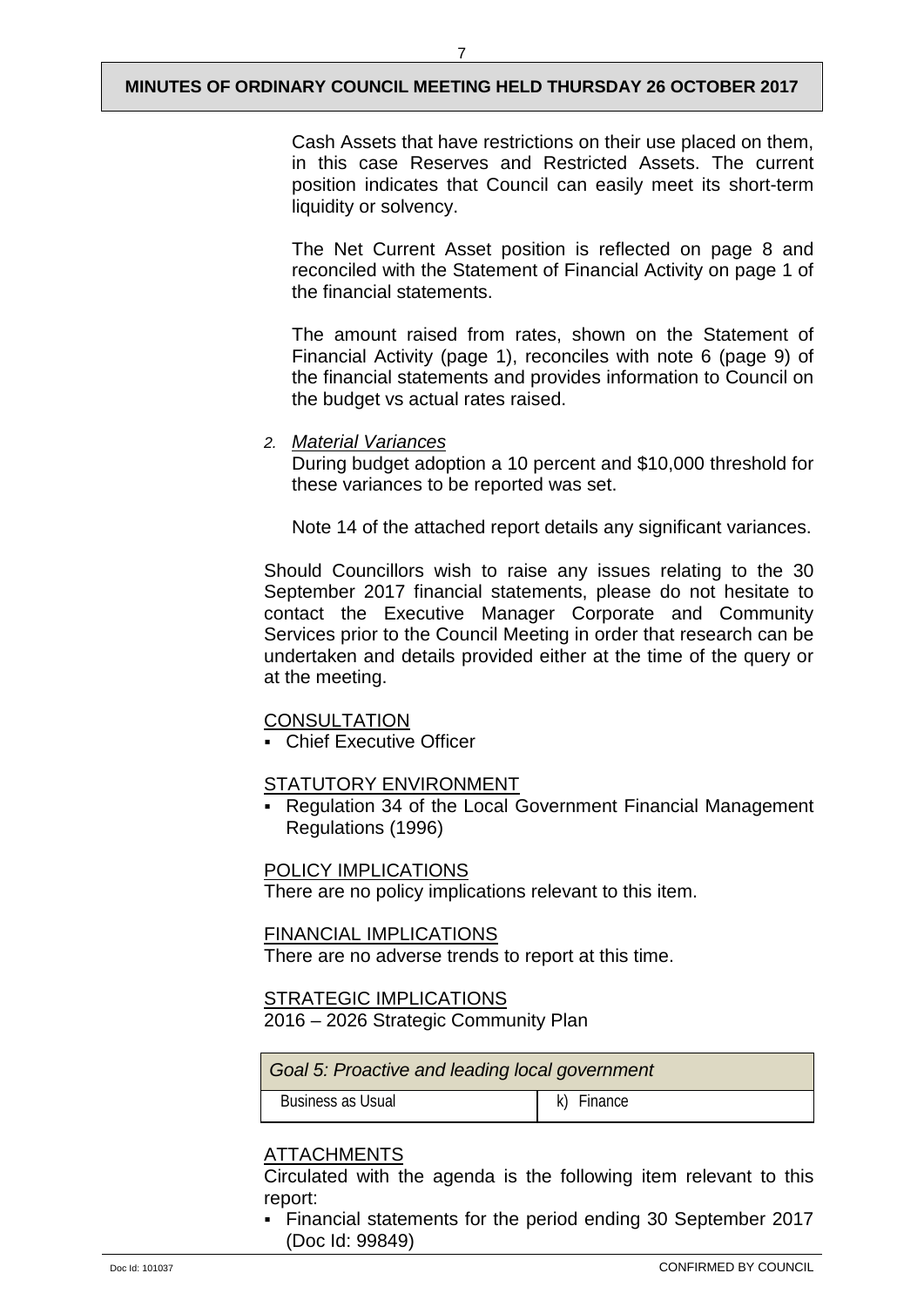*(Marked 9.1.2)*

VOTING REQUIREMENT Simple majority

#### **OFFICER RECOMMENDATION / COUNCIL DECISION Moved Cr McGlew, seconded Cr Richardson That the monthly financial statements for the period 30 September 2017 be adopted.**

**CARRIED 9 / 0**

# <span id="page-10-0"></span>**9.1.3 ACCOUNTS FOR PAYMENT – SEPTEMBER 2017**

Location: Shire of Dandaragan Applicant: N/A<br>
Folder Path: Business

Disclosure of Interest:<br>Date: Date: 16 October 2017<br>
Author: 16 October 2017<br>
Scott Clavton.

Signature of Author:

Senior Officer: Tony Nottle, Chief Executive Officer Signature of Senior Officer:

Management / Creditors / Expenditure<br>None Scott Clayton, Executive Manager Corporate & Community Services Wayte

Classification Scheme / Financial

PROPOSAL

To accept the cheque, EFT and direct debit listing for the month of September 2017.

#### BACKGROUND

As part of the Local Government Act 1995, Financial Management Regulations 1996, a list of expenditure payments is required to be presented to Council.

#### COMMENT

The cheque, electronic funds transfer (EFT) and direct debit payments for September 2017 totalled \$1,008,945.09 for the Municipal Fund.

Should Councillors wish to raise any issues relating to the September 2017 Accounts for payment, please do not hesitate to contact the Executive Manager Corporate and Community Services prior to the Council Meeting, in order that research can be undertaken and details provided either at the time of the query or at the meeting.

**CONSULTATION** 

Chief Executive Officer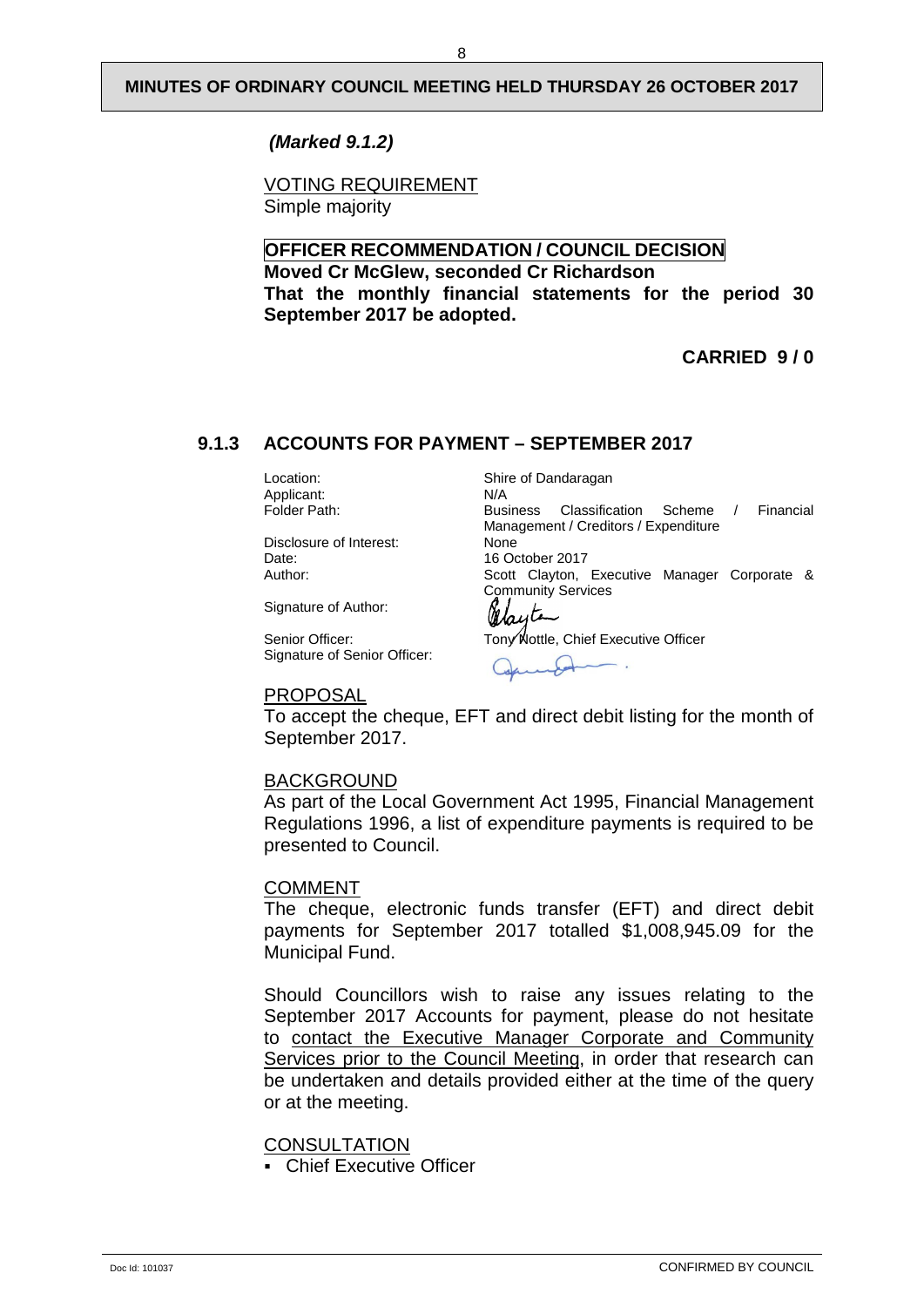#### STATUTORY ENVIRONMENT

Regulation 13 of the Local Government Financial Management Regulations 1997.

POLICY IMPLICATIONS

There are no policy implications relevant to this item.

#### FINANCIAL IMPLICATIONS

There are no adverse trends to report at this time.

#### **STRATEGIC IMPLICATIONS**

2016 – 2026 Strategic Community Plan

| Goal 5: Proactive and leading local government |                   |  |
|------------------------------------------------|-------------------|--|
| Business as Usual                              | $\mid$ k) Finance |  |

### ATTACHMENTS

Circulated with the agenda are the following items relevant to this report:

 Cheque, EFT and direct debit listings for September 2017 (Doc Id: 99933)

### *(Marked 9.1.3)*

VOTING REQUIREMENT Simple majority

**Municipal Fund be accepted.**

#### **OFFICER RECOMMENDATION / COUNCIL DECISION**

**Moved Cr Scharf, seconded Cr Shanhun That the Municipal Fund cheque and EFT listing for the period ending 30 September 2017 totalling \$1,008,945.09 for the** 

**CARRIED 9 / 0**

# <span id="page-11-0"></span>**9.2 INFRASTRUCTURE SERVICES**

#### <span id="page-11-1"></span>**9.3 GOVERNANCE & ADMINISTRATION**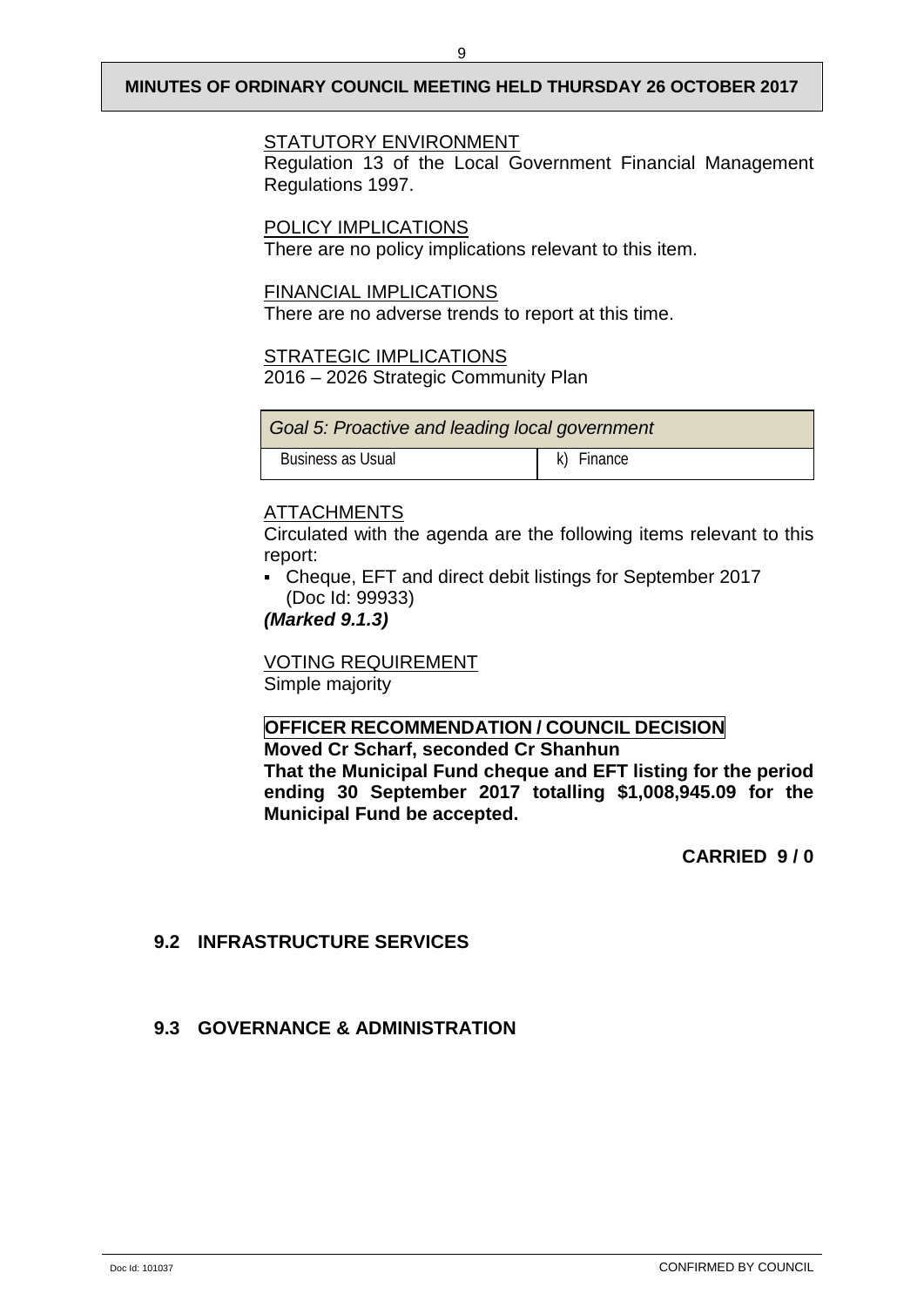#### <span id="page-12-0"></span>**9.3.1 TURQUOISE COAST VISITOR CENTRE WORKING GROUP**

Location: N/A<br>Applicant: Ture

Disclosure of Interest: Nil Date: 16 October 2017 Author:<br>Signature of Author:

Signature of Senior Officer:

Applicant: Turquoise Coast Visitor Centre Working Group<br>
Folder Path: Susiness Classification Scheme / Economic Business Classification Scheme / Economic Development / Programs / Tourism Alison Slyns, Economic Development Coordinator

Senior Officer: Tony Nottle, Chief Executive Officer

#### PROPOSAL

For Council to receive the Turquoise Coast Visitor Centre Working Group's (TCVCWG) meeting minutes dated 13 October 2017 and endorse the Terms of Reference for the group.

#### BACKGROUND

In April 2016 the Turquoise Coast Visitor Centre was successful in obtaining a \$17,573 grant from Tourism Western Australia in their 'Regional Visitor Centre Sustainability Grant' program through Royalties for Regions. As part of this grant, the centre engaged tourism consultancy firm Economic Transitions to develop a Business Plan.

At Council's Forum on 23 February 2017 Kim Hewson from Economic Transitions presented the draft Plan and Council continued discussion on the plan at the Forum dated 9 March 2017.

Further to those discussions an item was presented at the Council Meeting on 23 March 2017. At this meeting it was agreed that Council establish a Working Group to configure an appropriate Terms of Reference to further review and develop the Turquoise Coast Visitor Centre Business Plan (5 - Year Plan) 2016 - 2021 to provide support to the visitor centre service in implementing the Plan.

The decisions from the Council Meeting were as follows:

*OFFICER RECOMMENDATION 1 / COUNCIL DECISION Moved Cr Slyns, seconded Cr Kulisa That Council acknowledge and receive the Turquoise Coast Visitor Centre Business Plan (5 Year Plan) 2016-2021 Doc ID: 79720. CARRIED 8 / 0*

*OFFICER RECOMMENDATION 2 / COUNCIL DECISION Moved Cr Richardson, seconded Cr Sheppard That Council:*

*1. Agree to establish a Turquoise Coast Visitor Centre Working Group to establish and appropriate Terms of Reference to be presented to Council by 31 May 2017 to further review and develop the Turquoise Coast Visitor Centre Business Plan*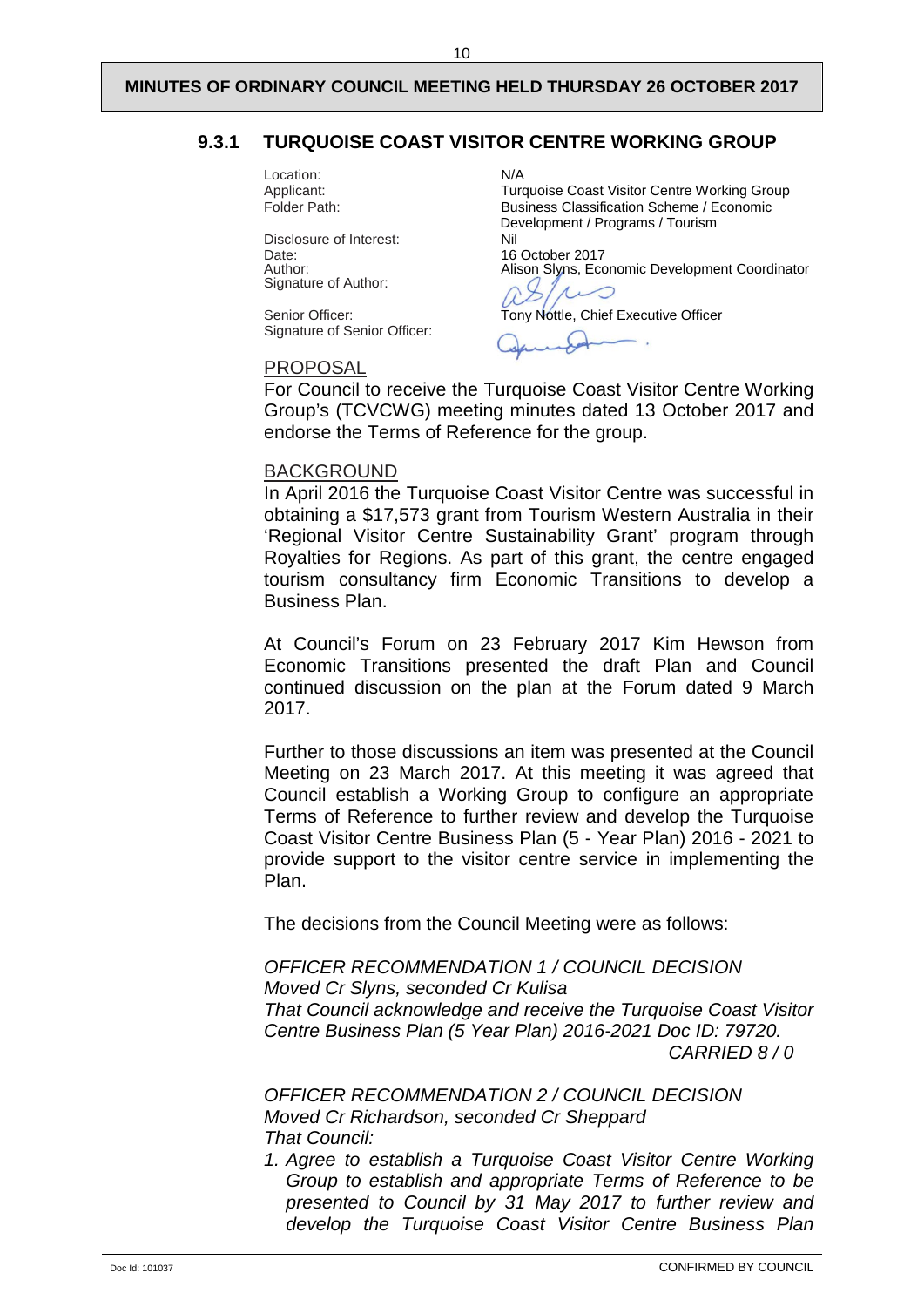*(TCVCBP) (5 Year Plan) 2016-2021 to provide support to the Turquoise Coast Visitor Centre service.* 

- *2. Agree that the newly established Turquoise Coast Visitor Centre Working Group consist of:* 
	- *a. 2 x Councillor representatives, those being:* 
		- *i. Cr Slyns, (Proxy Cr Kulisa)*
		- *ii. Cr Scharf, (Proxy Cr Gibson)*
	- *b. 2 x community representatives*
	- *c. 2 x business representatives*
	- *d. 1 x Parks and Wildlife representative*
- *3. Request the CEO to advertise for the vacant community and business representatives.*

*CARRIED 8 / 0*

Interest in joining the TCVCWG was confirmed from:

- Brad Rushforth (Parks and Wildlife Services representative)
- Ann Eyre (community representative)
- Lauren Douglass (community representative)
- Wade Clatworthy (business representative)
- Karri-Skye Holland (business representative)
- Kim Hewson (business / community representative)

#### COMMENT

An informal meeting for the TCVCWG was held on Tuesday 20 June 2017 but due to multiple absences of group members from this meeting and throughout July and August 2017 the first official TVCVWG meeting was held Friday 13 October 2017. At this meeting the group developed the Terms of Reference and clarified key recommendations raised in the Plan, to be discussed at future meetings.

**CONSULTATION** 

- Council via Council Forum
- Turquoise Coast Visitor Centre Working Group

#### STATUTORY ENVIRONMENT

There are no statutory implications relevant to this report.

#### POLICY IMPLICATIONS

There are no policy implications in relation to this item. However, the Plan may suggest a direction that Council may wish to consider in a policy at a future time.

#### FINANCIAL IMPLICATIONS

There are no financial implications relevant to this report. However, the implementation of the Plan may incur financial costs, which would be subject to Budget consideration in the future.

STRATEGIC IMPLICATIONS

2016 – 2026 Strategic Community Plan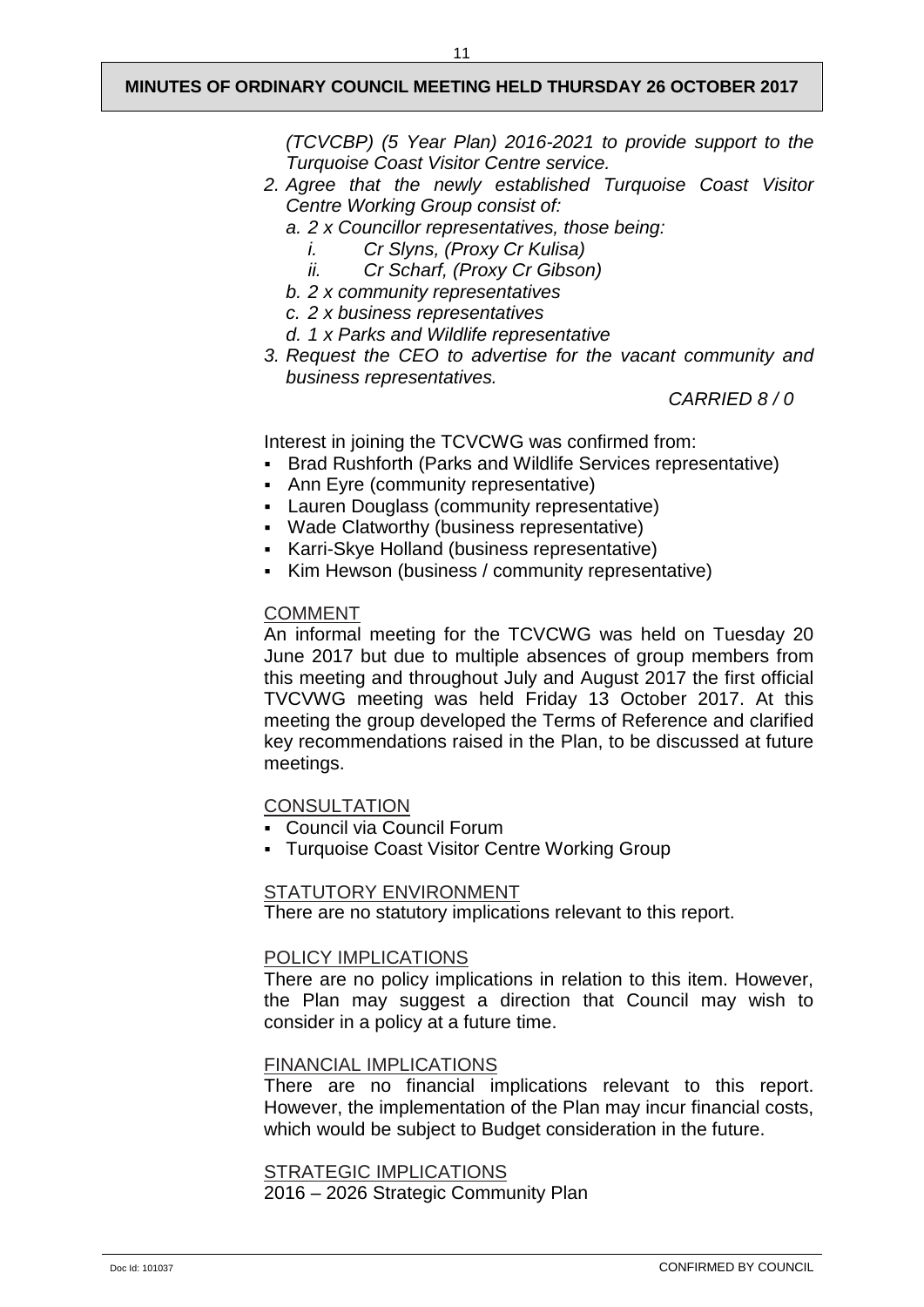| Goal 1: Great Place for Residential and Business Development                                                   |                                                                                                                                                                                                                                |  |
|----------------------------------------------------------------------------------------------------------------|--------------------------------------------------------------------------------------------------------------------------------------------------------------------------------------------------------------------------------|--|
| <b>Objectives</b>                                                                                              | How the Shire will contribute                                                                                                                                                                                                  |  |
| 1.5 Facilitate population and visitor<br>attraction and growth to expand<br>and diversify the regional economy | a) Tourism and marketing with a focus<br>on promotion and product<br>development based on natural<br>assets in partnership with the<br>Department of Parks and Wildlife<br>Expand and improve the visitors'<br>centres network |  |

# ATTACHMENTS

Circulated with the agenda are the following items relevant to this report:

- 20171013 Visitor Centre Working Group minutes 13 October (Doc Id: 99732)
- 20171010 Visitor Centre Working Group TOR (Doc Id: 99594) *(Marked 9.3.1)*

VOTING REQUIREMENT Simple majority

# **OFFICER RECOMMENDATION 1 / COUNCIL DECISION Moved Cr Scharf, seconded Cr McGlew**

**That Council:**

**Receive the Turquoise Coast Visitor Centre meeting minutes from 13 October 2017.**

**CARRIED 9 / 0**

# **OFFICER RECOMMENDATION 2**

**That Council:**

**Endorse the Turquoise Coast Visitor Centre Working Group Terms of Reference to enable TCVCWG to provide recommendation to Council regarding the Turquoise Coast Visitors Centre Business Plan (TCVCBP).** 

**CARRIED 9 / 0**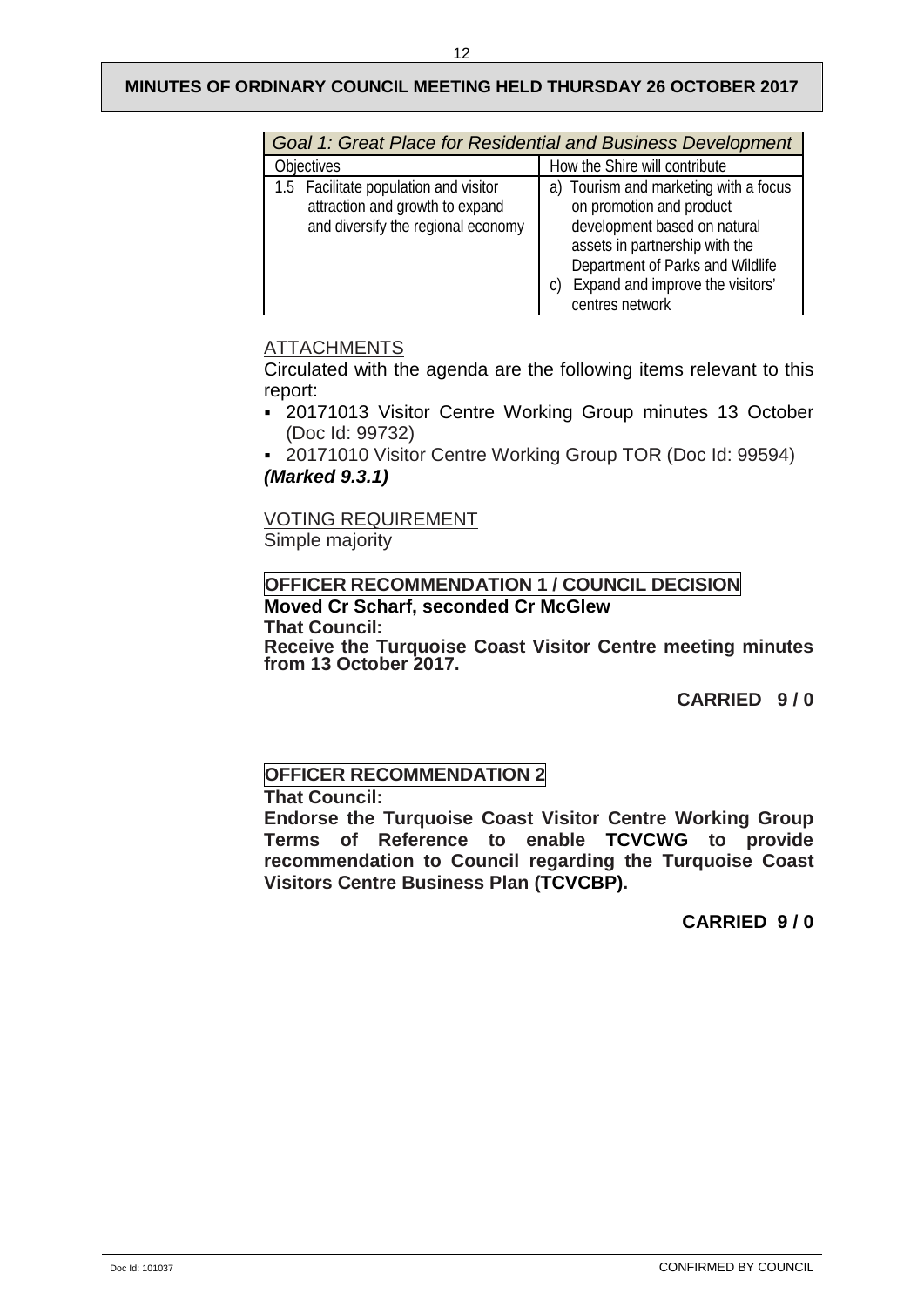#### **COUNCIL DECISION**

**Moved Cr McGlew, seconded Cr Slyns That Council:**

**Endorse the Turquoise Coast Visitor Centre Working Group Terms of Reference to enable TCVCWG to provide recommendation to Council regarding the Turquoise Coast Visitors Centre Business Plan (TCVCBP) with the following changes:**

**Role/Purpose to read:**

*"The Visitor Centre Working Group, as a working party of Council, will review and develop the Business Plan and provide recommedations to Council on the future direction of tourism services at the Turquoise Coast Visitor Centre."*

**Roles and Responsibilities to read:**

*"The Working Group is responsible for:* 

- *Reviewing the Key Recommendations from the Turquoise Coast Visitor Centre Business Plan (5 Year Plan) 2016-2021;*
- *Providing recommendations based on the review of the Key Recommendations for the future of the Turquoise Coast Visitor Centre in line with best-practice visitor centre management models including but not limited to:*
	- *Introduction of a membership program;*
	- *Provision of sub-let opportunities;*
	- *Implementation of an overarching governance structure;*
	- *Changing the name of the visitor centre;*
	- *Introduction of technology*
- *Maintaining focus on the role and purpose of the group."*

# **Meetings to read:**

## *"Meetings*

- *Meetings will be chaired by either one of the Council representatives to be agreed upon from time to time;*
- *Meeting agendas and minutes will be provided by the Shire of Dandaragan;*
- *Meetings will be held no less than quarterly;*
- *All members of the Working group shall have one vote when considering recommendations to Council;*
- *The quorum for the meeting shall be at least 50% of the number of members."*

# **CARRIED 9 / 0**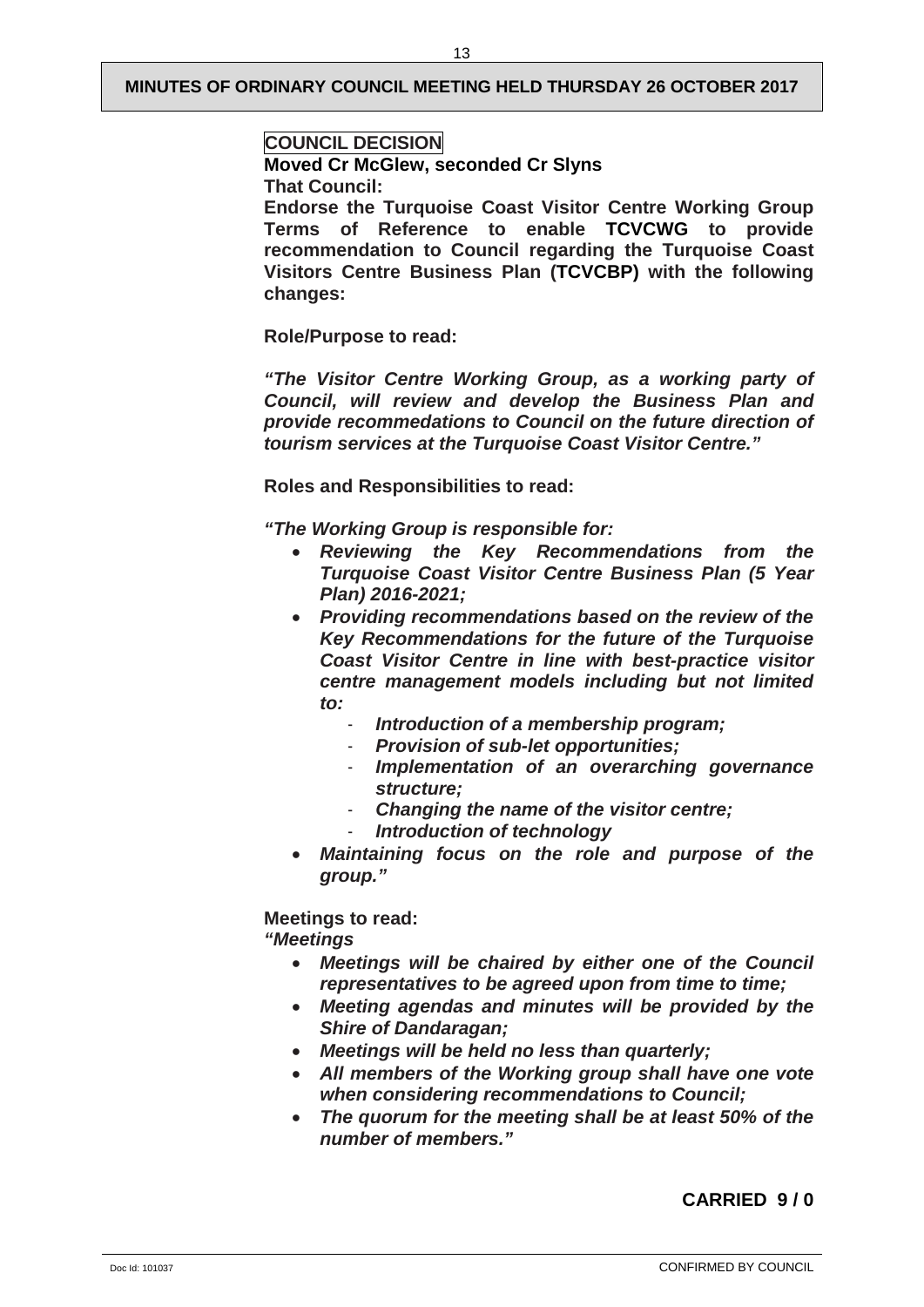*Reason for change: Council wished to amend the Terms of Reference to more accurately reflect its view from its previous decision made on the 23 March 2017. This places an emphasis on the reviewing of the documentation and providing recommendation back to full Council.*

#### <span id="page-16-0"></span>**9.3.2 ELECTION OF DELEGATES TO VARIOUS COMMITTEES AND ORGANISATIONS**

Location: N/A<br>Applicant: N/A Applicant:<br>Folder Path:

Disclosure of Interest:<br>Date: Date: 18 October 2017<br>
Author: 18 October 2017<br>
Tony Nottle, Chie Signature of Author:

Business Classification Scheme / Government Relations / Meetings / Representatives Tony Nottle, Chief Executive Officer  $\overline{\mathcal{A}}$ 

#### PROPOSAL

To elect Council representatives to various committees and organisations.

#### BACKGROUND

The Shire of Dandaragan provides representation to a range of community organisations as well as its own working groups. Delegates to these organisations are elected immediately following the election of each new Council and effectively serve a term of two years.

#### COMMENT

After the 2015 elections took place, there were some changes to committees and working groups. Those changes were:

- Removal of the Roadwise Committee.
- Addition of a representative and proxy for the Gingin-Kalbarri Sub-Regional Planning Steering Group.
- Addition of a representative for the Central West Coast Senior Citizen Group Inc.

Since the amendments to the Western Australian Planning Commission Development Assessment Panel (DAP) process, there will also be a requirement to fill the remaining seats left vacant following the election, (should they be required). The current membership consists of:

Members – Cr Peter Scharf Cr Judy Kulisa Alternate Members – Cr Kaye McGlew Cr Dahlia Richardson

Should Councillor Kulisa be re-elected, she will remain on the DAP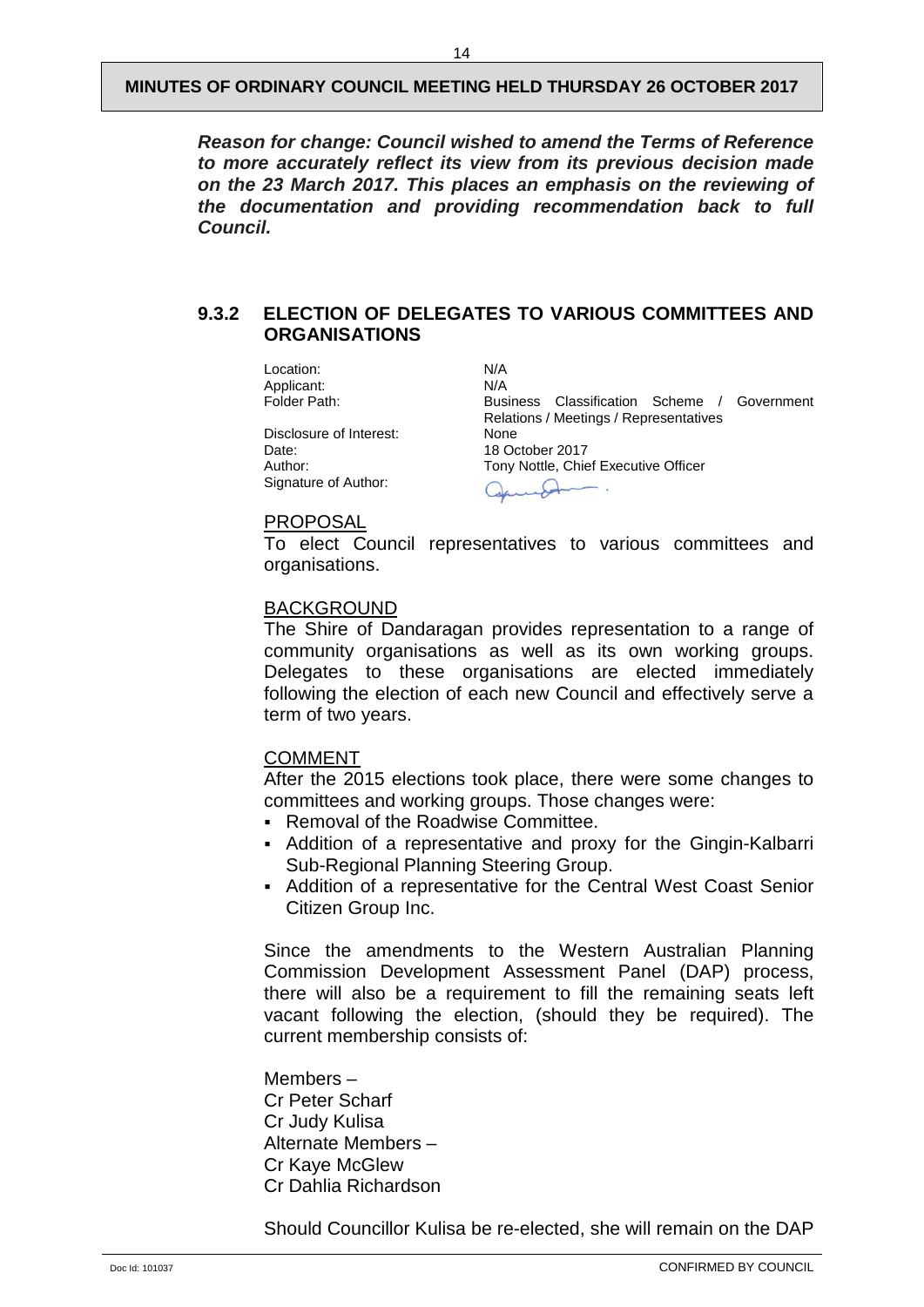Council has also previously appointed two Council representatives to the Turquoise Coast Visitors Centre Working Group which currently consists of: Members: Cr Darren Slyns Cr Peter Scharf

Proxy Members: Cr Judy Kulisa Cr Wayne Gibson

**CONSULTATION** Nil

# STATUTORY ENVIRONMENT There are no statutory implications relevant to this item.

# POLICY IMPLICATIONS

Council Policy 1.7 applies.

#### FINANCIAL IMPLICATIONS

Elected members representing the Shire of Dandaragan as Council endorsed delegates are eligible to claim travel expenses in accordance with Policy 1.7.

#### STRATEGIC IMPLICATIONS

A number of the delegate positions relate to working groups or committees that have direct involvement with specific actions within the Shire of Dandaragan Community Strategic Plan.

#### ATTACHMENTS

Circulated with the agenda is the following item relevant to this report:

 Current list of delegates to outside committees and organisations as at 29 October 2015 (Doc Id: 99935)

#### *(Marked 9.3.2)*

VOTING REQUIREMENT Simple majority

#### **COUNCIL DECISION Moved Cr McGlew, seconded Cr Richardson That Council suspend standing orders at 4.36pm.**

# **CARRIED 9 / 0**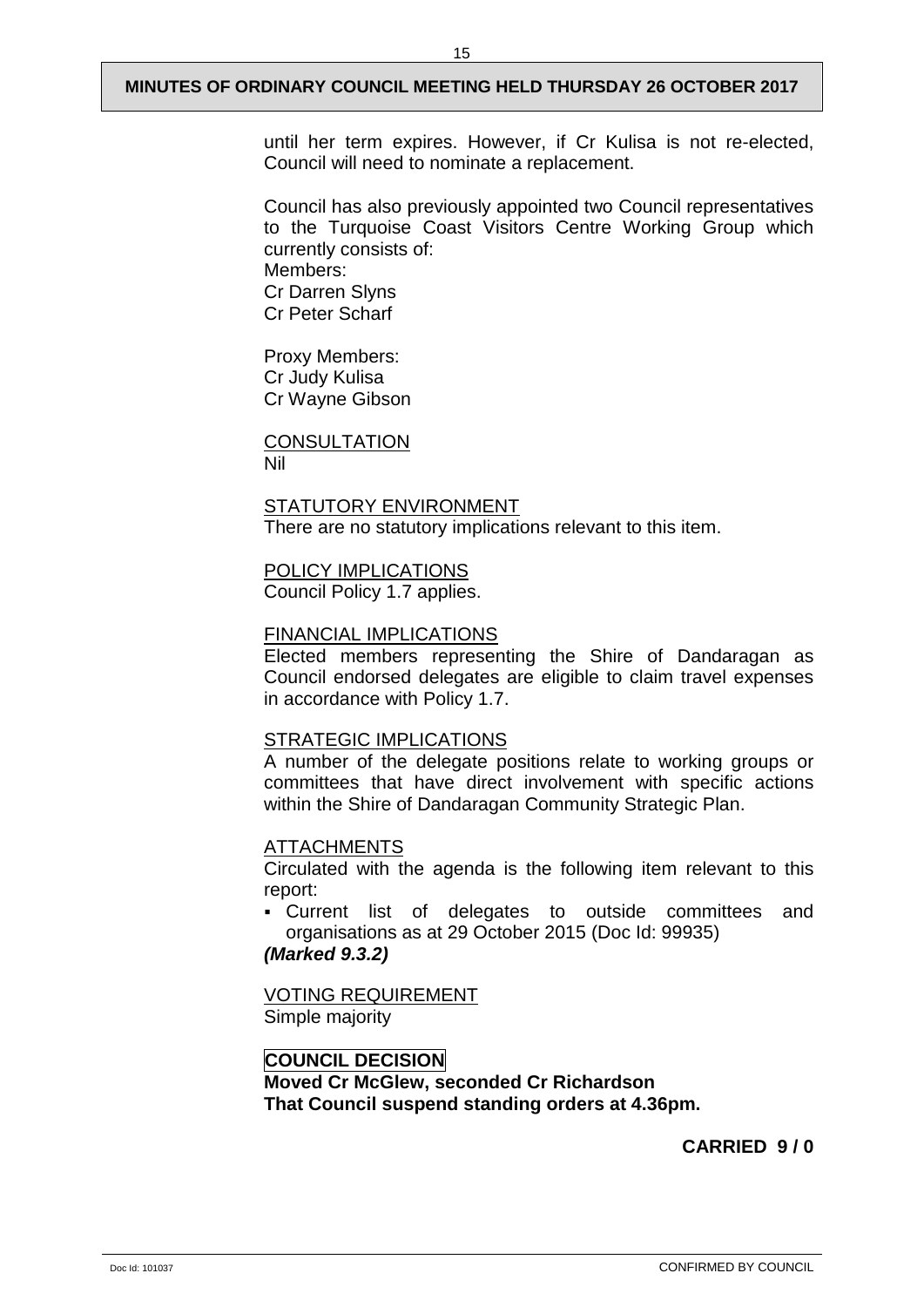# **COUNCIL DECISION Moved Cr Eyre, seconded Cr Gibson That Council resume standing orders at 4.54pm.**

**CARRIED 9 / 0**

# **OFFICER RECOMMENDATION / COUNCIL DECISION**

**Moved Cr Gibson, seconded Cr McGlew That Council appoint the following delegates for the term of the current Council:**

| <b>Advance Dandaragan</b>                                                     | Cr McGlew, Cr Slyns (proxy)                                 |
|-------------------------------------------------------------------------------|-------------------------------------------------------------|
| Aggies Cottage Management Committee (Wolba Wolba)                             | <b>Cr McGlew</b>                                            |
| <b>Audit Committee (Shire of Dandaragan)</b>                                  | Cr Eyre, Cr Scharf,<br><b>Cr McGlew, Cr Slyns</b>           |
| <b>Avon Midland Zone WALGA</b>                                                | <b>President &amp; Deputy President,</b><br><b>Cr Slyns</b> |
| <b>Badgingarra Community Centre Management Committee</b>                      | <b>Cr Richardson</b>                                        |
| <b>Badgingarra Community Association</b>                                      | Cr Richardson, Cr Gibson<br>(Proxy)                         |
| <b>Central Coast Health Advisory Group</b>                                    | Cr Richardson, Cr Eyre                                      |
| <b>Central West Coast Senior Citizen Group Inc.</b>                           | Cr Holmes, Cr Scharf (Proxy)                                |
| <b>Cervantes Chamber of Commerce</b>                                          | Cr Holmes, Cr Shanhun (Proxy)                               |
| <b>Cervantes Community Recreation Centre Inc</b>                              | Cr Holmes, Cr McGlew (Proxy)                                |
| <b>Cervantes Ratepayers and Progress Association</b>                          | Cr Gibson, Cr Clarke (Proxy)                                |
| <b>Community Grants</b>                                                       | Cr Holmes, Cr McGlew,<br><b>Cr Richardson, Cr Slyns</b>     |
| Dandaragan Community Centre Management Committee                              | <b>Cr McGlew</b>                                            |
| Dept of Transport - Marine Advisory Committee - Cervantes                     | <b>Cr Slyns</b>                                             |
| Dept of Transport - Marine Advisory Committee - Jurien Bay                    | <b>Cr Scharf</b>                                            |
| Gingin-Kalbarri Sub-Regional Planning Steering Group                          | <b>Cr Scharf, Cr Holmes</b>                                 |
| <b>Jurien Bay Chamber of Commerce</b>                                         | Cr Shanhun, Cr Gibson (Proxy)                               |
| <b>Jurien Bay Community Resource Centre Committee</b>                         | Cr McGlew, Cr Shanhun<br>(Proxy)                            |
| Jurien Bay Community Centre Management Committee                              | <b>Cr Gibson</b>                                            |
| <b>Jurien Bay Ratepayers and Progress Association</b>                         | <b>Cr Eyre</b>                                              |
| <b>Jurien Bay Airport Working Party</b>                                       | Cr Gibson, Cr Scharf                                        |
| <b>Lancelin Defence Training Area Management Advisory</b><br><b>Committee</b> | Cr Scharf, Cr Gibson                                        |
| <b>Leeuwin Scholarship Panel</b>                                              | Cr Shanhun, Cr Scharf,<br>Cr Slyns, Cr Richardson           |
| <b>Local Emergency Management Committee</b>                                   | Cr Slyns, Cr Scharf (Proxy)                                 |
| Mid-West / Wheatbelt Joint Development Assessment Panel                       | <b>Member Cr Scharf</b>                                     |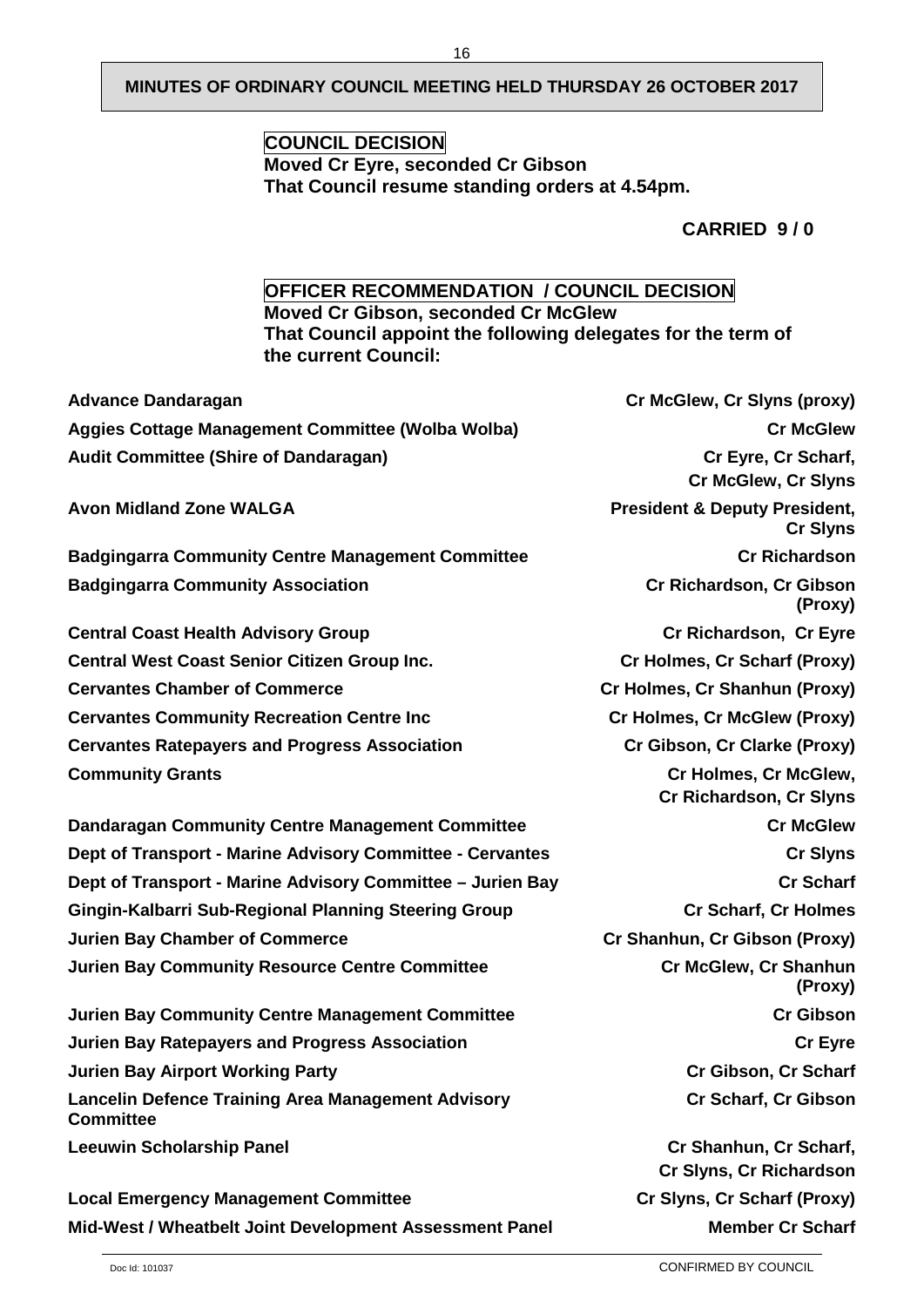| Existing members do not require re-nomination as this is a Ministerial<br>Appointment. | <b>Member Cr Eyre</b><br><b>Alternate Member Cr McGlew</b><br><b>Alternate Member Cr</b><br><b>Richardson</b> |
|----------------------------------------------------------------------------------------|---------------------------------------------------------------------------------------------------------------|
| <b>Moora Local Health Advisory Group</b>                                               | <b>Cr Richardson</b>                                                                                          |
| <b>Moore Catchment Council</b>                                                         | <b>Cr McGlew, Cr Richardson</b><br>(Proxy)                                                                    |
| <b>Moora Sub Regional Road Group</b>                                                   | Cr Gibson, Cr McGlew (Proxy)                                                                                  |
| Northern Growth Alliance (Chittering, Dandaragan & Gingin)                             | <b>Shire President</b><br><b>Deputy President (proxy)</b>                                                     |
| <b>Turquoise Coast Visitor Centre Working Group</b>                                    | <b>Cr Scharf</b><br><b>Cr Shanhun</b><br><b>Cr Slyns (Proxy)</b>                                              |
| West Koojan - Gillingarra Land Conservation District Committee                         | <b>Cr McGlew</b>                                                                                              |

**CARRIED 9 / 0**

# <span id="page-19-1"></span><span id="page-19-0"></span>**9.4 DEVELOPMENT SERVICES**

#### **9.4.1 PROPOSED PYLON SIGN - LOT 219 CADIZ STREET CERVANTES**

Disclosure of Interest:<br>Date: Date: 10 October 2017<br>Author: 10 David Lodwick, A Signature of Author:

Signature of Senior Officer:

Location: Lot 219 Cadiz Street, Cervantes<br>
Applicant: Mark Knowles Applicant: Mark Knowles<br>
File Ref: Susiness Class Business Classification Scheme / Laws and Enforcements / Local Laws / Signs and Hoardings David Lodwick, Acting Manager of Planning.

Senior Officer: David Chidlow, Executive Manager Development **Services** 

 $1/c$ 

#### PROPOSAL

The proponent is seeking planning approval for a pylon sign to be erected within the property boundary of the subject land to advertise the existing 'Cervantes Bar and Bistro' business.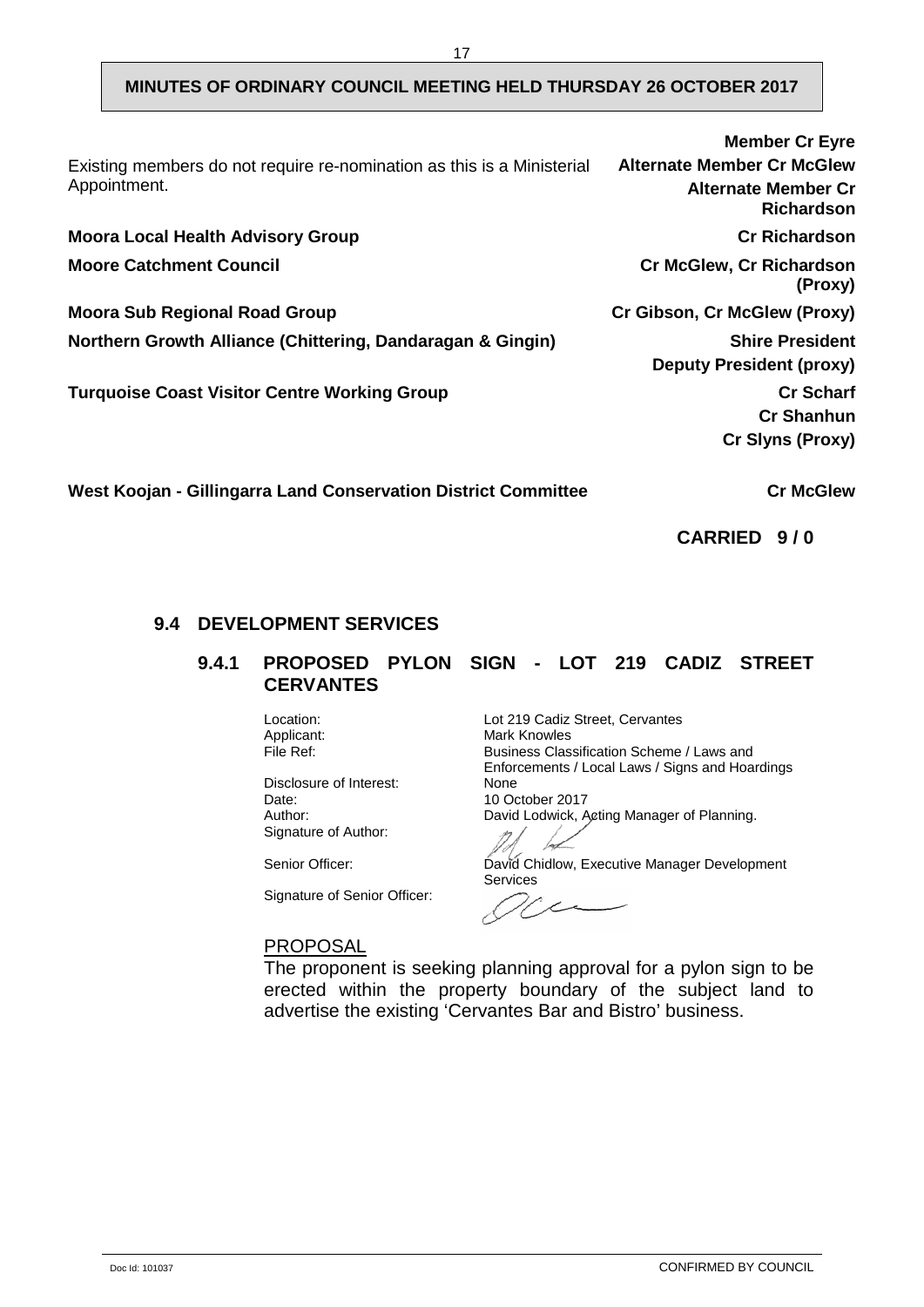

### **BACKGROUND**

The property is zoned 'Commercial' under the local planning scheme and is 5316m<sup>2</sup> in area.

An existing tavern is located on the property and has been subject of extensions and renovations over the years. The development site has frontage to both Cadiz Street and Alva Way.

COMMENT The size is 1830mm x 1235mm Pole to underside is 3500mm

The plans identify the proposed location of the pylon sign as approximately 3m to 4m within the confines of the property and adjacent to an existing car parking area fronting Alva Way.

The sign will be illuminated.

**CONSULTATION** Nil

STATUTORY ENVIRONMENT Local Planning Scheme No 7

POLICY IMPLICATIONS LPP 8.6 Advertising Devices (extract below)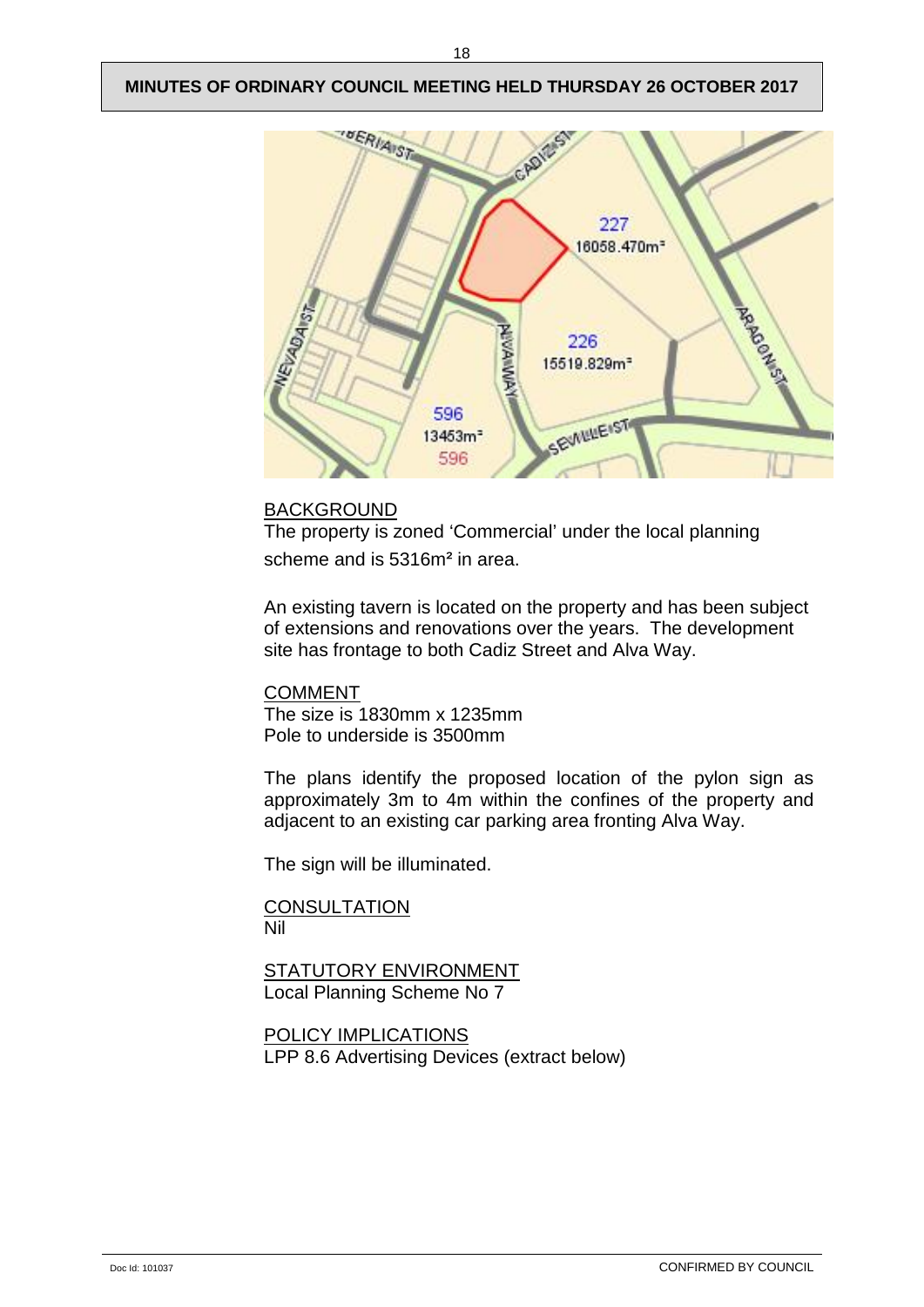

#### FINANCIAL IMPLICATIONS

The applicant has paid a sum of \$147.

#### STRATEGIC IMPLICATIONS

There are no strategic implications relevant to this item.

# ATTACHMENTS

Circulated with the agenda are the following items relevant to this report:

 Applicant's submission including site plans, sign wording and colour scheme, and specifications (Doc Id: 99634)

#### *(Marked 9.4.1)*

VOTING REQUIREMENT

Simple majority

### **OFFICER RECOMMENDATION / COUNCIL DECISION**

#### **Moved Cr Shanhun, seconded Cr Scharf**

**That Council grant approval for proposed Pylon Sign at Lot 219 Cadiz Street Cervantes in accordance with application dated 6 October 2017 and subject to the following conditions: 1. Signage shall accord with the attached plan(s) and** 

**specifications dated 6 October 2017 and subject to any**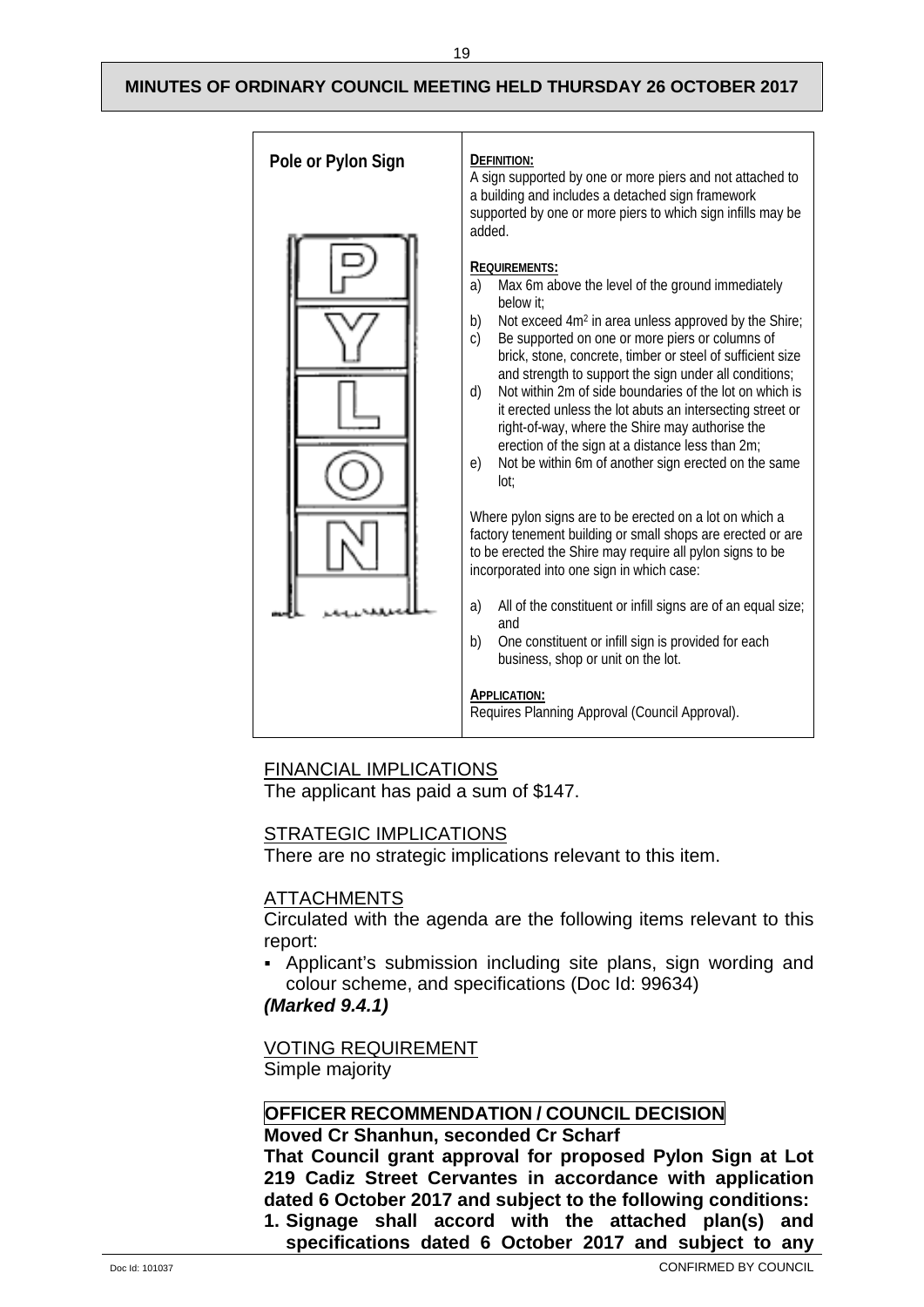**modifications required as a consequence of any condition(s) of this approval. The endorsed plans shall not be modified or altered without the prior written approval of the Shire.**

- **2. Use of low level of illumination only to Council's satisfaction.**
- **3. No flashing or pulsating of Sign.**
- **4. The Sign to be setback a minimum of 2 metres from side boundary in accordance with Council Policy.**
- **Note 1: If the development the subject of this approval is not substantially commenced within a period of 2 years, or such other period as specified in the approval after the date of the determination, the approval shall lapse and be of no further effect.**
- **Note 2: Where an approval has so lapsed, no development shall be carried out without the further approval of the local government having first been sought and obtained.**

**CARRIED 9 / 0**

*Garrick Yandle declared an impartiality interest due to parents in-law owning the adjoining property at Lot 297 (18) Dalton Street, Jurien Bay.* 

#### <span id="page-22-0"></span>**9.4.2 PLANNING APPROVAL – CARPORT (PROPOSED RCODE VARIATION) - LOT 298 DALTON STREET, JURIEN BAY**

Disclosure of Interest:<br>Date: Date: 12 October 2017<br>Author: 12 October 2017<br>David Lodwick A Signature of Author:

Signature of Senior Officer:

Location: Location: Lot 298 Dalton Street, Jurien Bay<br>
Applicant: Courdoor World Wangara Applicant: Camp Cutdoor World Wangara<br>
Folder Path: Camp Collection Development Services A Development Services Apps / Development Applications / 2017 / 51 David Lodwick, Acting Manager of Planning.

Senior Officer: <br>
David Chidlow, Executive Manager Development Services

 $\sim$ 

#### PROPOSAL

The applicant seeks planning approval to construct a 'carport' on the subject land. The structure is essentially proposed for storage of a large boat.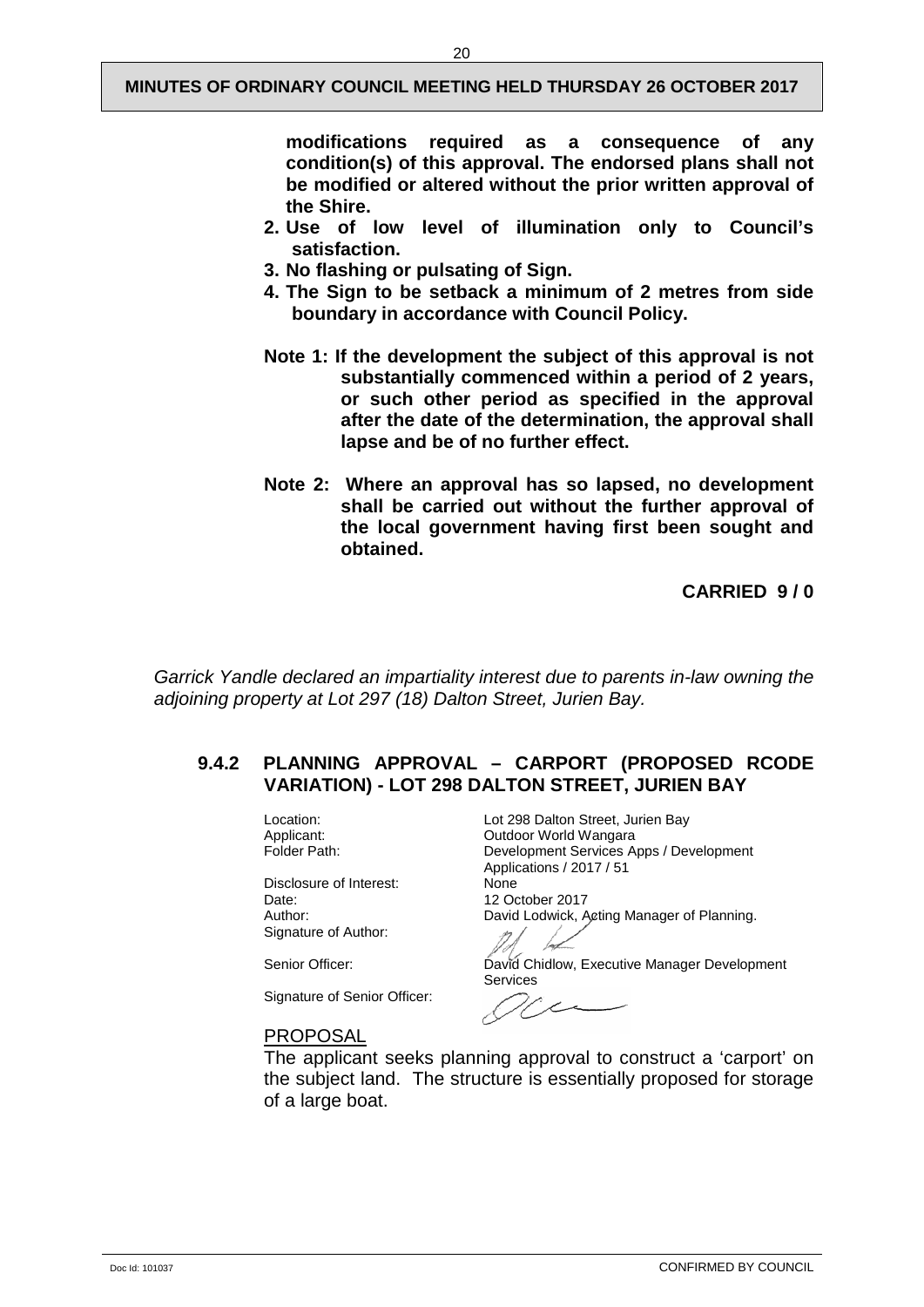

#### BACKGROUND

The property contains an existing approved dwelling and an approved outbuilding (48m2) located behind the main dwelling. The subject land is R12.5 and located within a built up residential area of the Jurien Bay townsite.

#### COMMENT

Under the Residential Design Codes a 'Carport' is defined as:

"*A roofed structure designed to accommodate one or more motor vehicles unenclosed except that to the extent that it abuts a dwelling or a property boundary on one side, and being without a door unless that door is visually permeable*."

The proposed carport on submitted drawings is shown of dimension 11m x 4.620m =  $50.82m<sup>2</sup>$  with wall height (3.830m) and ridge height (4.440m) to the colorbond surfmist dome roof. It is identified as open on the north side facing the existing shed and supported by 4 columns with a parapet wall along the boundary of the adjoining land on the southern side (lot 297). A 1m rear boundary setback is proposed.

In accordance with Local Planning Policy  $8.5 -$  Outbuildings 'Residential Areas' "*All garages and carports shall not exceed a floor area of 40m*²*, a wall height of 3.0m or a ridge height of 4.5m.*" The application contravenes both floor area and wall height.

The Council may consider applications for carports and garages that exceed the size limitations defined above, where certain criteria are met. However in this case, the application does not meet criteria a) and b) of the Policy.

The application also does not comply with the side setback requirement of the Residential Design Codes which requires that a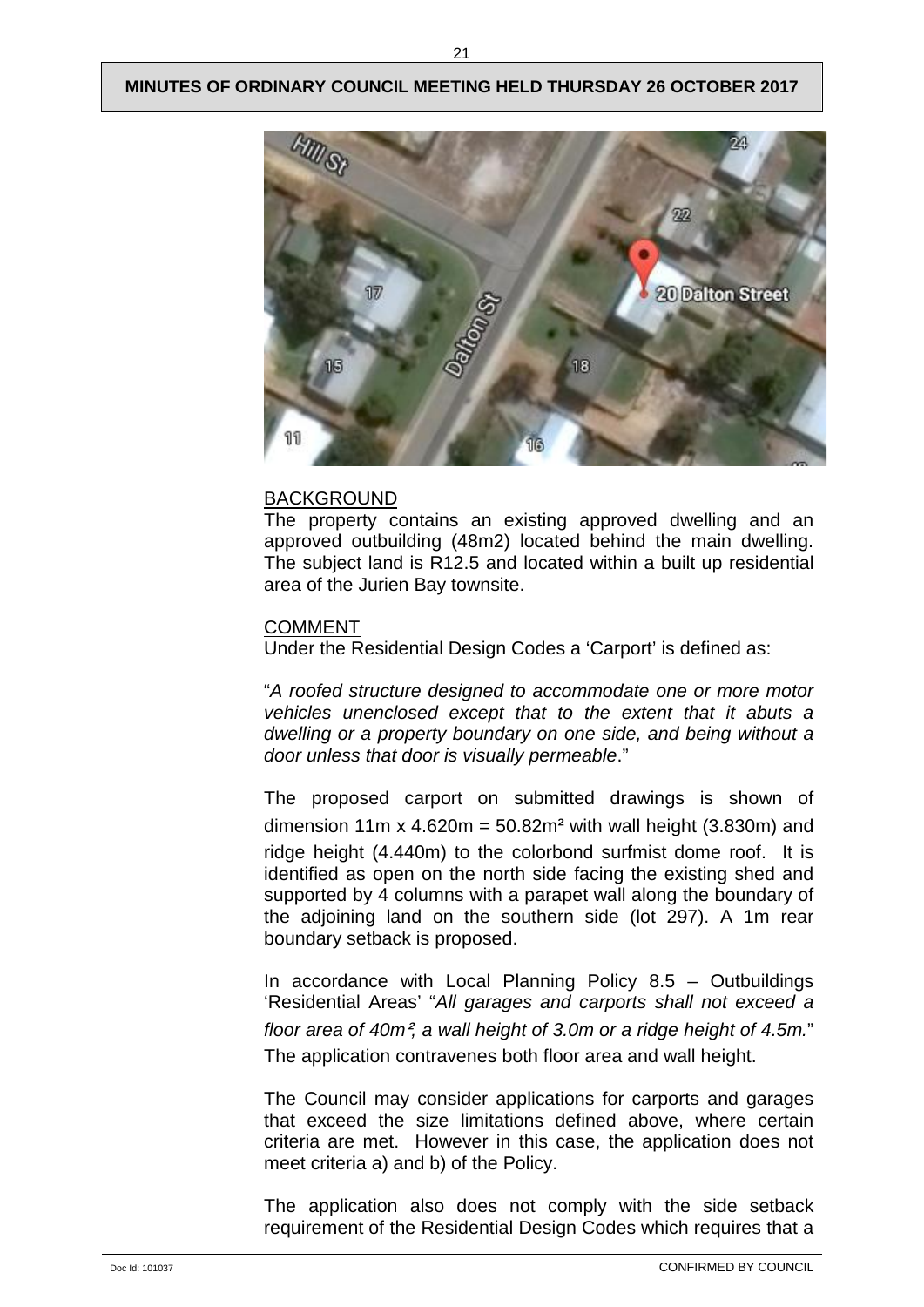wall without major opening with wall height of 4m or less and length of 11m or less to be setback a minimum of 1.5m from a side boundary. The proposed side setback is nil.

#### **CONSULTATION**

The application was referred to the adjoining neighbours with a two week comment period until 16 October 2017. No responses were received.

#### STATUTORY ENVIRONMENT

- Local Planning Scheme No 7
- State Planning Policy 3.1 Residential Design Codes (R-Codes)

#### POLICY IMPLICATIONS

Local Planning Policy 8.5 – Outbuildings 'Residential Areas'

#### "*POLICY STATEMENT*

#### **Carports and Garages**

- *1. All garages and carports shall not exceed a floor area of 40m2 , a wall height of 3.0m or a ridge height of 4.5m.*
- *2. The Council may consider applications for carports and garages that exceed the size limitations defined in Part 1, where the following criteria are, in the opinion of Council, satisfactorily addressed;*
	- *a) the garage or carport is attached to and forms part of the adjoining dwelling;*
	- *b) the garage or carport is situated under the roof line of the adjoining dwelling;*
	- *c) the garage or carport is located at least 0.5m behind the dwelling alignment (excluding any porch, verandah or balcony);*
	- *d) the garage or carport will not have an impact on the streetscape or amenity of the area; and*
	- *e) the garage or carport complies with any design guidelines adopted by Council.*
- *3. All carports and garages shall be constructed of materials that match or complement the dwelling on the site.*
- *4. The use of zincalume wall cladding in garages and carports will not be permitted."*

#### FINANCIAL IMPLICATIONS

The applicant has paid a standard planning application fee of \$147.00

#### STRATEGIC IMPLICATIONS 2016-2026 Strategic Community Plan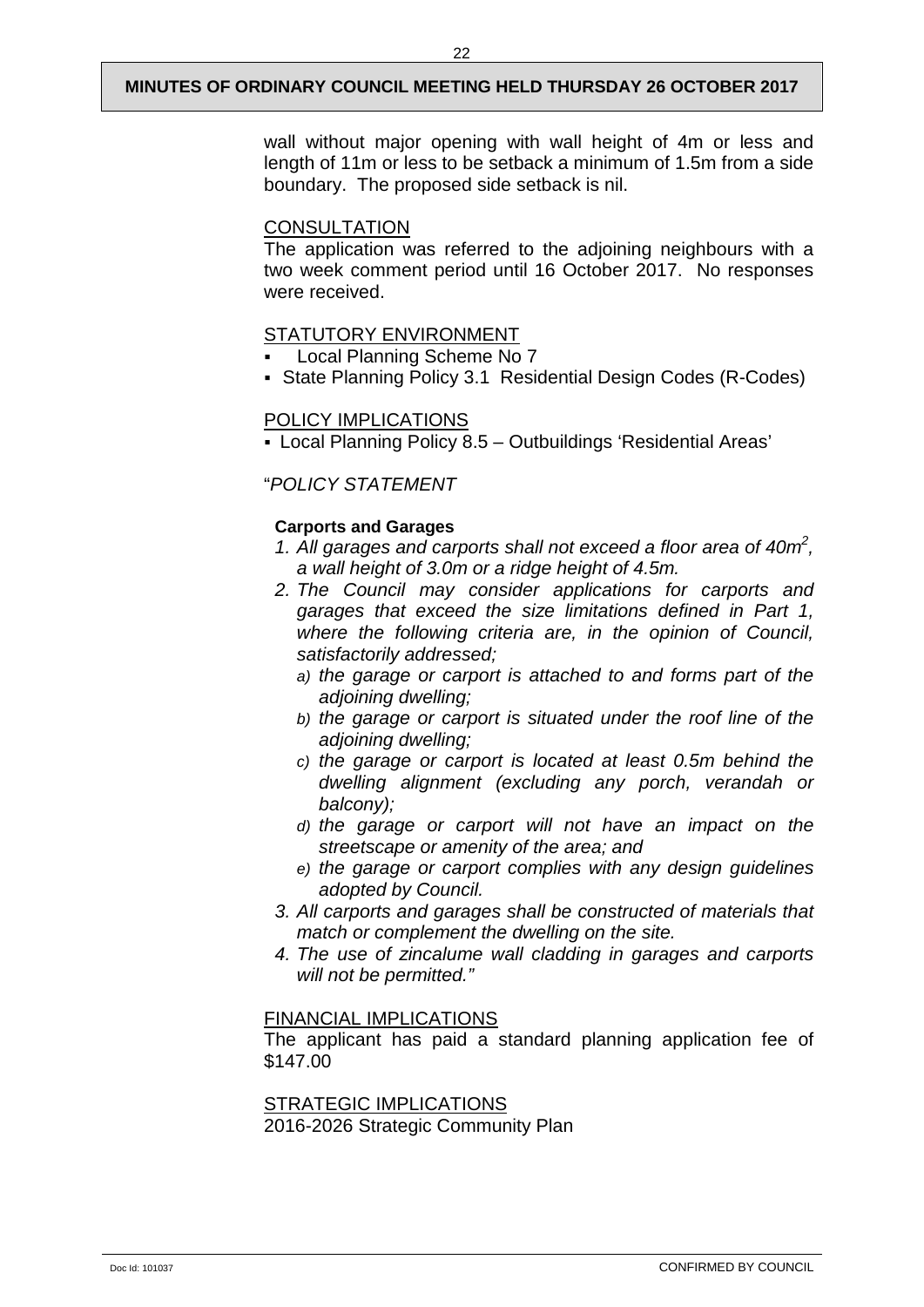| Goal 1: Great Place for Residential and Business Development              |                                                                                                    |  |  |
|---------------------------------------------------------------------------|----------------------------------------------------------------------------------------------------|--|--|
| <b>Objectives</b>                                                         | How the Shire will contribute                                                                      |  |  |
| Ensure effective and efficient<br>12<br>development and building services | a) Process development applications and<br>undertake building regulation functions<br>and services |  |  |

| <b>Goal 5: Proactive and Leading local Government</b> |                                                             |                                                                                            |
|-------------------------------------------------------|-------------------------------------------------------------|--------------------------------------------------------------------------------------------|
| <b>Objectives</b>                                     |                                                             | How the Shire will contribute                                                              |
| 5.6                                                   | Implement sound corporate governance<br>and risk management | h) Maintain and implement up to date<br>policies and procedures (including<br>delegations) |

# ATTACHMENTS

Circulated with the agenda are the following Items relevant to this report:

 Applicant submitted plans (Doc Id: 99687) *(Marked 9.4.2)*

### VOTING REQUIREMENT

Simple Majority

# **OFFICER RECOMMENDATION / COUNCIL DECISION**

**Moved Cr Richardson, seconded Cr Eyre**

**That Council refuse planning approval for the proposed carport on Lot 298 Dalton Street, Jurien Bay for the following reasons:**

- **1. the proposed development does not comply with Table 2a of the Residential Design Codes of the Shire of Dandaragan Local Planning Scheme No.7 in that the proposal does not conform to the setback provisions of the Codes;**
- **2. the proposed carport does not comply with Local Planning Policy 8.5 - Outbuildings 'Residential Areas' as it exceeds the specified floor area and wall height maximums for a carport;**
- **3. the proposed development would detract from the visual amenity of neighbouring properties;**
- **4. the proposed development does not comply with orderly and proper planning for the locality;**
- **5. Approval of such development would set an undesirable precedent for similar applications in the future in contravention of Council adopted Policy.**

#### **Advice Notes:**

**Note 1: The applicant be advised that "should you be aggrieved by this decision, or any conditions imposed, there is a Right of Review under the Planning and Development Act 2005. An application for Review must be submitted in accordance with Part XIV of the Planning and Development Act within 28 days of the date of this decision to:**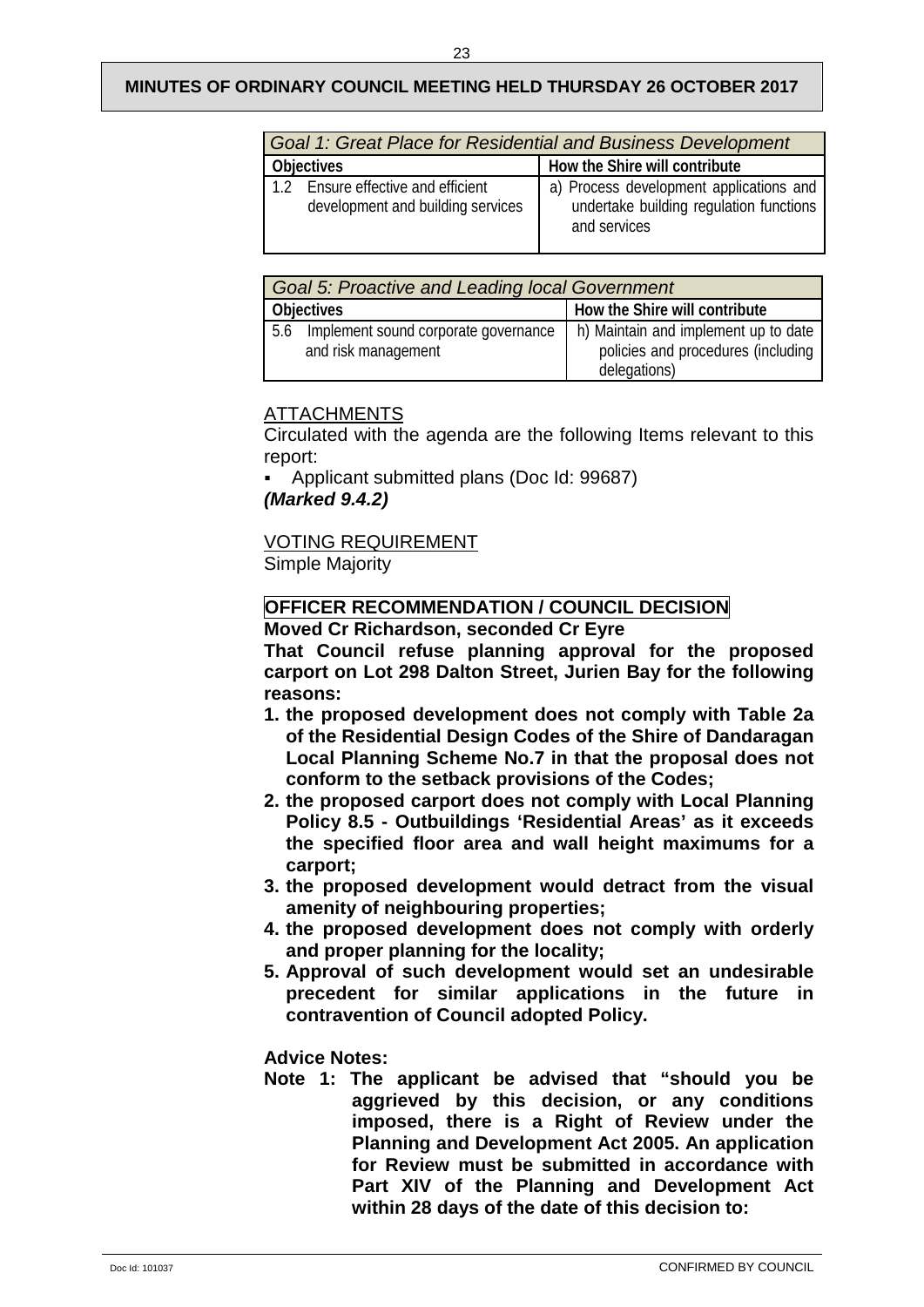#### **The State Administrative Tribunal GPO Box U1991 PERTH WA 6845"**

**CARRIED 9 / 0**

#### <span id="page-26-0"></span>**9.4.3 PROPOSED SEASONAL WORKERS ACCOMMODATION – LOT 3608 COOMBERDALE WEST ROAD BADGINGARRA**

Disclosure of Interest:<br>Date: Date: 10 October 2017<br>
Author: 10 October 2017<br>
David Lodwick, A Signature of Author:

Signature of Senior Officer:

Location: Location: Lot 3608 Coomberdale West Road, Badgingarra<br>
Applicant: Joseph Ling – Agrifresh Pty Ltd Applicant: Joseph Ling – Agrifresh Pty Ltd<br>
Folder Path: Development Services Apps / D Development Services Apps / Development Applications 2017 / 54 David Lodwick, Acting Manager of Planning.

Senior Officer: <br>
David Chidlow, Executive Manager Development Services

 $\overline{\phantom{a}}$ 

PROPOSAL The Council is in receipt of an application for seasonal workers accommodation on the subject land.

Application letter dated 18 September 2017 from Joseph Ling Managing Director of Agrifresh Pty Ltd states:

*"Agrifresh is a locally owned orchard operating in Dandaragan. We established the orchard in 2005 and now is one of the largest citrus producers in Western Australia. We supply premium citrus and mango in domestics and export markets.*

*Over the last 3 years, we have identified a need for building our own accommodation for our seasonal workers.*

- *1) Purpose of the accommodation*
	- *a. Safety of employees – over the years, we have had several serious accidents and near misses. For instance: Numerous crashes by the roadside, car of 5 passengers rollover, car of 2 ladies crashed and had to be lifted by helicopter to be operated on.*
	- *b. Our 'start and finish time varied, and often is too dangerous for workers to be travelling on the road during dusk and dawn back to their accommodation, which often 30-40 minutes away.*
	- *c. Backpackers are a prominent employee so we need to accommodate them as often they are not willing to come unless there is assurance of accommodation nearby.*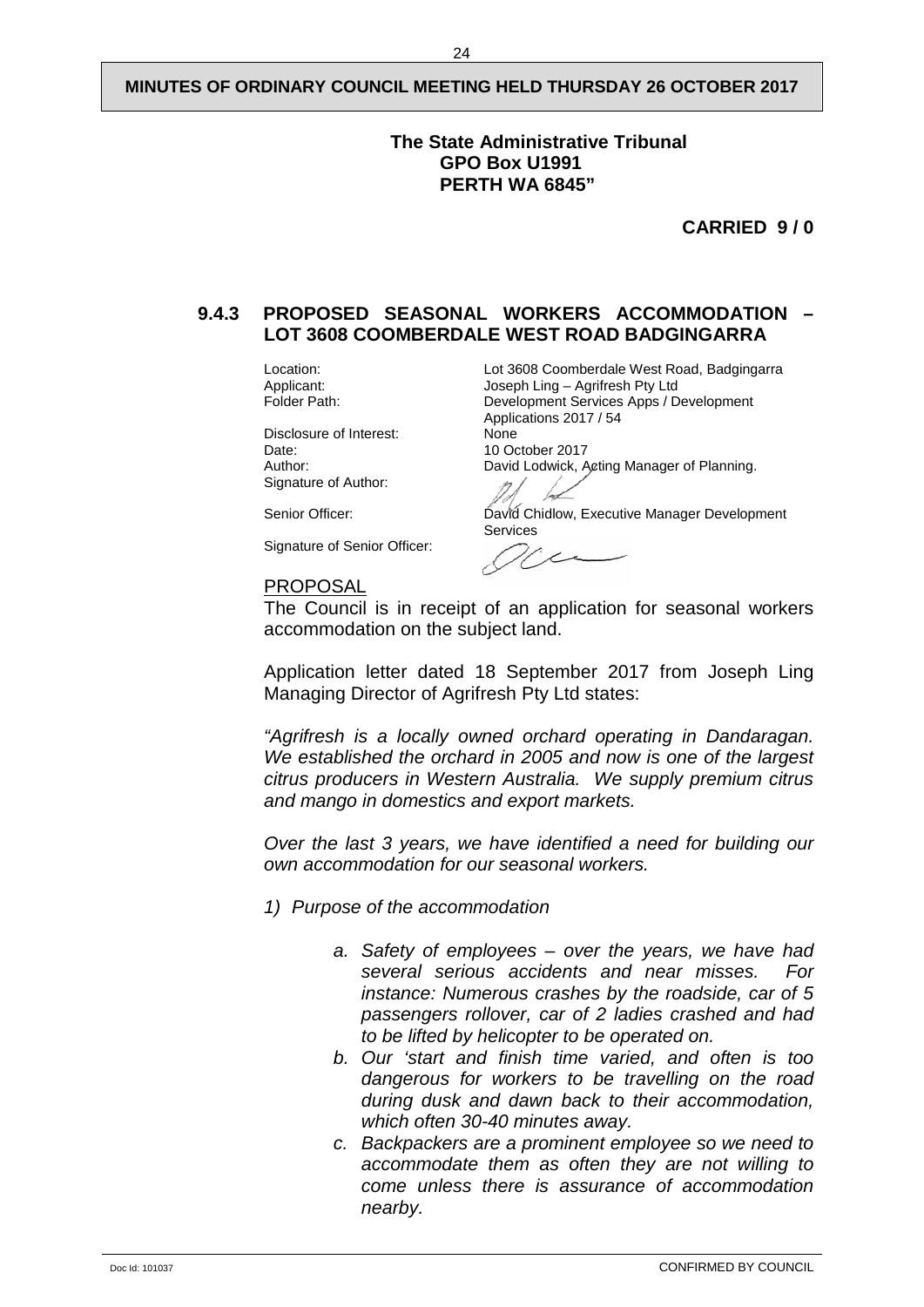- *d. New HARP and SQF standard requirement by national vendor supply contract to Coles and Woolworths.*
- *2) Numbers Accommodated*
	- *a. We have all our key employees (4) who live in existing housing on the farm. They are mainly supervisors, manager.*
	- *b. We will employ up to 30-40 seasonal workers during the season as pickers (20 person) and packers (10 person).*
	- *c. We also source extra 10-15 local workers from Badgingarra, Dandaragan, Moora.*
	- *d. The number of people who will utilise the accommodation varies depending on task required in the orchard.*
- *3) Period of Operation*
	- *a. The facility will not be OPEN all the time. It will only be made available when we have a larger group of seasonal workers onsite. Below shows the type of work we do during different phases of the orchard.*

| Month    | Harvest        | People             |
|----------|----------------|--------------------|
| February | Mango harvest  | About 20-25 people |
| May-Sept | Citrus harvest | About 30-35 people |
| Aug-Oct  | Pruning        | About 4 people     |

- *b. During the operation period of the accommodation, we have committed to employ a care-taker to oversee the accommodation. This will ensure that people staying there are safe and facilities are well taken care of.*
- *4) Practice Involved*
	- *a. The seasonal workers are employed by hourly rate or by bin rate, depending on the team they are in. We adhere to horticultural award rate in all our employment contract.*
	- *b. We have strict biosecurity protocol on-site, therefore, all seasonal workers are inducted to meet our quality standard and duty of care. This is important as our fruits are exported to some high protocol market (e.g. China).*
	- *c. We always build healthy culture within our team. We regularly organise BBQ and team building exercise to motivate and encourage them. Because of the remoteness of our location, we create facilities for recreational activities for them to enjoy and family environment.*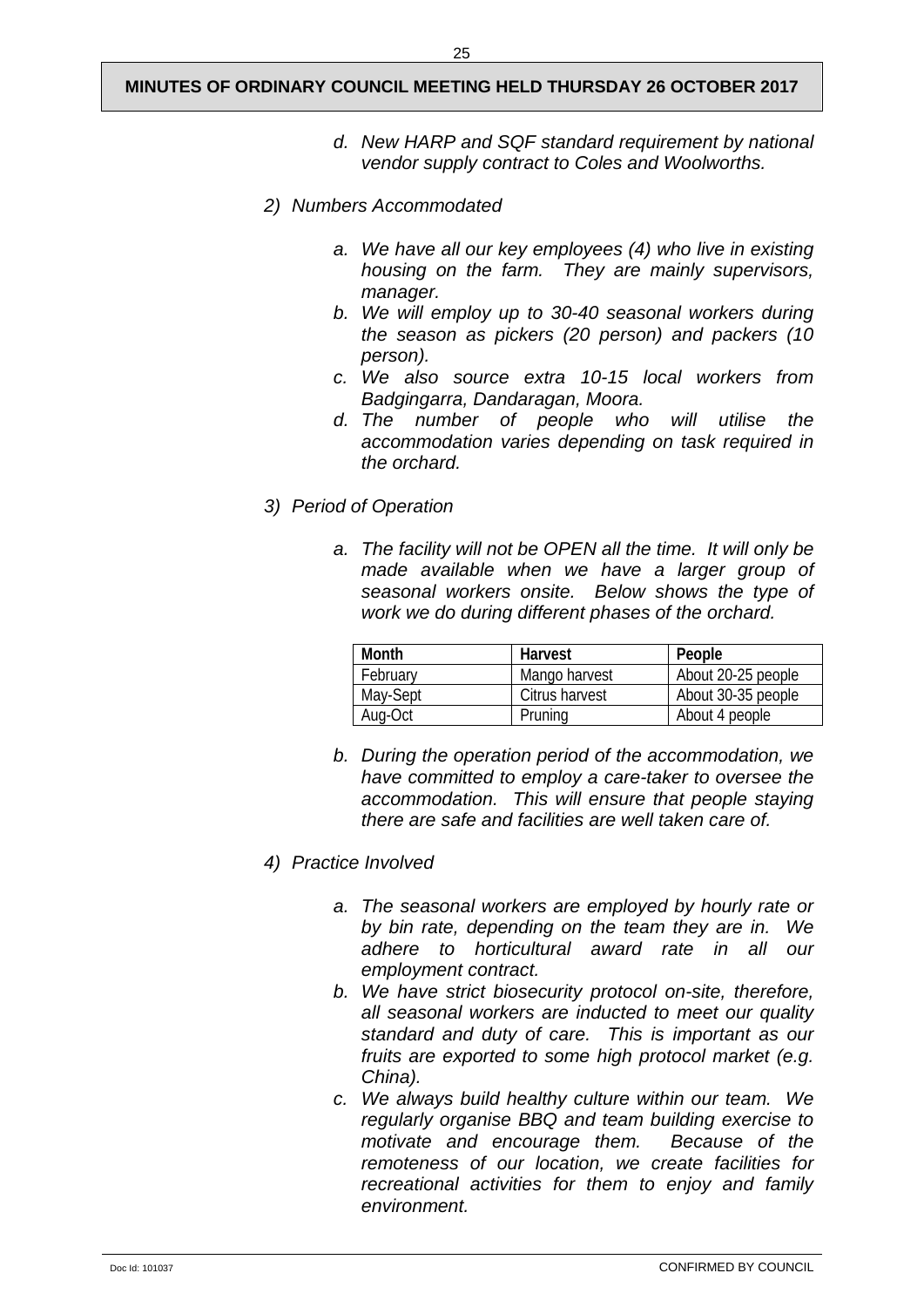- *5) Benefits the Business brings to the area*
	- *a. Since operating in Dandaragan for 13 years, we have been providing employment opportunities to many local residents (including Aboriginal).*
	- *b. Promoting the region, Agrifresh has been awarded Business of the Year 2016 by WBN, selected by Premier office to push tourism 'WA Worth Sharing' international campaign, Finalist in Exporter of WA and many more.*
	- *c. We drive interest back into horticulture sector by training young people in our business and created a career path for them.*

*I hope and trust that the Shire of Dandaragan would support our growth requirement in developing this desperately needed accommodation site."*

A locality plan of the site is shown below.



#### BACKGROUND

Agrifresh began onsite operations in 2005 following planning approval in January 2005 for the establishment of a 200ha citrus orchard. The business expanded into the Mango industry in 2012 with a 45ha orchard. In 2013, a building licence was issued for a large packing facility shed (3600m²) equipped with grading equipment and cool room facility.

Council previously supported 'in-principle' an application for onsite accommodation for workers on Loc 3608 Coomberdale West Road, Badgingarra at its meeting of 21 September 2006 subject to the following conditions: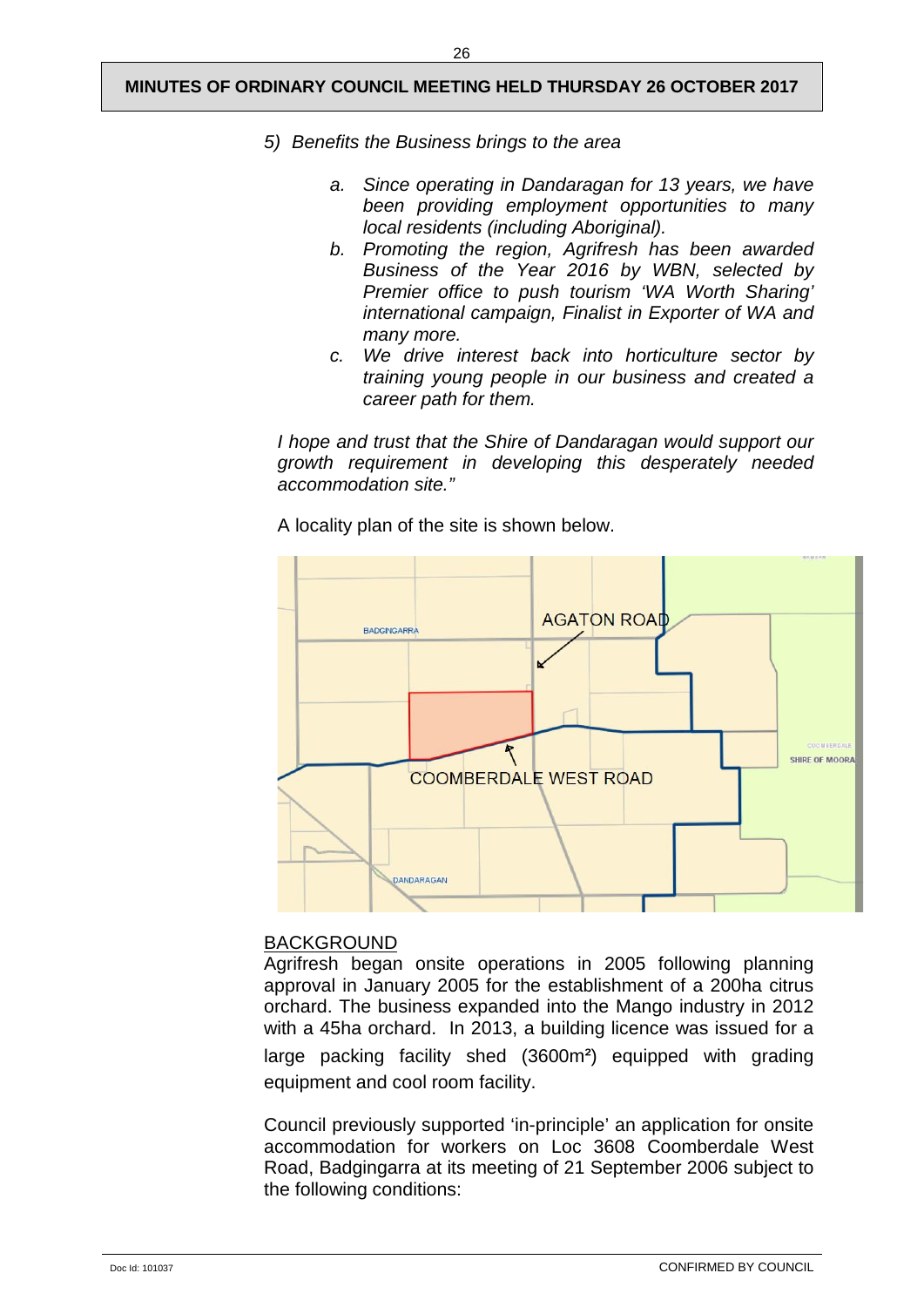- *a) Submission of a properly designed and detailed site plan inclusive of landscaping, access and proposed drainage;*
- *b) The use of high quality second-hand buildings as approved by Council's Manager Building Services;*
- *c) The development maintaining high visual appearance and amenity; and*
- *d) The advertising of the proposal in accordance with clause 6.2.2 of the Shire of Dandaragan Town Planning Scheme No.6."*

The above application was not progressed and has expired, hence the fresh application now lodged for consideration of Council.

#### COMMENT

'Seasonal Workers Accommodation' is best classified as a 'Use Not Listed' under the Shire's Local Planning Scheme.

#### Clause 3.4.2 of the Scheme provides:

*"If a person proposes to carry out on land any use that is not specifically mentioned in the Zoning Table and cannot reasonably be determined as falling within the type, class or genus of activity of any other use category the local government may -*

- *a) Determine that the use is consistent with the objectives of the particular zone and is therefore permitted;*
- *b) Determine that the use may be consistent with the objectives of the particular zone and thereafter follow the advertising procedures of clause 64 of the deemed provisions in considering an application for development approval; or*
- *c) Determine that the use is not consistent with the objectives of the particular zone and is therefore not permitted."*

Access/egress to the proposed accommodation is proposed off both Agaton and Coomberdale West Road, with the development located in the south east corner of the property near the intersection of these roads. The proposal will have minimal visual and amenity impact to neighbouring land with the proposed development being located on a large rural landholding well away from built up areas. Also, some vegetation already exists along the frontage of these two respective roads. Wastewater will be addressed by way of four septic systems and potable water will be provided.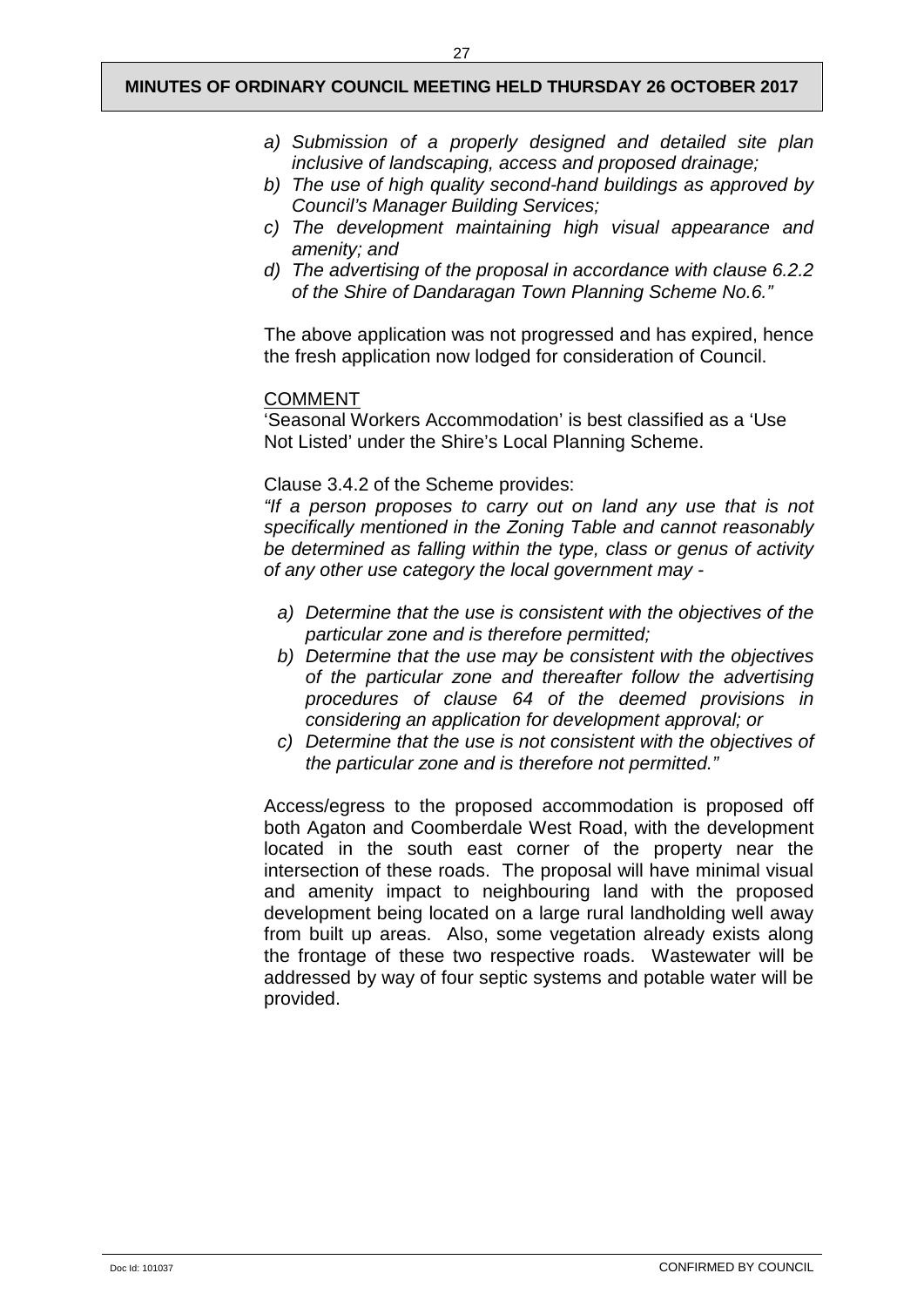

The submitted plans provide for 10 dongas (14.4m x 4.2m) with 4 partitioned bedrooms in each donga. The applicant advises that each room will have its own bathroom, toilet, TV and fridge. Adjacent to the dongas are some recreational facilities (e.g. basketball court) not yet constructed. Also, shown on plans central to the development is a prefabricated mess building (approx.165m²) with kitchen, dining, laundry and indoor recreation facilities.

The proposal has been advertised, similar to the previous proposal. The current application is now brought before Council for determination.

#### **CONSULTATION**

Adjoining landowners were notified to provide comment and the proposal was advertised in the 'Craytales' (4 October to 18 October) for same period. No responses were received.

#### STATUTORY ENVIRONMENT

- The Planning Act 2005
- The Shire of Dandaragan's Local Planning Scheme No.7

#### POLICY IMPLICATIONS

There are no policy implications relevant to this item.

FINANCIAL IMPLICATIONS

Planning fee of \$1440 has been paid by the applicant.

#### STRATEGIC IMPLICATIONS

2016-2026 Strategic Community Plan

| Goal 1: Great Place for Residential and Business Development               |                                                                                                    |  |
|----------------------------------------------------------------------------|----------------------------------------------------------------------------------------------------|--|
| <b>Objectives</b>                                                          | How the Shire will contribute                                                                      |  |
| 1.2 Ensure effective and efficient<br>development and building<br>services | a) Process development applications and<br>undertake building regulation functions<br>and services |  |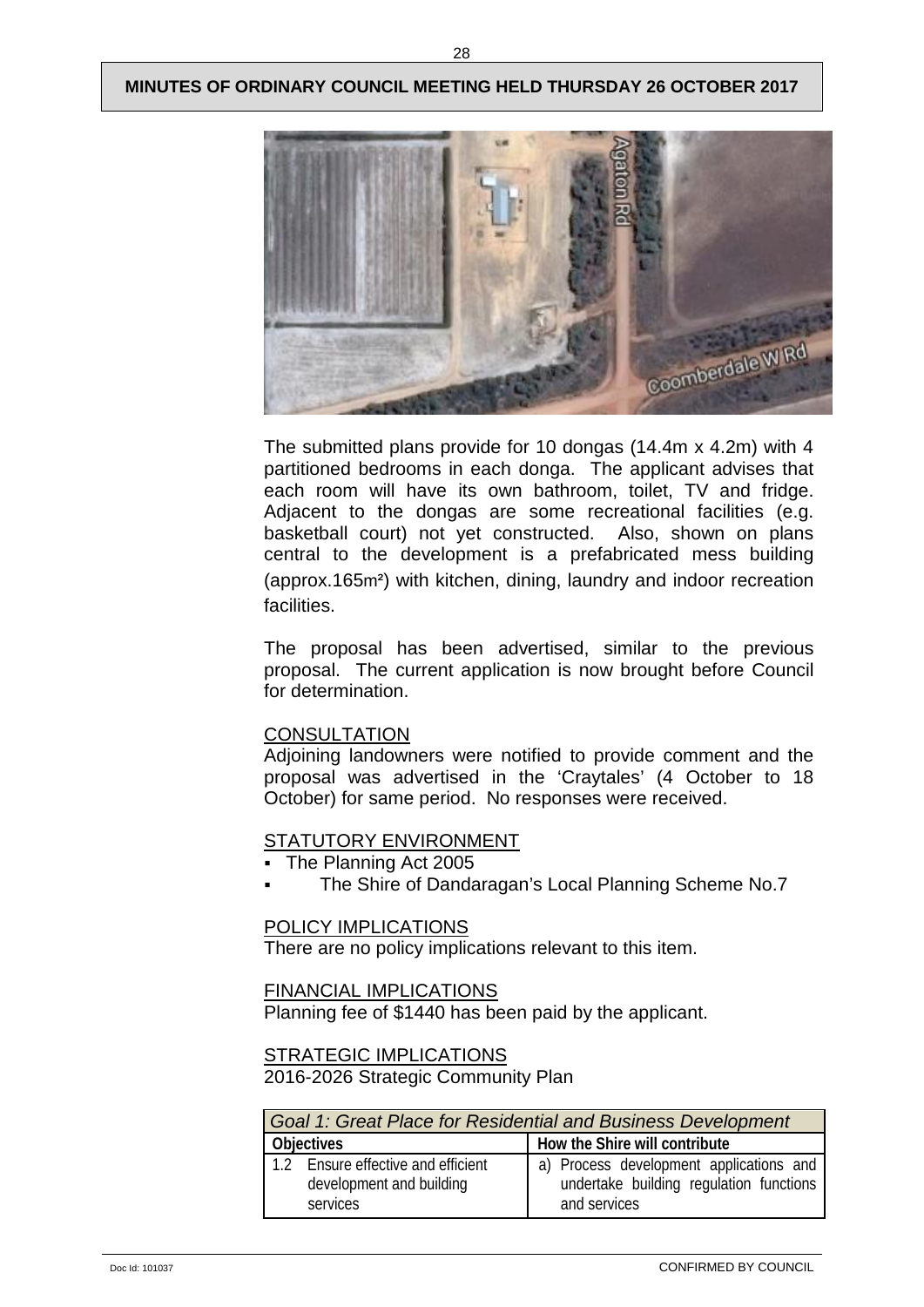| <b>Goal 5: Proactive and Leading local Government</b> |                                |  |                               |  |                                      |  |  |  |
|-------------------------------------------------------|--------------------------------|--|-------------------------------|--|--------------------------------------|--|--|--|
| <b>Objectives</b>                                     |                                |  | How the Shire will contribute |  |                                      |  |  |  |
|                                                       | 5.6 Implement sound corporate  |  |                               |  | h) Maintain and implement up to date |  |  |  |
|                                                       | governance and risk management |  |                               |  | policies and procedures (including   |  |  |  |
|                                                       |                                |  | delegations)                  |  |                                      |  |  |  |

# ATTACHMENTS

Circulated with the agenda are the following Items relevant to this report:

- Photos of Dongas (Doc Id: 99373)
- Site Plans, Floor Plan of Dongas, Floor Plan of Mess Building (Doc Id: 99620)

*(Marked 9.4.3)* 

VOTING REQUIREMENT Simple Majority

# **OFFICER RECOMMENDATION / COUNCIL DECISION**

### **Moved Cr Gibson, seconded Cr McGlew**

- **A. Determine that the use of seasonal workers accommodation at Lot 3608 Coomberdale West Road Badgingarra is consistent with the objectives and purposes of the Rural zone and;**
- **B. Grant approval to the proposal for seasonal workers accommodation in accordance with application dated 25 September 2017 including letter dated 18 September 2017 and amended plans received 28 September 2017 subject to the following conditions:**
	- **1. The accommodation being for the exclusive use of persons employed or contracted in the operation of the existing business – Agrifresh Pty Ltd.**
	- **2. Duration of occupation to be restricted to the months of February, May, June, July, August, September, October.**
	- **3. The proposed development site being screened from view by additional native plantings of trees and bushes directly adjacent to and surrounding the dongas to the satisfaction of the local authority.**
	- **4. All drainage from the development site to be retained on site to the specification and satisfaction of the local authority.**
	- **5. Compliance with relevant health regulations including the provision of approved on site effluent disposal systems to the standards and requirements of the local authority and/or the Health Department of WA.**
	- **6. Any food premises to be approved and registered by the local authority.**
	- **7. All waste generated from the accommodation site being appropriately contained with arrangements being made for its removal not less than once a week, during operation of the accommodation.**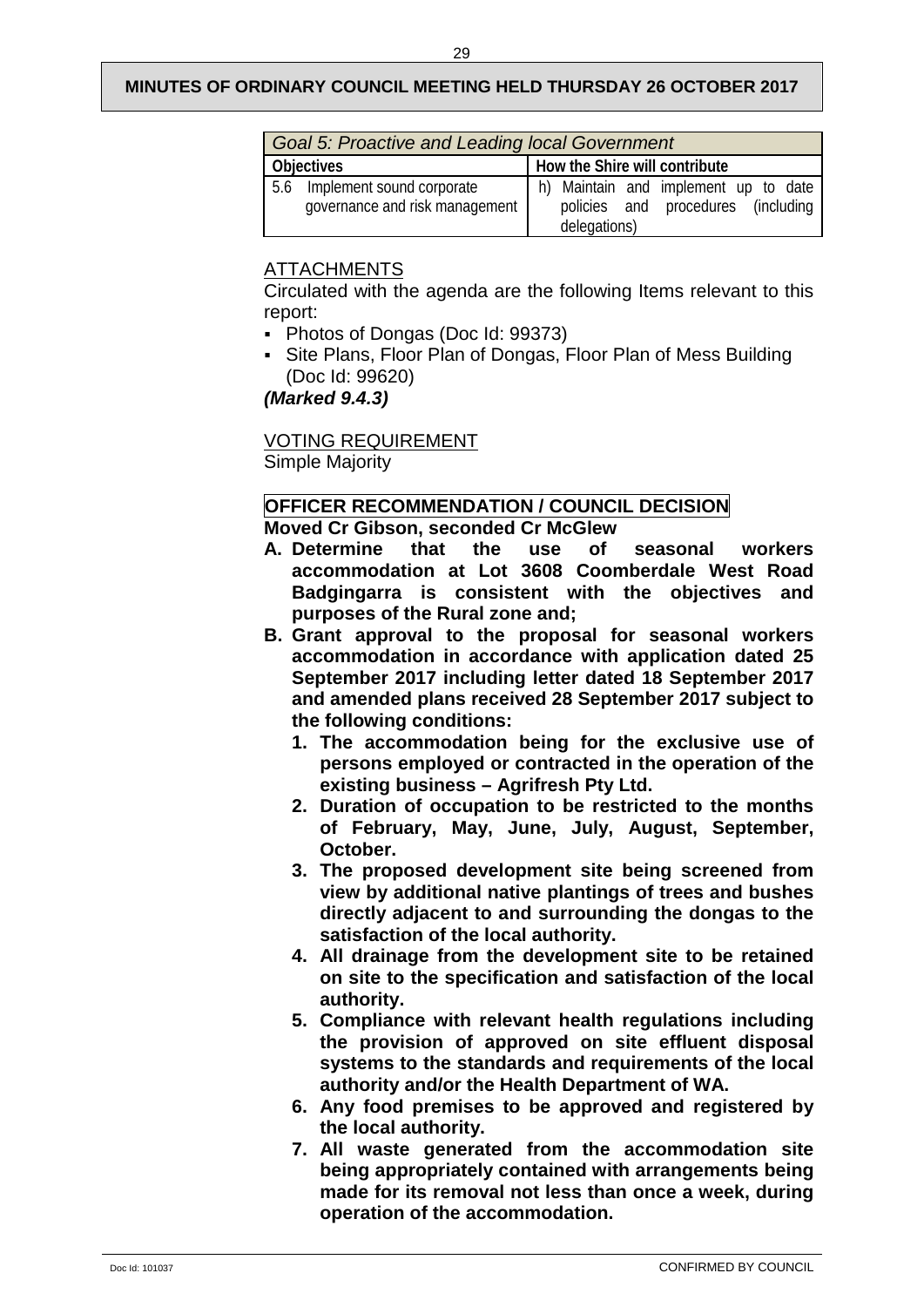- **8. Provision of potable water being to the satisfaction of the Shire's Principal Environmental Health Officer and the Health Department of WA with all sampling, analysis and/or treatment costs being borne by the landowner.**
- **9. Preparation and implementation of a Fire Management Plan to the satisfaction of the Local Authority.**
- **10.Driveway access and carparking area for the development to be constructed and drained to an appropriate gravel standard to the satisfaction and specification of the Executive Manager Infrastructure.**
- **11.The applicant implementing a Management Plan to the satisfaction of the Local Authority that includes:**
	- **a) Site Management;**
	- **b) Vehicles;**
	- **c) Rubbish;**
	- **d) Noise;**
	- **e) Dealing with complaints;**
	- **f) Safety and Emergency Procedures;**
	- **g) Visitors.**

**CARRIED 9 / 0**

#### <span id="page-32-0"></span>**9.4.4 SCHEME AMENDMENT NO 35 INITIATION AND CONSENT TO ADVERTISE - JURIEN BAY CITY CENTRE STRATEGY**

Location: Various locations<br>
Applicant: Shire of Dandara

Disclosure of Interest:<br>Date: Date: 16 October 2017<br>
Author: 16 October 2017<br>
David Chidlow F

Signature of Author:

Signature of Senior Officer:

#### PROPOSAL

Applicant: Shire of Dandaragan<br>
Folder Path: Shire Business Classification Business Classification Scheme / Land Use and Planning / Planning / Scheme Amendment 7.35 David Chidlow, Executive Manager Development Services

Senior Officer: Tony Nottle, Chief Executive Officer

This submission seeks to initiate a Scheme Amendment to rezone and introduce various zoning controls over the various landholdings within the Jurien Bay City Centre Strategy (JBCCS) Plan Area ('the subject land') under the Shire of Dandaragan Local Planning Scheme No.7 (LPS 7).

The rezoning introduces appropriate management controls relating to land use, development, design of development, servicing, to provide for a sustainable form of development as envisaged by the JBCCS Plan.

The Scheme Amendment also provides an opportunity to update elements of LPS 7 to be more consistent with the *Planning and*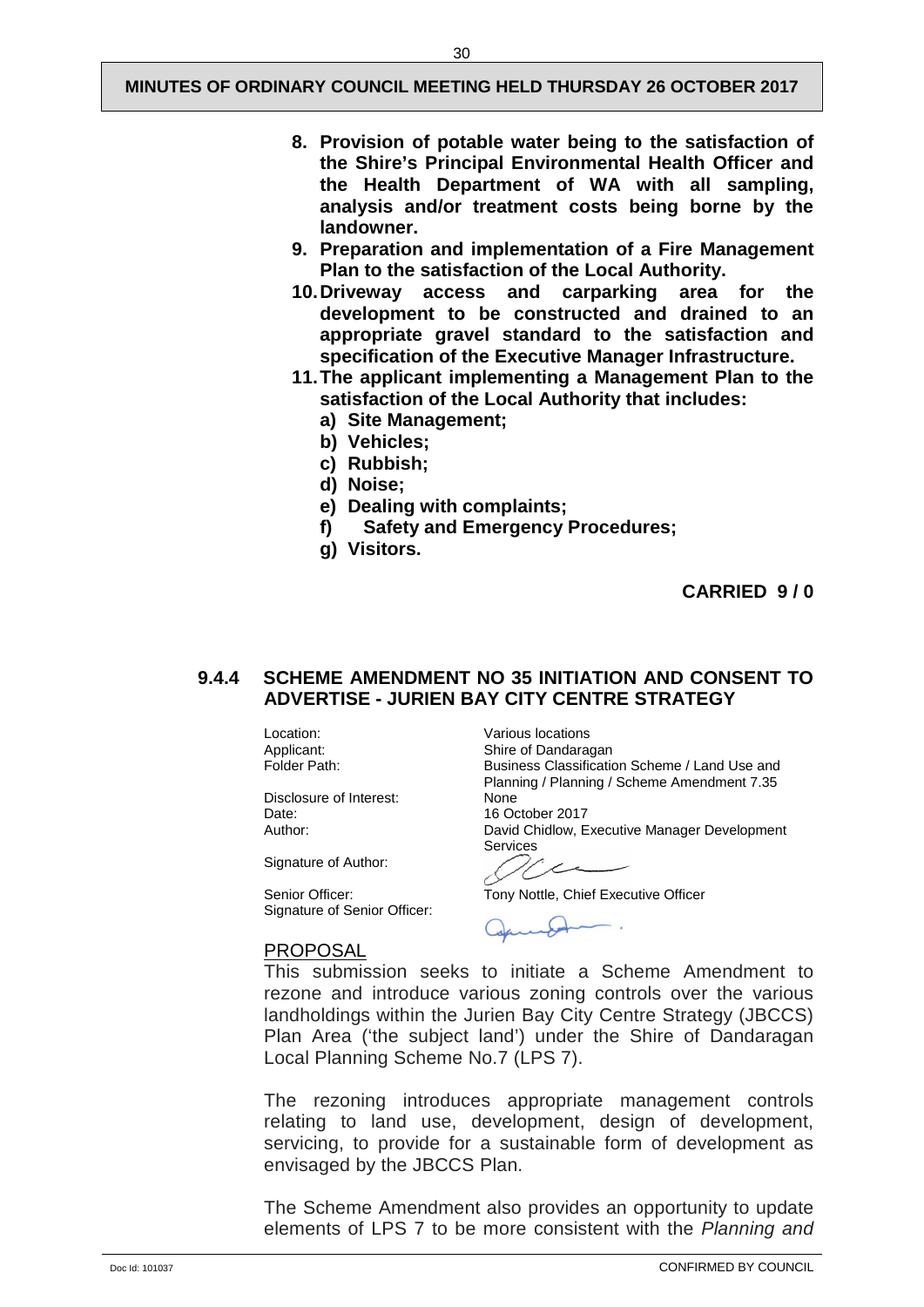*Development (Local Planning Schemes) Regulations 2015 ('*the Regulations*')*. However, the Amendment is not intended to be the mechanism for a comprehensive review of LPS 7 as required under regulation 65 of the Regulations, which shall be undertaken at a later stage.

#### BACKGROUND

The JBCCS Plan was adopted by the Shire of Dandaragan in 2012. The JBCCS Plan provided a clear direction for the future planning, development and management of the Jurien Bay City Centre. The adoption of the JBCCS Plan followed extensive public consultation and engagement, which indicated that the existing community values recognised the laid back and friendly character of the town, but also recognised the future potential of the town and the need to address deficiencies and aspects that should be improved.

The implementation of the plan is highly dependent on provision of mains sewer being constructed in the town centre precinct. With the completion of the sewer pump station and commencement of works for various stages of infill sewer, it is timely for the Shire of Dandaragan to implement a Scheme Amendment to support more intense development and allow for future sewer dependent development as envisaged in the JBCCS Plan. Another trigger that supports zoning changes is the opportunity for redevelopment of Lot 96 Bashford Street, which is currently constrained by virtue of the existing zoning from being redeveloped as envisaged under the JBCCS Plan.

#### COMMENT

The JBCCS Plan is the primary strategic planning document which has informed the preparation of Scheme Amendment 35 and accordingly, this Scheme Amendment Report should be read in conjunction with the JBCCS Plan.

The JBCCS Plan divides the City Centre into six precincts as illustrated on the Land Use Map provided in the attachments and are described as follows:

- A Northern
- B Central
- $\blacksquare$  C Southern
- D Eastern
- E Civic Uses
- F Community Uses

The six precincts form the basis for describing the role, land use, character and key development standards of height, bulk and the relationship of buildings and parking to the street for most land uses. As envisaged by the JBCCS Plan, the precinct descriptions have formed the basis for the zones and development controls proposed by Scheme Amendment No. 35. In this regard, key elements of the JBCCS Plan reflected in the Amendment include: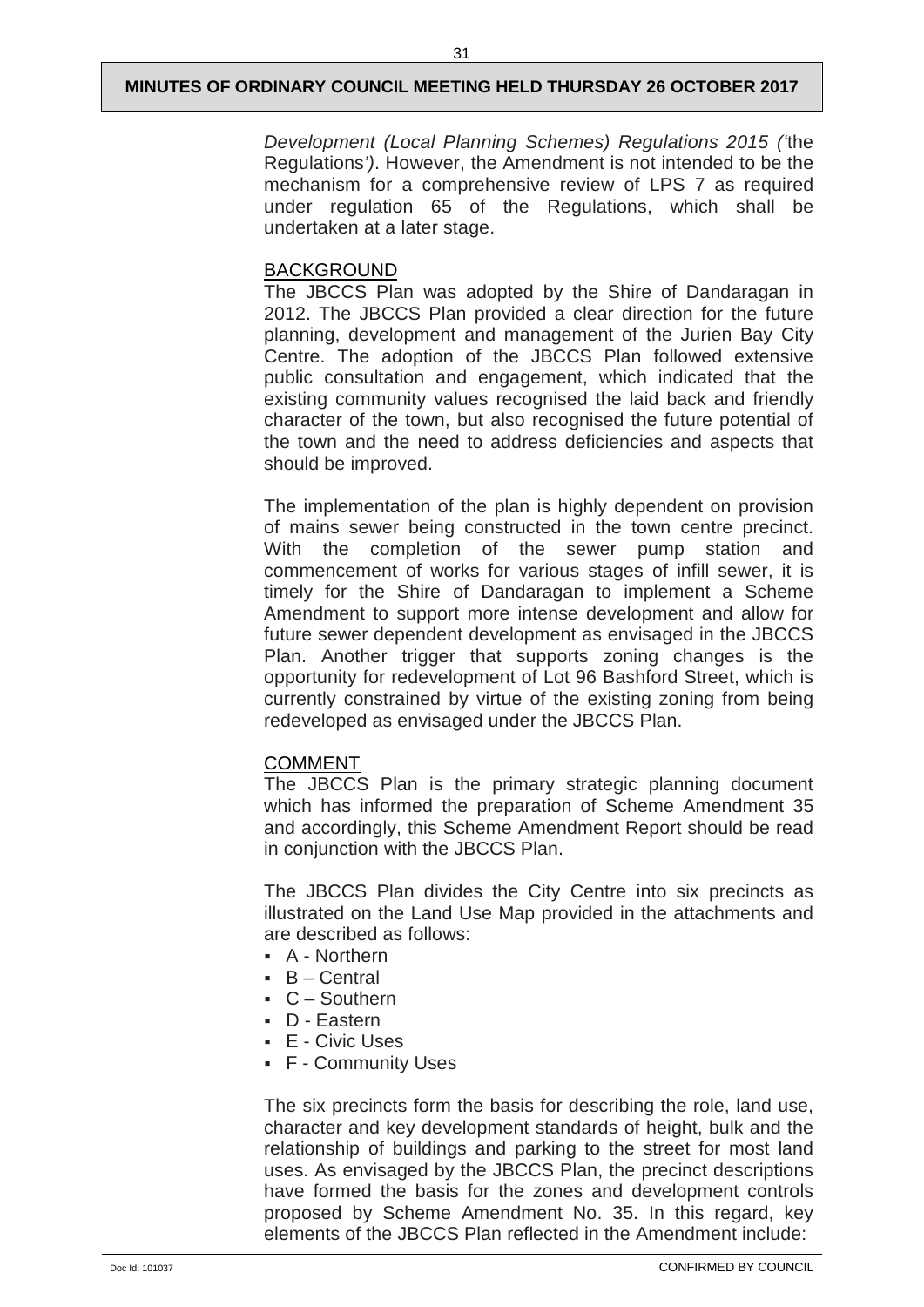- Retaining land designated for commercial use within the 'Commercial' zone;
- Retaining land designated for tourism use within the 'Tourist' zone;
- Including land designated for tourism/residential use within the 'Tourist' zone;
- Including land designated for office/residential and commercial/residential uses within a 'Mixed Use' zone;
- Recoding residential land as dual coded, generally as R12.5/25.

#### OBJECTIVES OF THE MIXED USE ZONE

Clause 3.2 will be amended to include the following objective for the Mixed Use Zone, in accordance with the Regulations:

- To provide for a wide variety of active uses on street level which are compatible with residential and other non-active uses on upper levels.
- To allow for the development of a mix of varied but compatible land uses such as housing, offices, showrooms, amusement centres, eating establishments and appropriate industrial activities which do not generate nuisances detrimental to the amenity of the district or to the health, welfare and safety of its residents.

#### ZONING TABLE AMENDMENTS

Table 1 – Zoning Table shall be amended to introduce the Mixed Zone. The permissibility of the various Use classes under the Mixed Use zone are included at the Zoning Table**.**

Various other minor amendments to the Zoning Table to correct existing anomalies are also highlighted in the Zoning Table.

#### ADDITIONAL PROVISIONS

LPS 7 currently contains the following provision relating to the requirement for a licensed wastewater disposal service as a prerequisite for subdivision above the R12.5 density code:

*'4.2.6 At the time of subdivision, land with a Residential Density Code above R12.5 must be provided with a licensed wastewater disposal service. AMD 26 GG 17/07/2015'*

It is suggested this clause be replaced with the following clause under 4.3 - Special Application of Residential Design Codes:

*'4.3.1 Within areas that are dual coded on the Scheme Map, development and subdivision in accordance with the higher code shall only be supported where reticulated sewerage is available.'*

In order to incentivise higher quality built form on corner lots, including improved residential streetscapes and improved passive surveillance to both primary and secondary streets, many local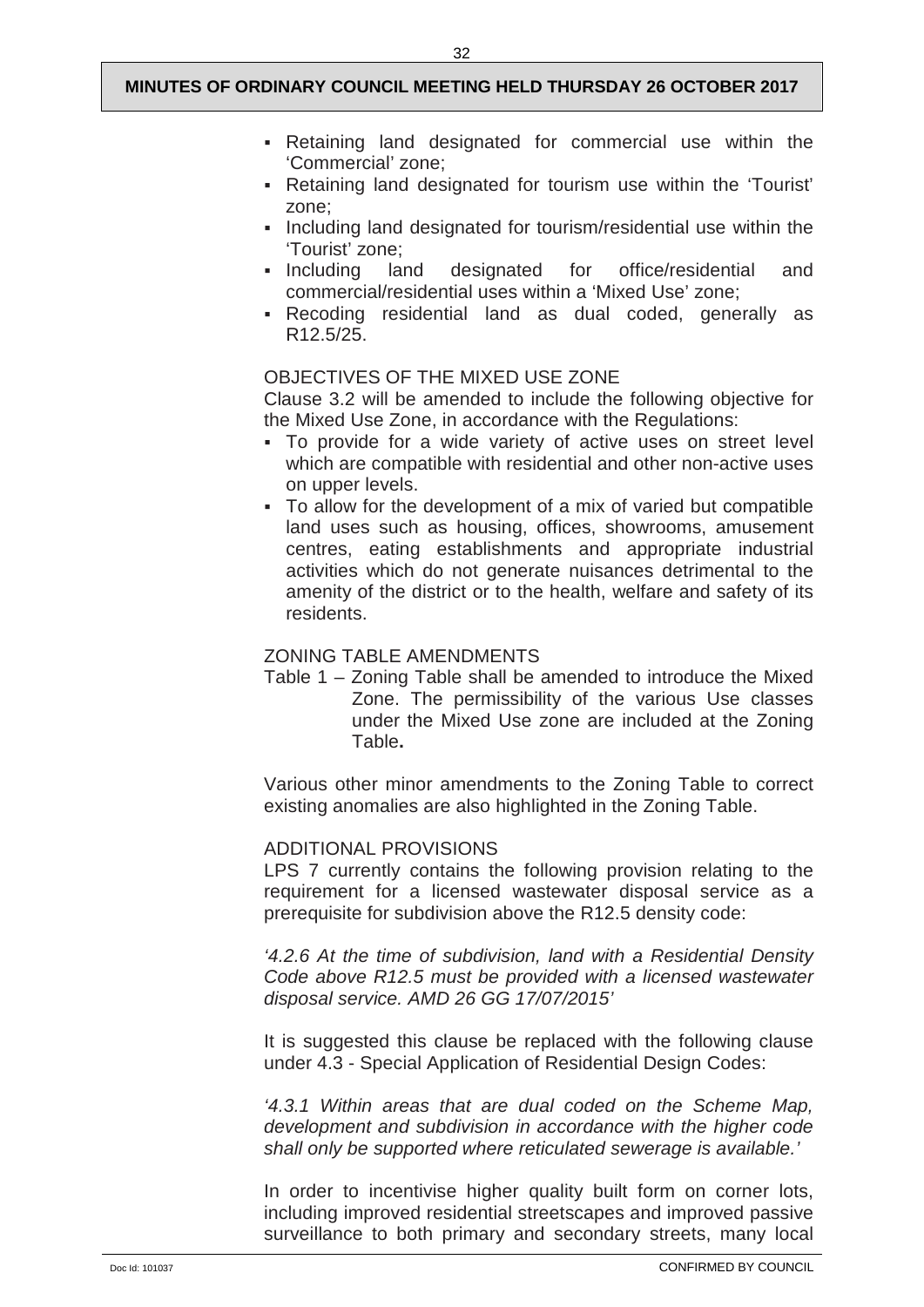planning schemes in Western Australia provide a density bonus for subdivision and development of corner lots. In some cases, a Local Planning Policy is also prepared to facilitate improved built form outcomes.

A new clause 4.3.2 could be included to this effect, as follows: *'For lots coded R12.5/25, the Council may support development or subdivision to a maximum density of R30 where the lot is located on a corner, complies with the provisions of the R30 density coding, an approved development approval and any related Local Planning Policy.'*

In relation to Lot 303 Dalton Street which is currently coded Residential R17.5, an R12.5/25 coding is recommended, on the basis that sewer is already available within Dalton Street (and existing clause 4.2.6 would limit subdivision to R12.5 if the lot itself was not connected to the reticulated sewer service).

Within the City Centre, it is proposed the Residential Design Code for mixed use, multiple dwelling or where permissible, grouped dwelling development in the Mixed Use or Tourist Zone shall be up to a maximum of R80. In order to qualify for development up to R80, a local planning framework in the form of a Local Development Plan or Local Planning Policy should be developed which would establish Design Guidelines in relation to achieving high quality built form, site responsive design, mixed uses, landscaping, access and parking etc. A new clause 4.3.3 is recommended to this effect.

The Shire of Dandaragan has previously received Scheme Amendment applications seeking to provide for increased residential land use (with no limit on length of occupancy) within the Tourist zone. Currently LPS 7 does not clearly state that it is an objective of the Tourist zone to limit residential development. In order to prevent development of key Tourist zoned land parcels for residential development with no limitation on the length of occupancy, an additional provision is recommended for inclusion under clause 3.2 Objectives of the Zones as follows:

 *To allow limited residential uses where appropriate.* Generally, appropriate locations for residential development on Tourist zoned land would be in those locations recommended by the JBCCS Plan for tourist/residential development. The development of Local Development Plans or a Local Planning Policy addressing the requirements of a new clause 4.3.3 would also assist in guiding planning decision making in relation to this issue.

#### AMENDED SCHEME MAPS

Scheme Maps depicting the subject land have been amended generally in accordance with the recommendations of the JBCCS Plan as illustrated on the Land Use Map included in the attachments.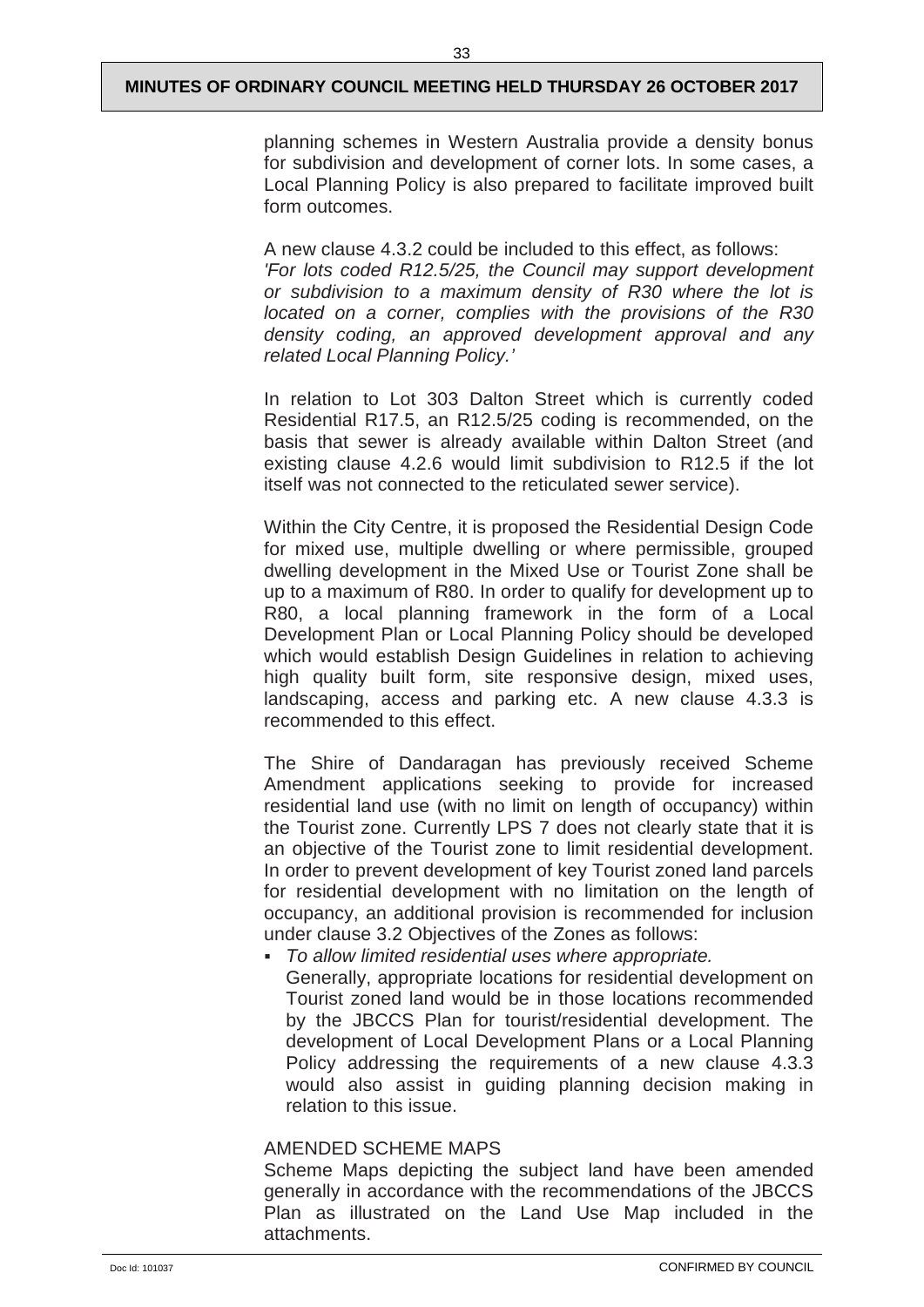Where the Land Use Map designates Tourism/Residential land use, this has been shown as 'Tourist' zone. Where the Land Use Map designates Office/Residential or Commercial/Residential, this has been shown as 'Mixed Use' zone.

#### AMENDMENTS TO PUBIC PURPOSE RESERVES

Minor amendment to public purpose reserves are proposed to reflect the existing nature of land use of public purpose reserves within the area subject to Scheme Amendment No. 35.

#### INFRASTRUCTURE REQUIREMENTS

4.7.1 Reticulated Sewer Infill Programme

As referenced under section 2.5 of this Report and reflected in the sewer infill staging plans included at Appendix B, a key driver of the Scheme Amendment is the progressive implementation of the sewer infill programme.

A new Scheme provision is proposed to ensure residential development and subdivision at the higher (R25) density code only occurs where lots are connected to reticulated sewer.

#### **CONSULTATION**

The recommendation of this report is to commence the advertising process for the proposed Scheme Amendment.

#### STATUTORY ENVIRONMENT

Amendment of a Local Planning Scheme is undertaken in accordance with the provisions of the *Planning and Development Act 2005.* 

#### POLICY IMPLICATIONS

There are no policy implications relevant to this item.

#### FINANCIAL IMPLICATIONS

Council has approved funding of \$20,000 towards the preparation of this Scheme Amendment.

#### STRATEGIC IMPLICATIONS

2016 – 2026 Strategic Community Plan

| Goal 1: Great Place for Residential and Business Development                                                                   |                                                                                                                                                                                                                                                                                                |  |  |  |  |  |  |
|--------------------------------------------------------------------------------------------------------------------------------|------------------------------------------------------------------------------------------------------------------------------------------------------------------------------------------------------------------------------------------------------------------------------------------------|--|--|--|--|--|--|
| <b>Objectives</b>                                                                                                              | How the Shire will contribute                                                                                                                                                                                                                                                                  |  |  |  |  |  |  |
| Ensure planning and land availability<br>1.1<br>provides opportunity for sustainable<br>growth and lifestyle options / choices | a) Strategic land use planning across the<br>Shire, with focus on coastal<br>settlement and town centre strategy<br>b) Strategic projects with a focus on<br>planning and land availability for<br>health precinct and further residential<br>development<br><b>Activate Growth Plan</b><br>C) |  |  |  |  |  |  |
| 1.5 Facilitate industry, population and<br>visitor attraction and growth<br>to<br>expand and diversify the regional            | a) Tourism and marketing with a focus on<br>promotion and product development<br>based on natural assets in partnership                                                                                                                                                                        |  |  |  |  |  |  |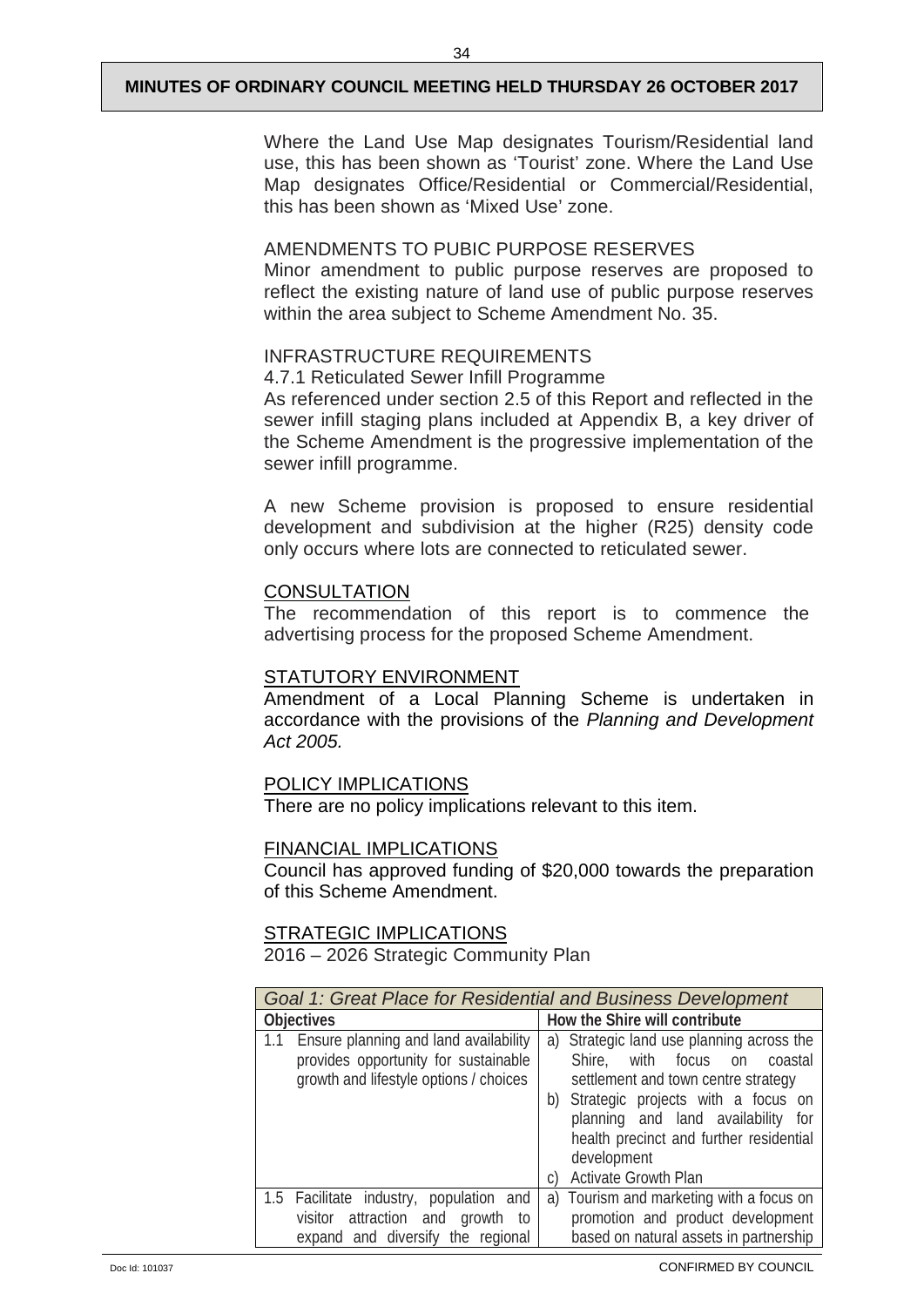| economy                            | with the Department of Parks and                                                 |
|------------------------------------|----------------------------------------------------------------------------------|
|                                    | Wildlife                                                                         |
|                                    | 1.4 Ensure Shire is "open for business"   b) Identify and engage with future new |
| and supports industry and business | business and industry opportunities                                              |
| development                        |                                                                                  |

# ATTACHMENTS

Circulated with the agenda are the following Items relevant to this report:

Scheme Amendment No 35 (Doc Id: 99990)

# *(Marked 9.4.4)*

VOTING REQUIREMENT

Simple Majority

### **OFFICER RECOMMENDATION / COUNCIL DECISION**

**Moved Cr Eyre, seconded Cr Richardson**

**That Council:**

**Resolve pursuant to section 75 of the Planning and Development Act 2005, amend the above Local Planning Scheme by:**

- **1. Rezoning Lots 283-289 Heaton St from Residential R12.5 to Tourist.**
- **2. Rezoning Lots 1&2 Hasting St and Lots 251-258 Bashford St Residential R12.5 to Tourist.**
- **3. Rezoning Lots 429 – 434 from Residential R12.5 to Tourist.**
- **4. Rezoning Lots 37 & 38 Grigson St and Lots 50-60 Padbury St from Residential R12.5 to Tourist.**
- **5. Rezoning Lots 1 & 2 Heaton St and Lot 690, 11 & 12 Dalton St and pt Lot 259 – 262 and Lots 369 & 370 and pt Lot 1215 Doust St from Residential R12.5 to Mixed Use.**
- **6. Rezoning Lots 162 Batt St and Lots 130-142 Bashford St and Lots 143 & 144 Whitfield Rd from Residential R12.5 to Mixed Use.**
- **7. Deleting Additional Use 4 and rezoning Lots 129 Batt St from Residential R12.5 to Mixed Use.**
- **8. Deleting Additional Use 1 and rezoning Lots 1 & 2 Padbury St, Lots 78-81, 92, 96-98 Cook St and Lot 95 Bashford St from Residential R12.5 to Mixed Use.**
- **9. Recoding all residential zoned lots within the City Centre area from Residential R12.5 to Residential R12.5/25.**
- **10. Reclassifying Lot 675 Bashford St from Public Purposes: Fire Services to Public Purposes: Emergency Services.**
- **11. Reclassifying Lot 674 & 676 Bashford St from Public Purposes: Church to Public Purposes.**
- **12. Reclassifying Lot 125 Bashford St from Public Purposes: Utility to Public Purposes: Emergency Services.**
- **13. Introducing objectives for the Mixed Use zone under Clause 3.2 as follows:**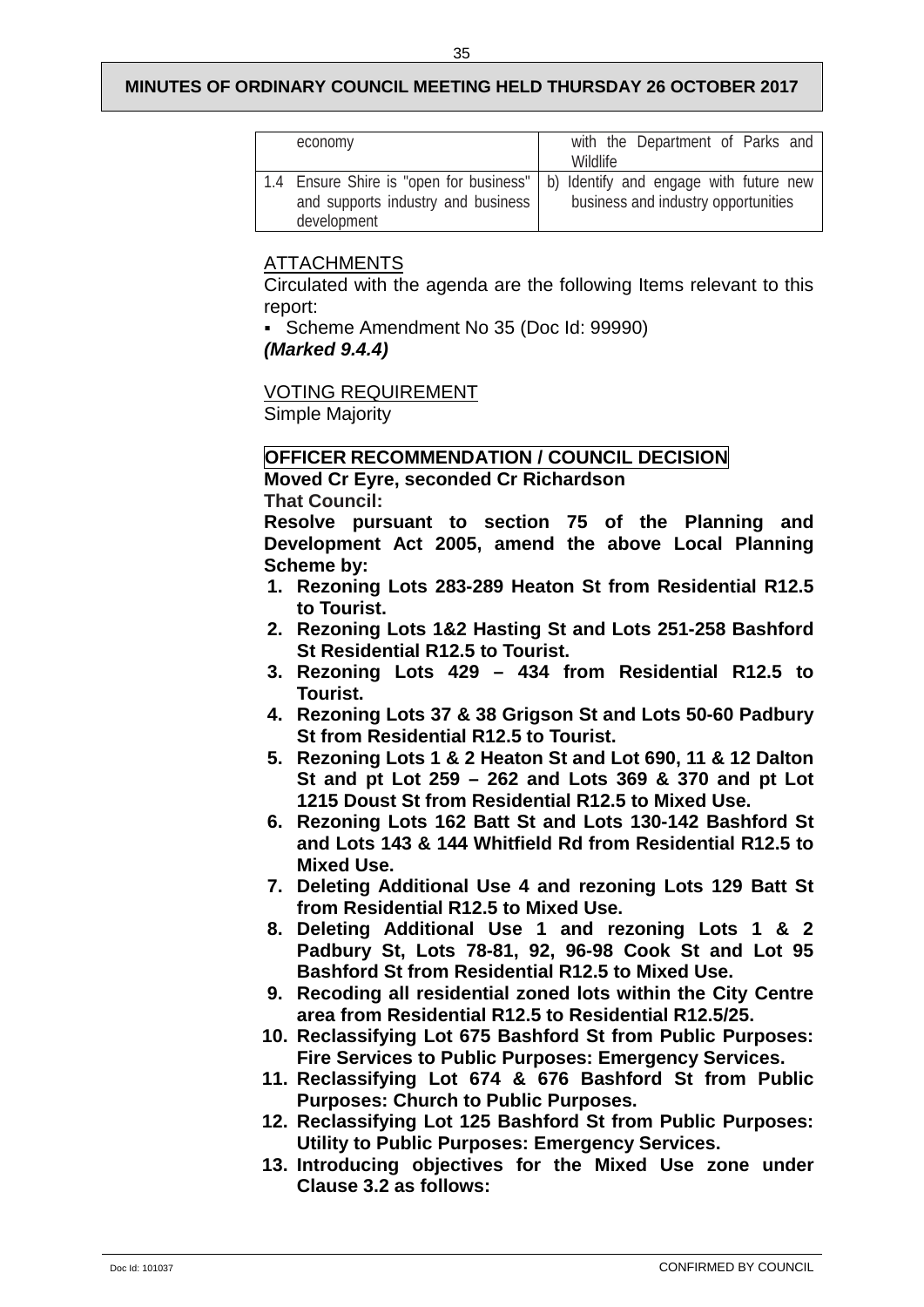- *To provide for a wide variety of active uses on street level which are compatible with residential and other non-active uses on upper levels.*
- *To allow for the development of a mix of varied but compatible land uses such as housing, offices, showrooms, amusement centres, eating establishments and appropriate industrial activities which do not generate nuisances detrimental to the amenity of the district or to the health, welfare and safety of its residents.*
- **14. Introducing an additional objective for the Tourist Zone under Clause 3.2 as follows:**
	- *To allow limited residential uses where appropriate.*
- **15. Deleting Clause 4.2.6 and introducing Clause 4.3.1 and 4.3.2 as follows:**
	- *'4.3.1 Within areas that are dual coded on the Scheme Map, development and subdivision in accordance with the higher code shall only be supported where reticulated sewerage is available.'*
	- *'4.3.2 For lots coded R12.5/25, the Council may support development or subdivision to a maximum density of R30 where the lot is located on a corner, complies with the provisions of the R30 density coding, an approved development approval and any related Local Planning Policy.'*
- **16. Introducing Clause 4.3.3 as follows:**
	- **'***Within the City Centre, the Residential Design Code for any mixed use, multiple dwelling or, where permissible, grouped dwelling development in the Mixed Use or Tourist Zone shall be up to a maximum of R80. In order to qualify for residential development up to R80, a local planning framework in the form of a Local Development Plan or Local Planning Policy should be developed which would establish design guidelines addressing matters including, but not limited to achieving high quality built form, site responsive design, mixed uses, landscaping, efficient access and parking.'*
- **17. Amending the Table 1: Zoning Table by introducing the permissibility of use classes under the Mixed Use zone and amending various land use permissibility anomalies as indicated in boldtext as follows:**

**TABLE 1: ZONING TABLE**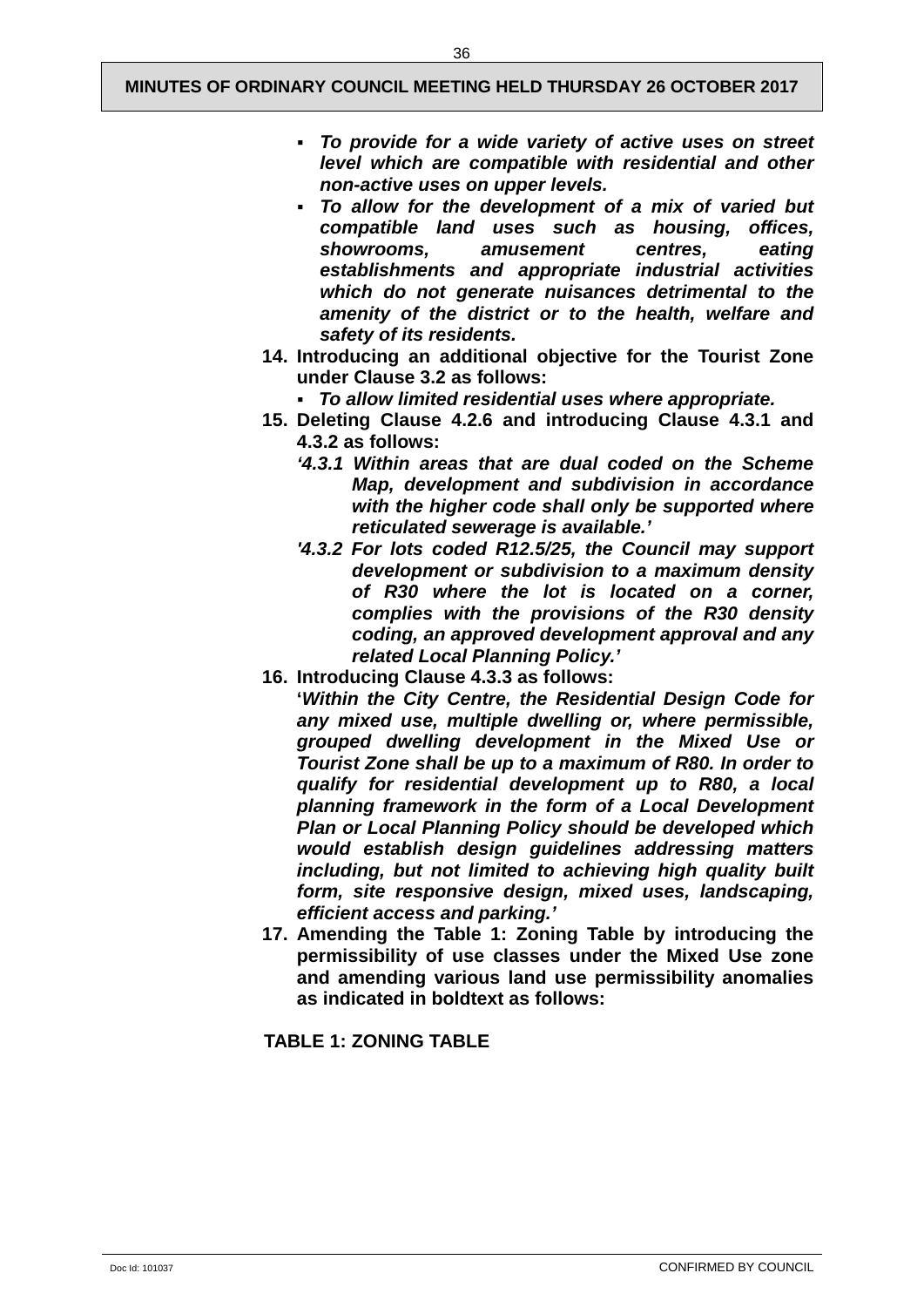*Special Use Zone: Use in accordance with Schedule 4 Special Development Zone: Use in accordance with Schedule 8*

| P-Permitted                | D-Discretion              |                         | A-Advertising             |                |                         | X-Not Permitted         |                         |                      |                           |                        |
|----------------------------|---------------------------|-------------------------|---------------------------|----------------|-------------------------|-------------------------|-------------------------|----------------------|---------------------------|------------------------|
| <b>Use Classes</b>         |                           |                         |                           |                |                         |                         |                         |                      |                           |                        |
|                            | Residential               | Commercial              | Industrial                | Harbour        | Marine<br>Services      | Mixed Use               | Rural                   | Rural<br>Residential | Tourist                   | Development<br>Special |
| Aged or Dependent Persons  | $\boldsymbol{\mathsf{A}}$ | Χ                       | $\sf X$                   | $\mathsf X$    | X                       | $\times$                | $\times$                | X                    | D                         |                        |
| Agriculture Extensive      | $\sf X$                   | Χ                       | $\mathsf X$               | X              | X                       | X                       | P                       | X                    | $\times$                  |                        |
| Agriculture Intensive      | $\sf X$                   | X                       | X                         | $\mathsf X$    | $\overline{\mathsf{X}}$ | $\sf X$                 | D*                      | X                    | $\mathsf X$               |                        |
| Agroforestry               | $\overline{\mathsf{X}}$   | $\overline{\mathsf{X}}$ | $\sf X$                   | $\sf X$        | $\overline{X}$          | $\overline{\mathsf{X}}$ | D*                      | X                    | $\sf X$                   |                        |
| Animal Husbandry Intensive | $\sf X$                   | Χ                       | $\mathsf X$               | $\mathsf X$    | $\sf X$                 | $\sf X$                 | D*                      | X                    | $\mathsf X$               |                        |
| Aquaculture                | D                         | D                       | D                         | D              | D                       | Χ                       | D                       | X                    | Χ                         |                        |
| <b>Bed and Breakfast</b>   | A                         | P                       | $\sf X$                   | $\sf X$        | $\sf X$                 | $\overline{P}$          | A                       | D                    | P                         |                        |
| Cabin                      | $\sf X$                   | X                       | $\sf X$                   | $\sf X$        | $\sf X$                 | $\sf X$                 | A                       | A                    | $\mathsf{P}$              |                        |
| Caravan Park               | $\sf X$                   | X                       | $\sf X$                   | $\sf X$        | $\sf X$                 | $\sf X$                 | $\times$                | X                    | P                         |                        |
| Caretakers Dwelling        | D                         | D                       | D                         | D              | $\sf X$                 | D                       | D                       | D                    | D                         |                        |
| Chalet                     | X                         | Χ                       | $\mathsf X$               | $\mathsf X$    | $\mathsf X$             | $\mathsf X$             | A                       | А                    | A                         |                        |
| <b>Child Care Premises</b> | $\overline{\mathsf{X}}$   | D                       | $\sf X$                   | $\sf X$        | $\overline{\mathsf{X}}$ | D                       | $\overline{\mathsf{X}}$ | X                    | X                         |                        |
| Cinema / Theatre           | $\sf X$                   | P                       | $\sf X$                   | $\sf X$        | $\sf X$                 | D                       | $\sf X$                 | $\sf X$              | P                         |                        |
| Civic Use                  | $\overline{\mathsf{X}}$   | D                       | $\sf X$                   | $\mathsf A$    | $\overline{X}$          | D                       | $\sf X$                 | X                    | D                         |                        |
| <b>Club Premises</b>       | X                         | D                       | $\sf X$                   | D              | $\sf X$                 | D                       | $\mathsf X$             | Χ                    | D                         |                        |
| <b>Community Purposes</b>  | $\sf X$                   | D                       | $\mathsf X$               | D              | $\sf X$                 | D                       | A                       | X                    | D                         |                        |
| Consulting Rooms           | A                         | P                       | D                         | $\sf X$        | $\overline{\mathsf{x}}$ | $\mathsf{P}$            | $\overline{X}$          | $\mathsf{X}$         | $\sf X$                   |                        |
| Convenience Store          | A                         | P                       | D                         | $\sf X$        | D                       | D                       | $\sf X$                 | $\sf X$              | D                         |                        |
| Corrective Institution     | $\sf X$                   | X                       | D                         | $\sf X$        | $\sf X$                 | $\sf X$                 | D                       | X                    | $\mathsf X$               |                        |
| Cottage Industry           | A                         | D                       | $\mathsf{P}$              | $\sf X$        | $\sf X$                 | D                       | D                       | D                    | D                         |                        |
| Single House               | $\mathsf{P}$              | D                       | X                         | $\mathsf X$    | $\mathsf X$             | Χ                       | P                       | P                    | D                         |                        |
| Educational                | D                         | D                       | $\sf X$                   | D              | $\sf X$                 | D                       | $\sf X$                 | X                    | $\boldsymbol{\mathsf{X}}$ |                        |
| <b>Exhibition Centre</b>   | $\sf X$                   | D                       | D                         | $\sf X$        | $\sf X$                 | D                       | $\sf X$                 | $\mathsf{X}% _{0}$   | $\sf X$                   |                        |
| <b>Extractive Industry</b> | $\sf X$                   | Χ                       | $\mathsf X$               | $\mathsf X$    | $\sf X$                 | Χ                       | A                       | Χ                    | $\sf X$                   |                        |
| Fast Food Outlet           | $\sf X$                   | P                       | D                         | D              | D                       | D                       | $\sf X$                 | X                    | D                         |                        |
| Fuel Depot                 | $\overline{\mathsf{X}}$   | $\overline{\mathsf{x}}$ | A                         | $\overline{D}$ | $\overline{D}$          | $\overline{\mathsf{X}}$ | $\overline{\mathsf{X}}$ | $\overline{X}$       | $\overline{X}$            |                        |
| <b>Funeral Parlour</b>     | $\sf X$                   | A                       | D                         | Χ              | X                       | X                       | $\sf X$                 | $\mathsf X$          | X                         |                        |
| General Industry           | $\sf X$                   | X                       | P                         | $\mathsf X$    | $\overline{\mathsf{X}}$ | X                       | $\sf X$                 | X                    | Χ                         |                        |
| <b>Group Dwelling</b>      | $\boldsymbol{\mathsf{A}}$ | $\sf X$                 | $\sf X$                   | $\sf X$        | $\sf X$                 | X                       | $\sf X$                 | $\sf X$              | D                         |                        |
| <b>Holiday House</b>       | D                         | X                       | X                         | X              | $\mathsf X$             | P                       | P                       | P                    | P                         |                        |
| Home Occupation            | D                         | D                       | X                         | $\mathsf X$    | Χ                       | D                       | P                       | D                    | D                         |                        |
| Hospital                   | $\sf X$                   | D                       | $\sf X$                   | $\sf X$        | $\sf X$                 | X                       | $\sf X$                 | $\sf X$              | $\mathsf X$               |                        |
| Hotel                      | $\sf X$                   | $\mathsf{P}$            | $\mathsf X$               | A              | Χ                       | A                       | $\mathsf X$             | X                    | P                         |                        |
| <b>Industry Rural</b>      | $\mathsf X$               | Χ                       | P                         | X              | Χ                       | Χ                       | A                       | X                    | X                         |                        |
| Light Industry             | $\sf X$                   | X                       | D                         | D              | D                       | X                       | $\sf X$                 | $\mathsf X$          | X                         |                        |
| Market                     | $\sf X$                   | P                       | D                         | $\mathsf X$    | X                       | D                       | X                       | X                    | D                         |                        |
| Mining Industry            | $\mathsf X$               | X                       | P                         | X              | X                       | Χ                       | A                       | X                    | X                         |                        |
| Motel                      | $\sf X$                   | P                       | X                         | $\mathsf X$    | $\sf X$                 | A                       | $\sf X$                 | Χ                    | P                         |                        |
| Motor Vehicle Repairs      | $\sf X$                   | ${\sf P}$               | $\sf P$                   | $\sf X$        | $\mathsf X$             | Χ                       | $\sf X$                 | Χ                    | $\mathsf X$               |                        |
| Multiple Dwelling          | A                         | X                       | $\mathsf X$               | $\sf X$        | $\sf X$                 | ${\sf P}$               | $\sf X$                 | X                    | D                         |                        |
| Night Club                 | $\sf X$                   | D                       | $\mathsf X$               | $\mathsf X$    | $\mathsf X$             | X                       | $\mathsf X$             | Χ                    | P                         |                        |
| Office                     | $\sf X$                   | P                       | $\boldsymbol{\mathsf{A}}$ | D              | D                       | P                       | $\mathsf X$             | $\mathsf X$          | $\mathsf X$               |                        |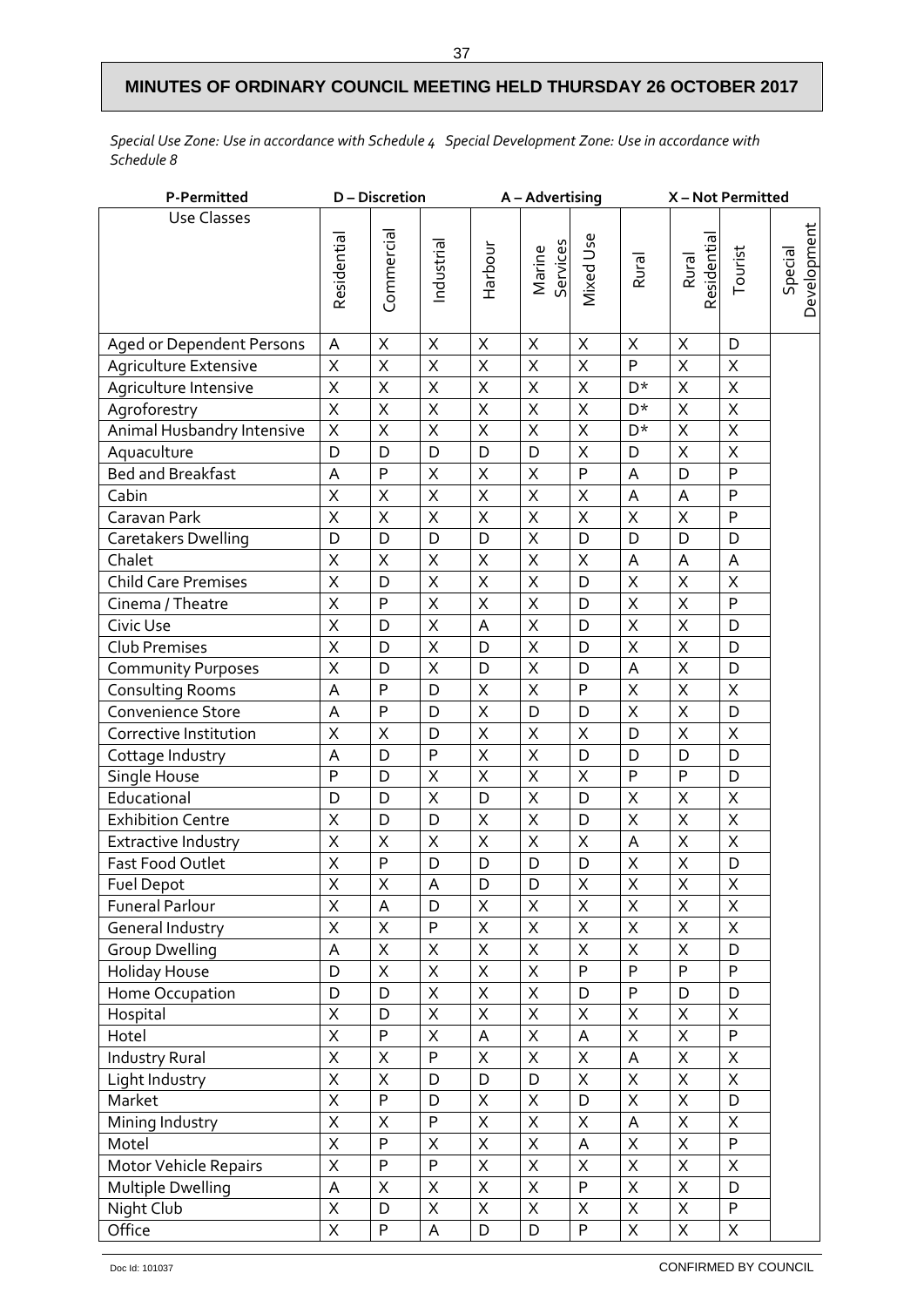| Roadhouse                   | X | D              | X        | X | X | X | $\times$ | X | $\times$ |  |
|-----------------------------|---|----------------|----------|---|---|---|----------|---|----------|--|
| AMD 6 GG 30/11/12           |   |                |          |   |   |   |          |   |          |  |
| Park Home                   | X | X              | $\times$ | X | X | X | $\times$ | X | P        |  |
| Place of Worship            | A | X              | X        | X | X | D | A        | X | D        |  |
| <b>Reception Centre</b>     | X | D              | X        | X | X | D | X        | X | D        |  |
| <b>Residential Building</b> | D | X              | X        | X | X | D | X        | X | D        |  |
| Resort                      | X | X              | X        | P | X | A | A        | X | P        |  |
| Restaurant                  | A | P              | $\times$ | A | D | P | $\times$ | X | P        |  |
| Rural Pursuit               | X | X              | X        | X | X | X | P        | D | A        |  |
| <b>Serviced Apartment</b>   | X | <b>XD</b>      | X        | P | X | P | X        | X | P        |  |
| Service Industry            | X | X              | P        | D | D | D | X        | X | $\times$ |  |
| <b>Service Station</b>      | X | P <sub>A</sub> | D        | A | X | A | X        | X | D        |  |
| Shop                        | X | P              | D        | A | D | D | X        | X | D        |  |
| Showroom                    | X | D              | D        | D | X | D | X        | X | $\times$ |  |
| AMD 6 GG 30/11/12           |   |                |          |   |   |   |          |   |          |  |
| Tavern                      | X | P              | X        | A | X | A | X        | X | P        |  |
| <b>Trade Display</b>        | X | P              | P        | D | D | D | X        | X | X        |  |
| <b>Veterinary Centre</b>    | X | D              | D        | X | X | A | A        | X | X        |  |
| Warehouse                   | Χ | D              | P        | D | D | X | X        | X | X        |  |

\* Agriculture Intensive, Agroforesty, and Animal Husbandry-Intensive are "D" uses in a Public Drinking Water Supply Area where Local government will have due regard to the potential impact on groundwater quality. (See5.22)

- **18. Amending the Scheme Map accordingly.**
- **19. Resolves, pursuant to the Regulation 35(2) of the Planning and Development (Local Planning Schemes) Regulations 2015 (the Regulations), that Amendment 35 is standard under the provisions of the Planning and Development (Local Planning Schemes) Regulations 2015 for the following reason:**

*The amendment is consistent with the Jurien Bay City Centre Strategy that has been approved by the Shire of Dandaragan; (Section 34).*

- **20. Authorise Council officers to prepare the scheme amendment documentation.**
- **21. Authorise the affixing of the common seal to and endorse the signing of the amendment documentation.**
- **22. pursuant to Section 81 of the Planning and Development Act 2005, refers Amendment 35 to the Environmental Protection Authority;**
- **23. pursuant to regulation 37 (2) of the Regulations, provides two copies of Amendment 35 to the Western Australian Planning Commission**
- <span id="page-40-0"></span>**24. proceed to advertise the amendment to the local planning scheme without modification.**

**CARRIED 9 / 0**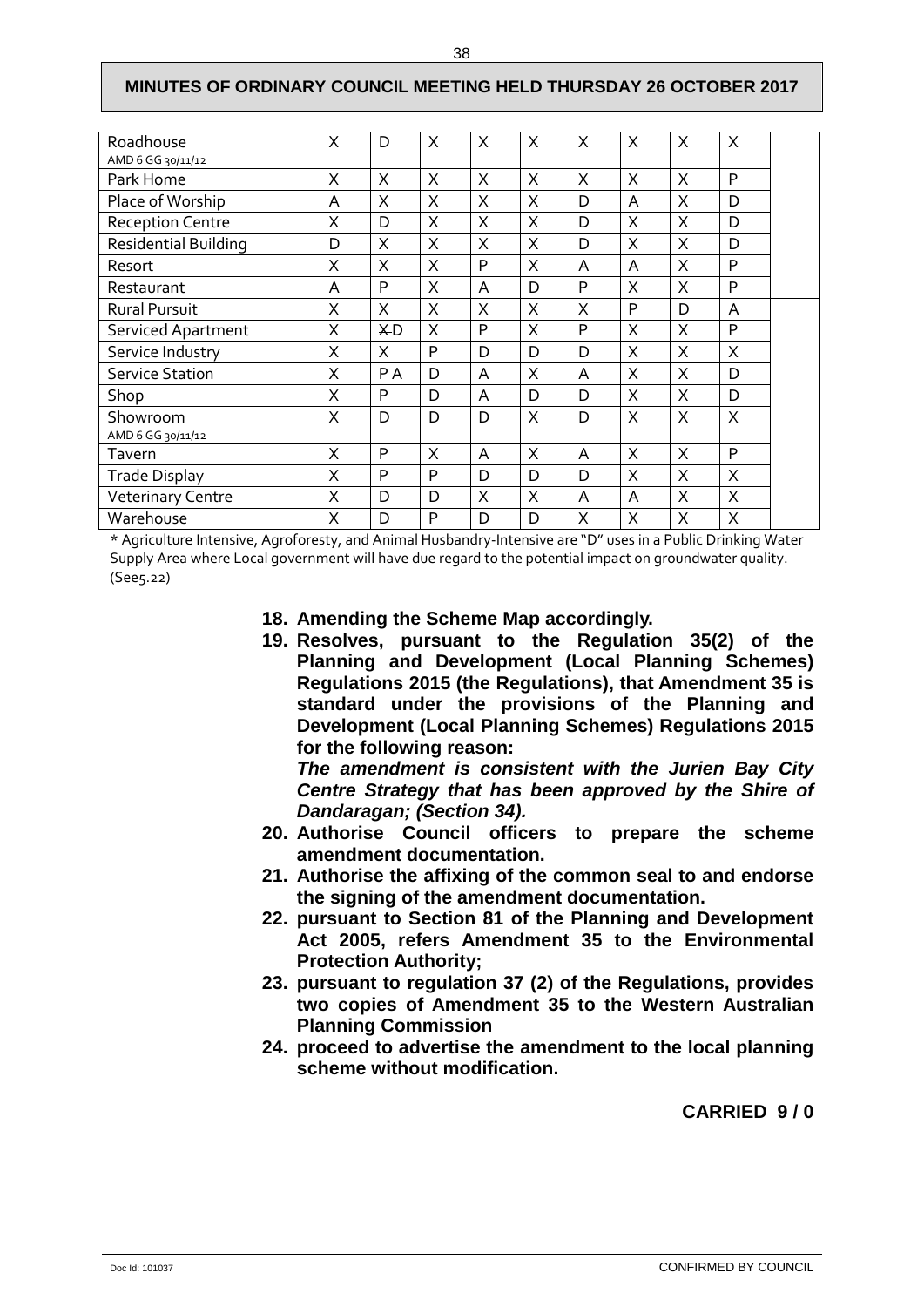#### **9.4.5 PROPOSED RELOCATION OF A TRANSPORTABLE OFFICE BUILDING AND CONVERSION TO DWELLING USE – LOT 72 JURIEN BAY VISTA, JURIEN BAY HEIGHTS**

Disclosure of Interest:<br>Date: Date: 17 October 2017<br>Author: 17 October 2017<br>David Lodwick, A Signature of Author:

Signature of Senior Officer:

Location: Lot 72 Jurien Bay Vista, Jurien Bay Heights<br>
P & J Emmanuel<br>
P & J Emmanuel Applicant: P & J Emmanuel<br>
Folder Path: Development Ser Development Services Apps / Development Applications / 2017 / 40 David Lodwick, Acting Manager of Planning.

Senior Officer: <br>
David Chidlow, Executive Manager Development Services

#### PROPOSAL

Council is in receipt of a proposal to relocate a transportable office building (Donga) onto Lot 72 Jurien Bay Vista, Jurien Bay Heights and then convert into a dwelling on the subject land.



#### BACKGROUND

Previously, Council under delegation issued a development approval and building license for a 66.5m2 outbuilding on the subject land. The shed is approximately 70 metres from the front boundary and 30 metres from the side. Other property improvements include an existing driveway and 135,000 litre water tank. Also, located on the property is a portable toilet, tractor and and two caravans. The property is just over 4 hectares in area.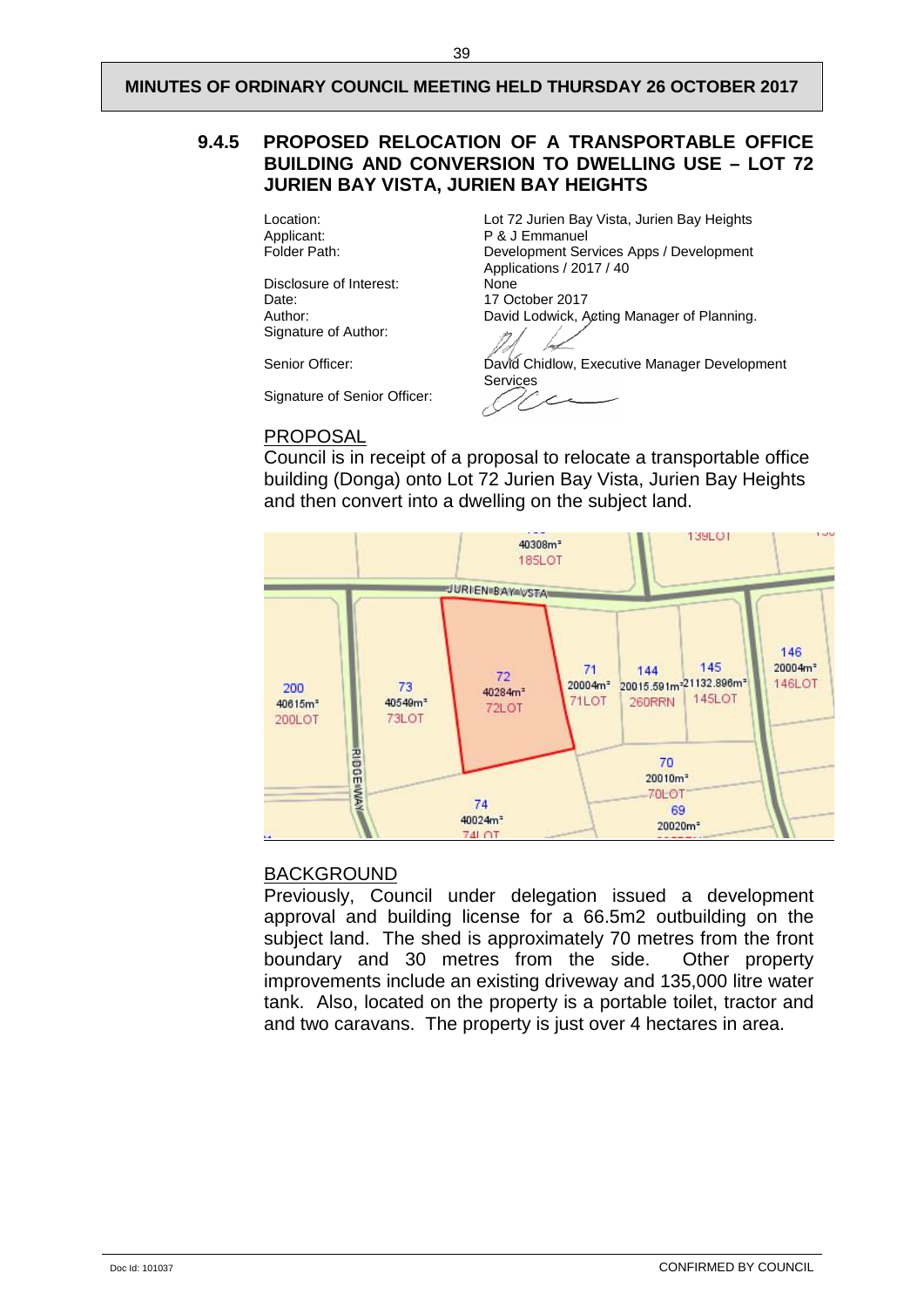

#### COMMENT

Council does not have a Policy which effectively deals with this type of proposal.

Council's Local Planning Policy 8.1 'Relocated Dwellings' is used to regulate "*any dwelling which is of prefabricated construction, constructed by a manufacturer and transported to a predetermined site, placed on stumps or other Council approved materials and used for the purpose of human habitation.*"

However, this proposal is for a 12m x 3m Donga, (manufactured as a transportable 'office'), which is proposed to be relocated onto Lot 72 and then converted into a dwelling. The donga is proposed to be redesigned to incorporate two bedrooms, a living room and sink and cupboards as shown on the applicant's sketch plans. The applicant has also provided a floor plan of the office building from the manufacturer.

The donga is identified on the submitted site plan for placement behind the existing shed and approximately 4m from same. A BAL assessment for the Donga has been undertaken by an accredited assessor, as the property is located within a Bush Fire Prone area. A BAL 19 was determined which would allow for such development to occur on site.

Under the Building Code of Australia, to convert an office building (Class 5) to a dwelling (Class 1), the following 'Required Facilities' are outlined under Clause 3.8.3.2 of the Code:

- *(a) A Class 1 building must be provided with-*
	- *(i) A kitchen sink and facilities for the preparation and cooking of food; and*
	- *(ii) A bath or shower; and*
	- *(iii) Clothes washing facilities, comprising at least one washtub and space in the same room for a washing machine; and*
	- *(iv) A closed pan and washbasin*
- *(b) If any of the facilities in (a) are detached from the main building, they must be set aside for the exclusive use of the occupants of the building.*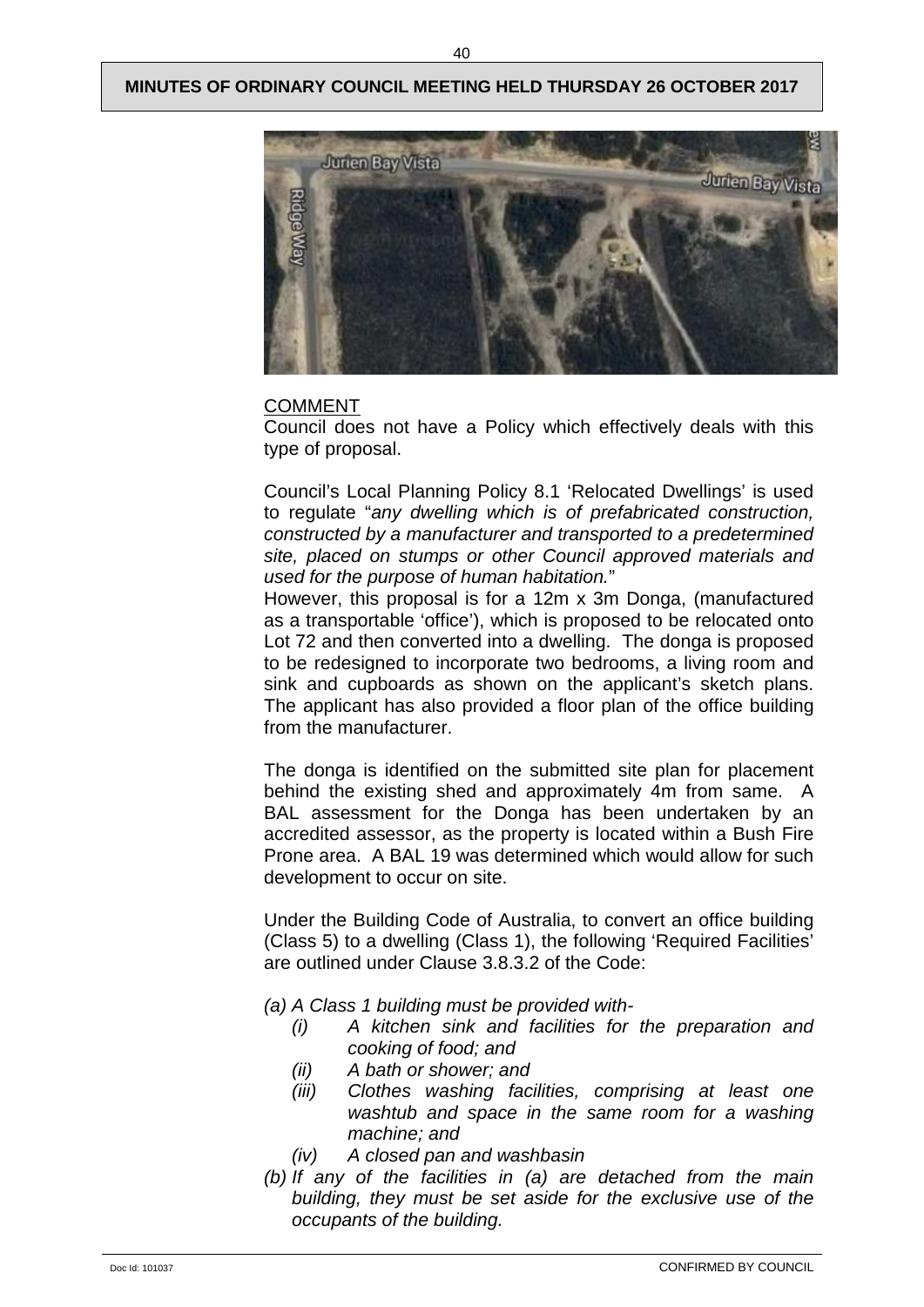Under point (b) above, scope exists for facilities to be detached from the main building (Donga). In this regard, it is noted that the existing approved shed adjacent to the proposed donga location, contains a lean-to addition with shower, toilet and laundry. Such facilities were not identified on the original plans of the outbuilding, which was granted a building license as a general purpose shed. The applicant has been requested to provide building specifications of the existing addition to the building department.

Appropriate cooking facilities would also need to be provided in the Donga, to convert the Donga into a habitable dwelling.

The applicant advises that a bore has been installed near the front of the block adjacent to the power supply and provides potable water (800 gallons/hour) to a 135,000 litre rainwater tank adjacent to the existing shed with shutoff valves for watering the garden or for drinking water from the tank. This supply of potable water would appear to meet the intent of requirement 7.1 of the Jurien Bay Heights development guidelines which states: *"Each dwelling shall be provided with a supply of potable water comprising not less than 120,000 litres of storage directly connected to the necessary roof catchment area to provide this supply."*

Such housing type has not been approved previously within 'Jurien Bay Heights' and the granting of approval of same would set an undesirable precedent for similar applications in the future. Furthermore, the proposal could be considered to be in conflict with Clause 2.1 of the Development Criteria for Jurien Bay Heights in respect of amenity impacts to neighbouring land, although visual impact may be mitigated to some extent by placement behind the existing shed.

Clause 2.1 reads:

*"Buildings shall be designed and constructed of materials which allow them to blend into the landscape of the site. No materials or colours shall be used which the Local Government considers will have an undue impact on the visual amenity of the adjoining sites or the surrounding locality."* 

As such, refusal of the application is recommended.

#### **CONSULTATION** Nil

#### STATUTORY ENVIRONMENT

Development to be undertaken in accordance with the provisions of *Shire of Dandaragan Town Planning Scheme No.7*, *Planning and Development Act 2005* and *Building Code of Australia*

# POLICY IMPLICATIONS

There are no policy implications relevant to this item.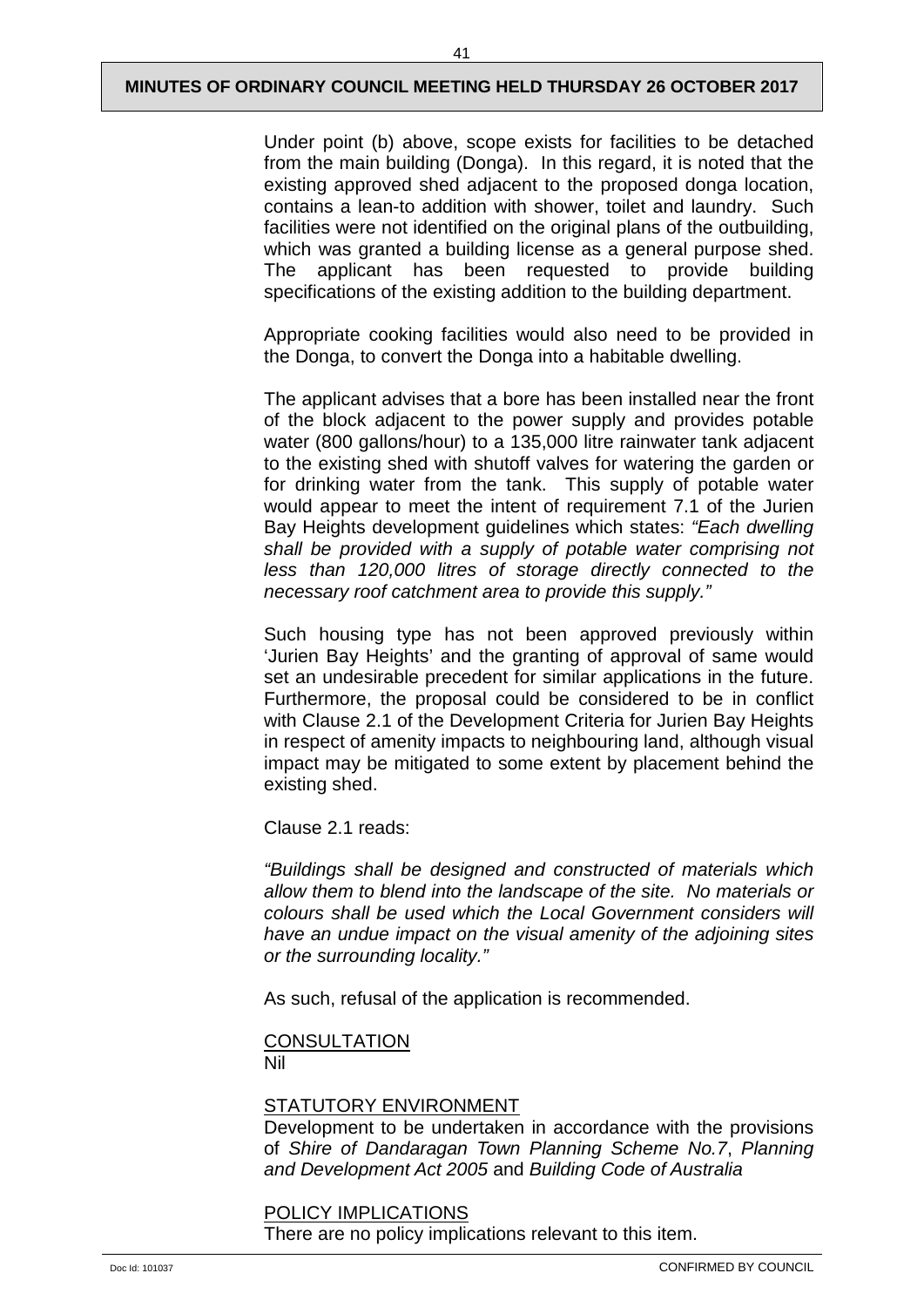### FINANCIAL IMPLICATIONS

The applicant has paid an application fee of \$147.

#### STRATEGIC IMPLICATIONS

2016-2026 Strategic Community Plan

| Goal 1: Great Place for Residential and Business Development               |                                                                                                    |  |  |  |  |  |
|----------------------------------------------------------------------------|----------------------------------------------------------------------------------------------------|--|--|--|--|--|
| Objectives                                                                 | How the Shire will contribute                                                                      |  |  |  |  |  |
| Ensure effective and efficient<br>1.2<br>development and building services | a) Process development applications and<br>undertake building regulation functions<br>and services |  |  |  |  |  |

| <b>Goal 5: Proactive and Leading local Government</b>           |                                                                                         |  |  |  |  |  |
|-----------------------------------------------------------------|-----------------------------------------------------------------------------------------|--|--|--|--|--|
| <b>Objectives</b>                                               | How the Shire will contribute                                                           |  |  |  |  |  |
| 5.6 Implement sound corporate<br>governance and risk management | h) Maintain and implement up to date policies<br>and procedures (including delegations) |  |  |  |  |  |

# ATTACHMENTS

 Site Plan, Existing and Proposed New Floor Plan of Donga and Photo of Donga (Doc ID: 99900)

### *(Marked 9.4.5)*

VOTING REQUIREMENT Simple Majority

*David Chidlow left the room at 5.10pm and re-entered at 5.11pm.*

*Scott Clayton left the room at 5.11pm and re-entered at 5.12pm*

# OFFICER RECOMMENDATION

Moved Cr Gibson, seconded Cr Eyre

Council refuse the application for relocation and conversion of a transportable office building (donga) for dwelling use at Lot 72 Jurien Bay Vista, Jurien Bay Heights for the following reasons:

- 1. Approval of the application would set an undesirable precedent for future applications for such housing type within the 'Special Use – Rural Development' zone.
- 2. Council considers that this type of transportable building will not satisfactorily blend in with the rural development landscape and will have undue adverse impact on the visual amenity of the adjoining sites and surrounding locality in contravention of Clause 2.1 of the Development Criteria for the Estate as listed under Schedule 9 of the Shire of Dandaragan Local Planning Scheme No.7.
- 3. The proposed development does not comply with the orderly and proper planning for the locality.

LOST 1/8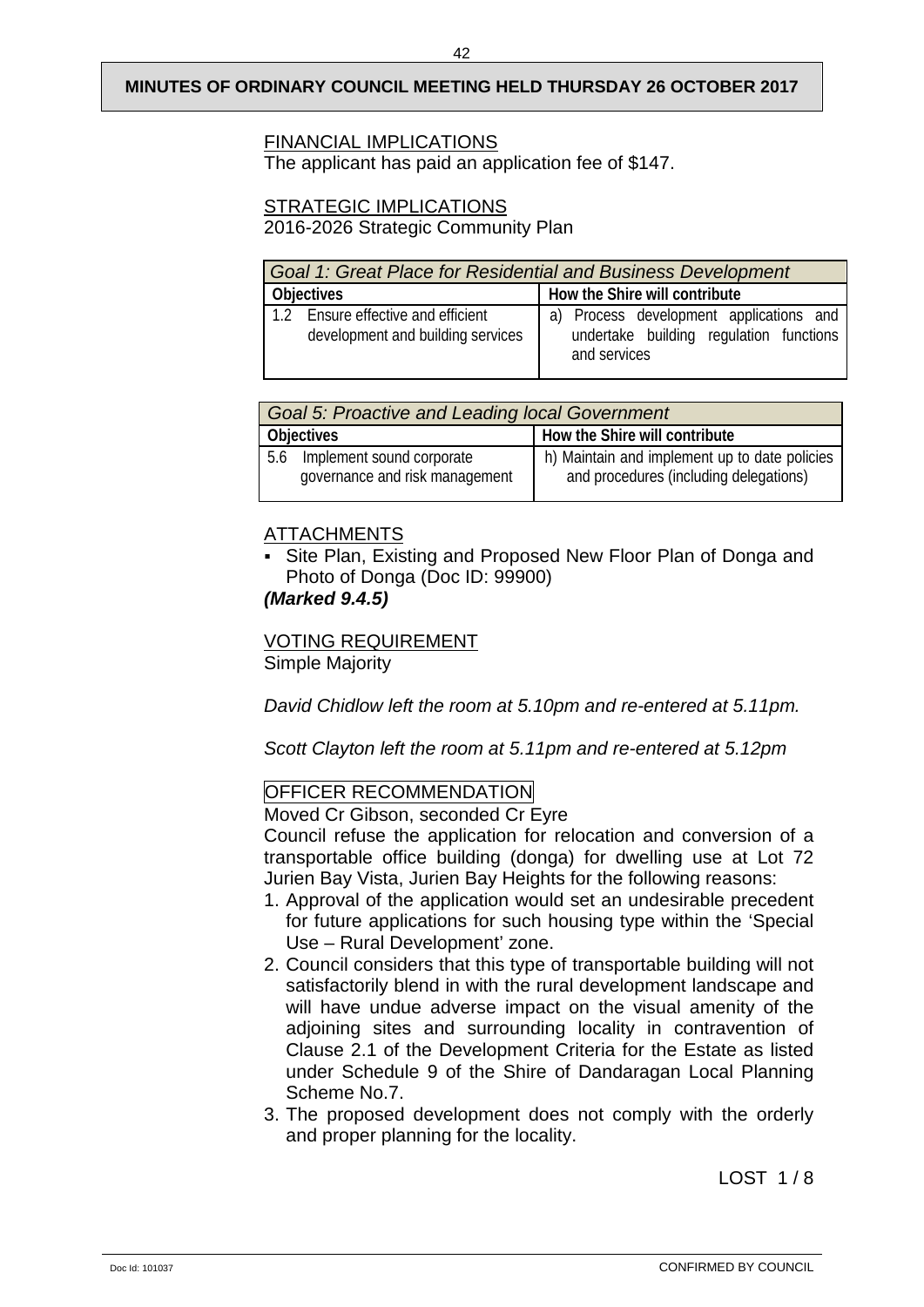# **COUNCIL DECISION**

#### **Moved Cr Scharf, seconded Cr Eyre**

**Council grant planning approval to relocate the proposed transportable building (donga) to Lot 72 Jurien Bay Vista, Jurien Bay, and convert/re-design for dwelling for a period of three (3) years subject to:**

- **1. All development shall be in accordance with application and plans dated 7 August 2017 unless required to be amended hereunder.**
- **2. The proposed transportable dwelling is to be removed by 26 October 2020 or on completion / habitation of a separate permanent dwelling on the subject lot whichever occurs first.**
- **3. The converted dwelling to be connected to an effluent disposal system in accordance with local authority requirements.**
- **4. The area around the effluent disposal systems shall be planted with indigenous trees and shrubs by the land owner and be maintained to the satisfaction of the local authority.**
- **5. The roof and wall material to be painted a colour consistent with the surrounding vegetation and/or predominant colours of the individual site.**
- **6. A bond of \$2000 is to be submitted by the applicant. The bond money is to be refunded when the structure is removed.**
- **7. Existing shed is not be used for habitable purposes.**

# **CARRIED 9 / 0**

*The Officer Recommendation was not adopted as Council considered a variety of housing types was appropriate for this area.*

# <span id="page-45-1"></span><span id="page-45-0"></span>**9.5 COUNCILLOR INFORMATION BULLETIN**

#### **9.5.1 SHIRE OF DANDARAGAN – SEPTEMBER 2017 COUNCIL STATUS REPORT**

Document ID: 99763

Attached to the agenda is a copy of the Shire's status report from the Council Meeting held 28 September 2017. *(Marked 9.5.1)*

#### <span id="page-45-2"></span>**9.5.2 SHIRE OF DANDARAGAN – EXECUTIVE MANAGER INFRASTRUCTURE REPORT – OCTOBER 2017**

Document ID: 99870

Attached to the agenda is a copy of the Shire of Dandaragan's Executive Manager Infrastructure Report for October 2017. *(Marked 9.5.2)*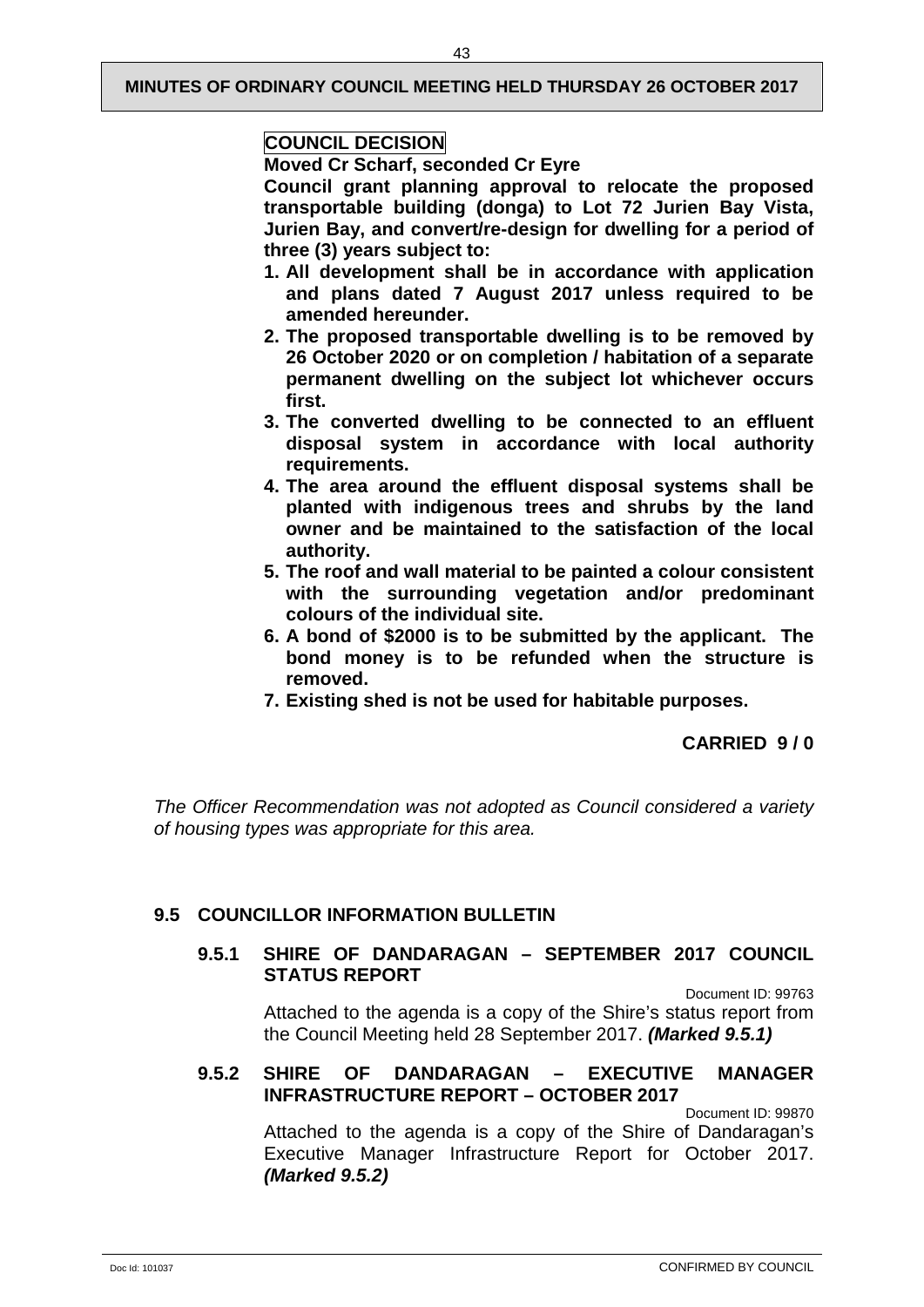#### <span id="page-46-0"></span>**9.5.3 SHIRE OF DANDARAGAN – BUILDING STATISTICS – SEPTEMBER 2017**

Document ID: 99371

Attached to the agenda is a copy of the Shire of Dandaragan Building Statistics for September 2017. *(Marked 9.5.3)*

#### <span id="page-46-1"></span>**9.5.4 SHIRE OF DANDARAGAN – PLANNING STATISTICS – SEPTEMBER 2017**

Document ID: 99126 Attached to the agenda is a copy of the Shire of Dandaragan Planning Statistics for September 2017. *(Marked 9.5.4)*

#### <span id="page-46-2"></span>**9.5.5 OFFICE OF THE AUDITOR GENERAL – LOCAL GOVERNMENT AMENDMENT (AUDITING) ACT 2017**

Document ID: 99085

Attached to the agenda is correspondence from the Auditor General Mr. Colin Murphy in relation to Local Government Amendment (Auditing) Act 2017. *(Marked 9.5.5)*

*Council requested the CEO to raise its concern with the Avon Midland Zone of WALGA regarding the potential increased costs associated with the outsourcing of the Audits by the Auditor General's Office.*

#### <span id="page-46-3"></span>**9.5.6 WALGA – STATE AND LOCAL GOVERNMENT PARTNERSHIP AGREEMENT**

Document ID: 99196

Attached to the agenda is a copy of the recently signed State and Local Government Partnership Agreement which promotes a robust and productive working relationship between two spheres of government. *(Marked 9.5.6)*

#### <span id="page-46-4"></span>**9.5.7 PRIME MINISTERS RESPONSE TO GST IN WESTERN AUSTRALIA**

Document ID: 99659

Attached to the agenda is a copy of correspondence from the Prime Minister Mr Malcolm Turnbull in response to concerns regarding the unprecedentedly low level to which WA's relativity has fallen. *(Marked 9.5.7)*

### <span id="page-46-5"></span>**10 NEW BUSINESS OF AN URGENT NATURE – INTRODUCED BY RESOLUTION OF THE MEETING**

*Mr Garrick Yandle, Mr Scott Clayton, Mr David Chidlow, Ms Michelle Perkins and 3 members of the public left the room at 5.23pm.*

#### <span id="page-46-6"></span>**11 CONFIDENTIAL ITEMS FOR WHICH MEETING IS CLOSED TO THE PUBLIC**

Section 5.23 of the Local Government Act 1995 stipulates that all Council Meetings are generally open to the public. Section 5.23 goes on to identify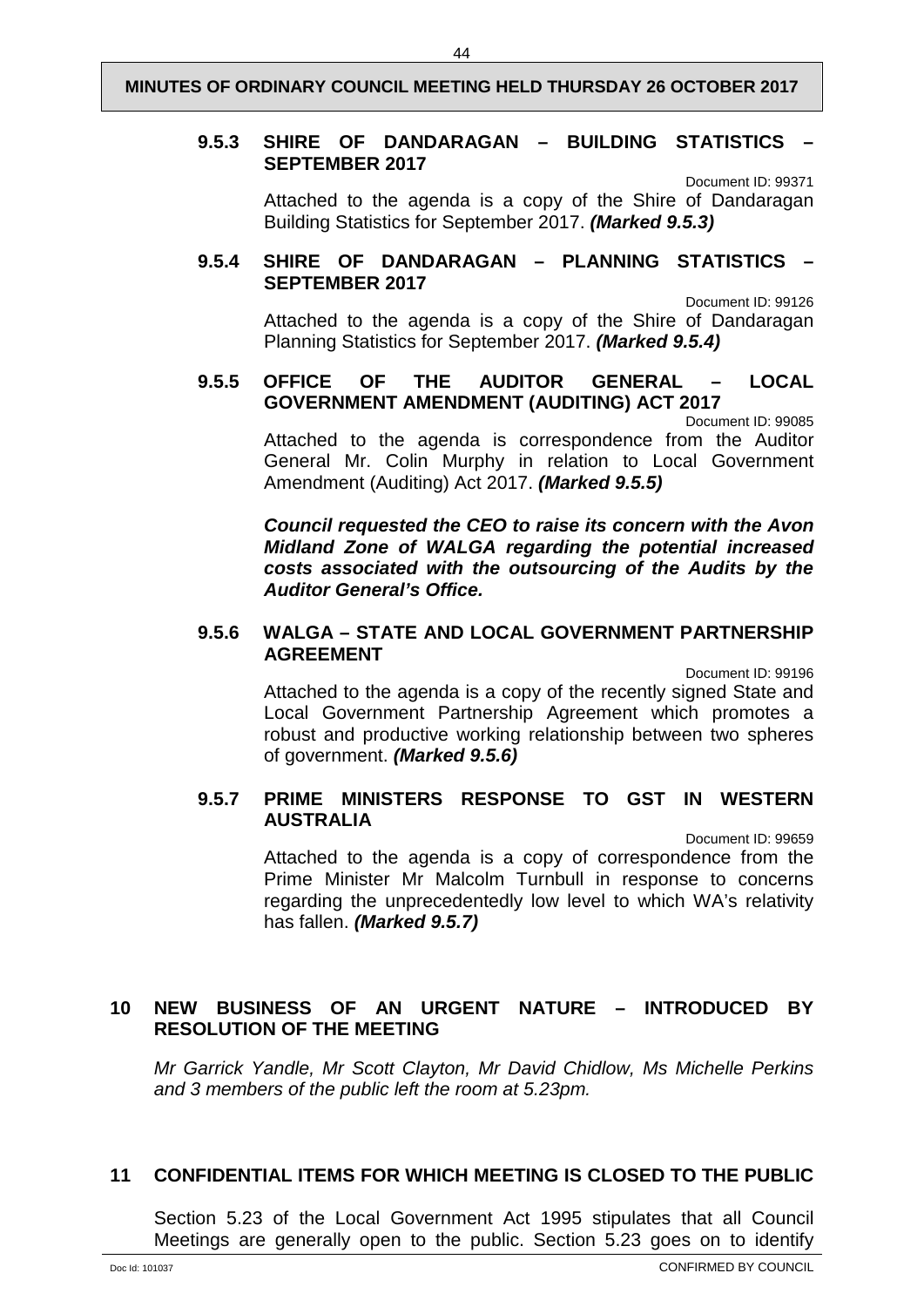specific situations in which the Council or committee may close to members of the public the meeting, or part of the meeting.

In situations where it is deemed that a meeting or part of a meeting must be closed to the public, Section 5.23 (3) states "A decision to close a meeting or part of a meeting and the reason for the decision are to be recorded in the minutes of the meeting."

*For a decision to be recorded in the minute a formal motion must be passed by Simple majority clearly stating the reason for the closure in accordance with Section 5.23 of the Local Government Act 1995.*

Local Government Act 1995

*5.23.Meetings generally open to public*

- (1) Subject to subsection (2), the following are to be open to members of the public —
	- (a) all council meetings; and
	- (b) all meetings of any committee to which a local government power or duty has been delegated.
- (2) If a meeting is being held by a council or by a committee referred to in subsection (1)(b), the council or committee may close to members of the public the meeting, or part of the meeting, if the meeting or the part of the meeting deals with any of the following —
	- (a) a matter affecting an employee or employees;
	- (b) the personal affairs of any person;
	- (c) a contract entered into, or which may be entered into, by the local government and which relates to a matter to be discussed at the meeting;
	- (d) legal advice obtained, or which may be obtained, by the local government and which relates to a matter to be discussed at the meeting;
	- (e) a matter that if disclosed, would reveal
		- (i) a trade secret;
		- (ii) information that has a commercial value to a person; or
		- (iii) information about the business, professional, commercial or financial affairs of a person, where the trade secret or information is held by, or is about, a person other than the local government;
	- (f) a matter that if disclosed, could be reasonably expected to
		- (i) impair the effectiveness of any lawful method or procedure for preventing, detecting, investigating or dealing with any contravention or possible contravention of the law;
		- (ii) endanger the security of the local government's property; or
		- (iii) prejudice the maintenance or enforcement of a lawful measure for protecting public safety;
	- (g) information which is the subject of a direction given under section 23(1a) of the *Parliamentary Commissioner Act 1971*; and
	- (h) such other matters as may be prescribed.
- (3) A decision to close a meeting or part of a meeting and the reason for the decision are to be recorded in the minutes of the meeting.

Local Government (Administration) Regulations 1996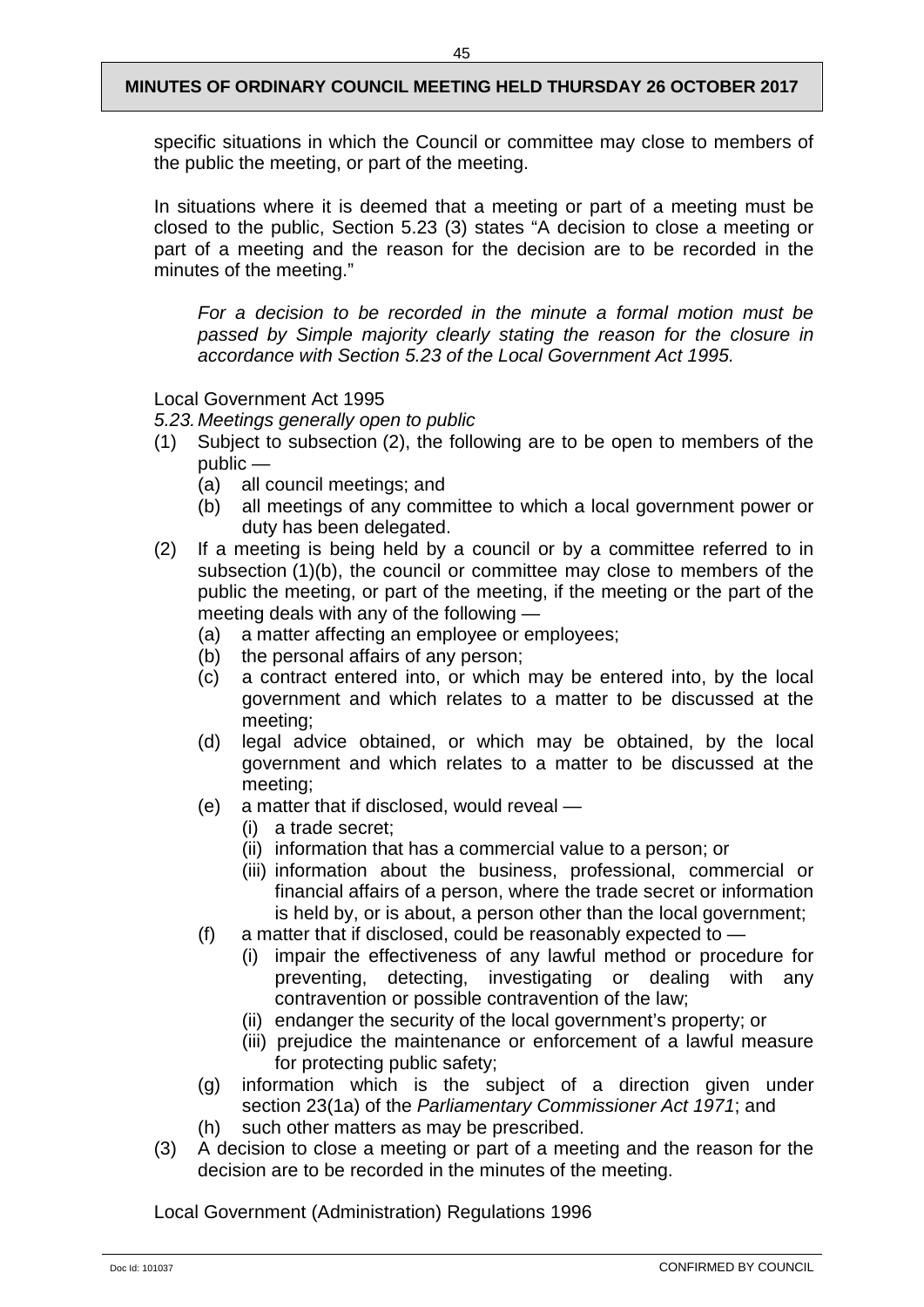*4A. Meeting, or part of meeting, may be closed to public — s. 5.23(2)(h)* The determination by the local government of a price for the sale or purchase of property by the local government, and the discussion of such a matter, are matters prescribed for the purposes of section 5.23(2)(h).

#### <span id="page-48-0"></span>**11.1 GOVERNANCE & ADMINISTRATION**

#### **OFFICER RECOMMENDATION / COUNCIL DECISION**

**Moved Cr McGlew, seconded Cr Gibson**

**That the meeting be closed to members of the public at 5:24pm in accordance with Section 5.23 (2) (h) of the Local Government Act 1995 and Regulation 4A of the Local Government (Administration) Regulations 1996 to allow Council to discuss Item 11.1.1 'Private & Confidential' – Chief Executive Officer 2016/2017 Performance Review and Item 11.1.2 'Private & Confidential' – Resignation of the Chief Executive Officer.**

**CARRIED 9 / 0**

*Mr Tony Nottle left the room at 5.25pm and re-entered at 5.28pm.*

#### <span id="page-48-1"></span>**11.1.1 PRIVATE & CONFIDENTIAL – CHIEF EXECUTIVE OFFICER 2016 / 2017 PERFORMANCE REVIEW**

Location: N/A<br>Applicant: N/A Applicant:<br>Folder Path: Disclosure of Interest:<br>Date: Date: 18 October 2017<br>
Author: Cr. Leslee Holme Signature of Author:

[Human](javascript:NavigateFolder() Resources / Anthony Nottle<br>Nil Cr. Leslee Holmes, President Sisla Molinis

*The report has been abridged due to the confidential nature of the content that is contained within this report.*

> **COUNCILLOR RECOMMENDATION / COUNCIL DECISION Moved Cr Gibson, seconded Cr Eyre That Council:**

- **1. Endorses the finding that the Chief Executive Officer's performance over the 2016 / 17 year in review has met and / or exceeded the expected requirements;**
- **2. That the President, on behalf of Council, write to the CEO acknowledging another rewarding year for both the CEO and the community;**
- **3. Endorse the recommendation within the report that the Chief Executive Officer cash component be increased by 2% from the anniversary date (28 August 2017) of the Employment Contract with Mr. Anthony Graham Nottle and the Shire of Dandaragan.**

**CARRIED 9 / 0**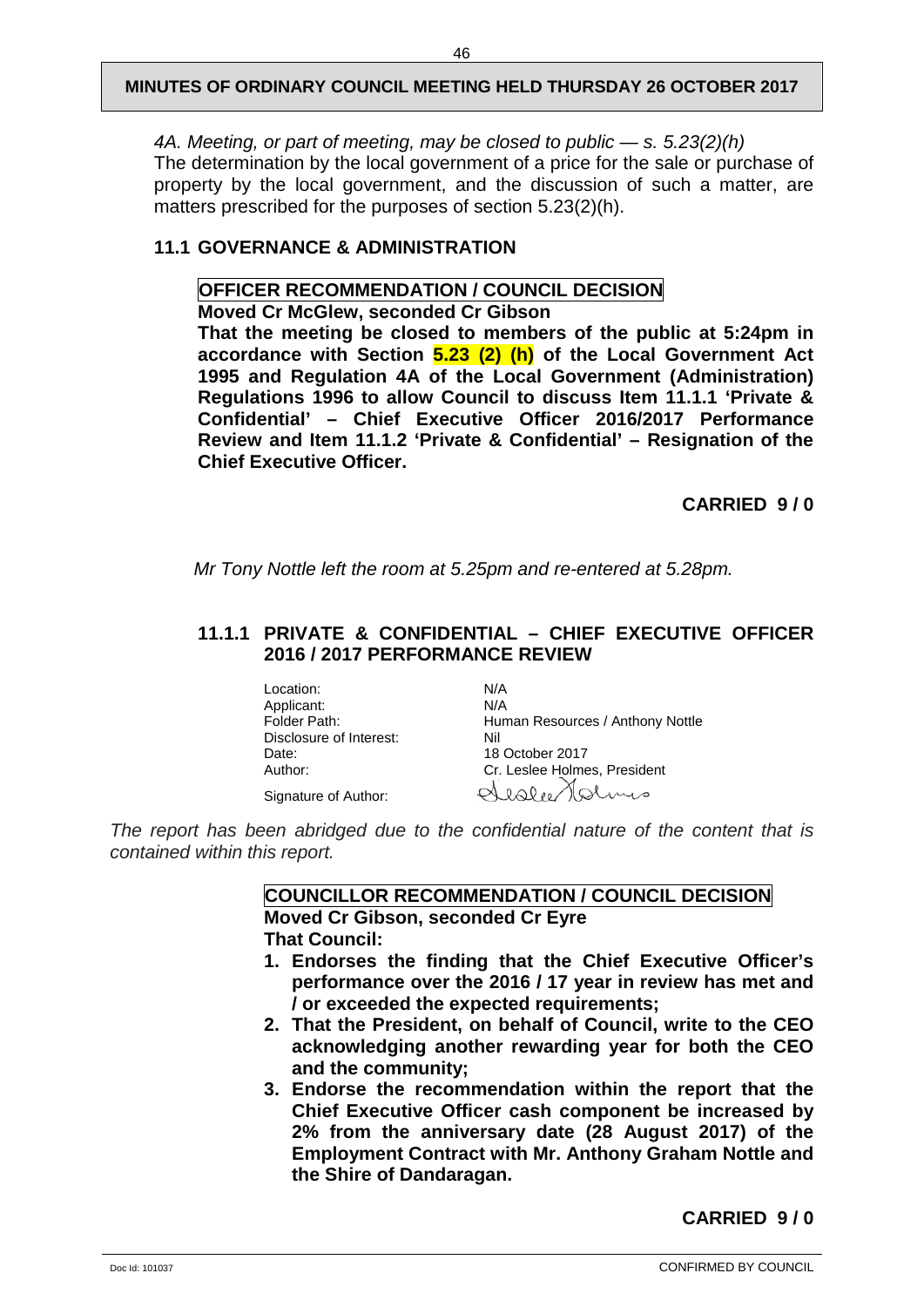#### <span id="page-49-0"></span>**11.1.2 PRIVATE & CONFIDENTIAL – RESIGNATION OF THE CHIEF EXECUTIVE OFFICER AND RECRUITMENT PROCESS**

Location: N/A<br>Applicant: N/A Applicant:<br>Folder Path: Disclosure of Interest:<br>Date: Date: 18 October 2017<br>
Author: Cr. Leslee Holme Signature of Author:

[Human](javascript:NavigateFolder() Resources / Anthony Nottle<br>Nil Cr. Leslee Holmes, President Alaber Holmis

*The report has been abridged due to the confidential nature of the content that is contained within this report.*

> **COUNCILLOR RECOMMENDATION 1 / COUNCIL DECISION Moved Cr McGlew, seconded Cr Eyre That Council receive the resignation of the CEO Mr. Anthony Graham Nottle as per the attached letter of resignation dated 16 October 2017 (Doc Id: 99934)**

> > **CARRIED 9 / 0**

# **COUNCILLOR RECOMMENDATION 2 / COUNCIL DECISION**

**Moved Cr Richardson, seconded Cr McGlew That Council agree to appoint Anne Lake Consultancy as per the proposal outlined in the attachment (Doc Id: 100139)**

**CARRIED 9 / 0**

#### **COUNCILLOR RECOMMENDATION 3 / COUNCIL DECISION Moved Cr Shanhun, seconded Cr Eyre**

- **1. In accordance with section 5.8 of the Local Government Act 1995 and by absolute majority, establishes a CEO Recruitment Committee, with the following membership:**
	- **President**
	- **Deputy President**
	- **Councillor McGlew**
- **2. In accordance with section 5.16 of the Local Government Act 1995 and by absolute majority, delegates authority to the CEO Recruitment Committee as follows:**
	- **a) Local Government (Administration) Regulations 1996, Regulation 18C, limited to:**
		- **i. Determining the selection criteria for recruitment and selection for the position of CEO.**
		- **ii. Determining the advertising, recruitment and preliminary selection process.**
		- **iii. Determining the preliminary short-list of candidates and undertaking the preliminary interviews.**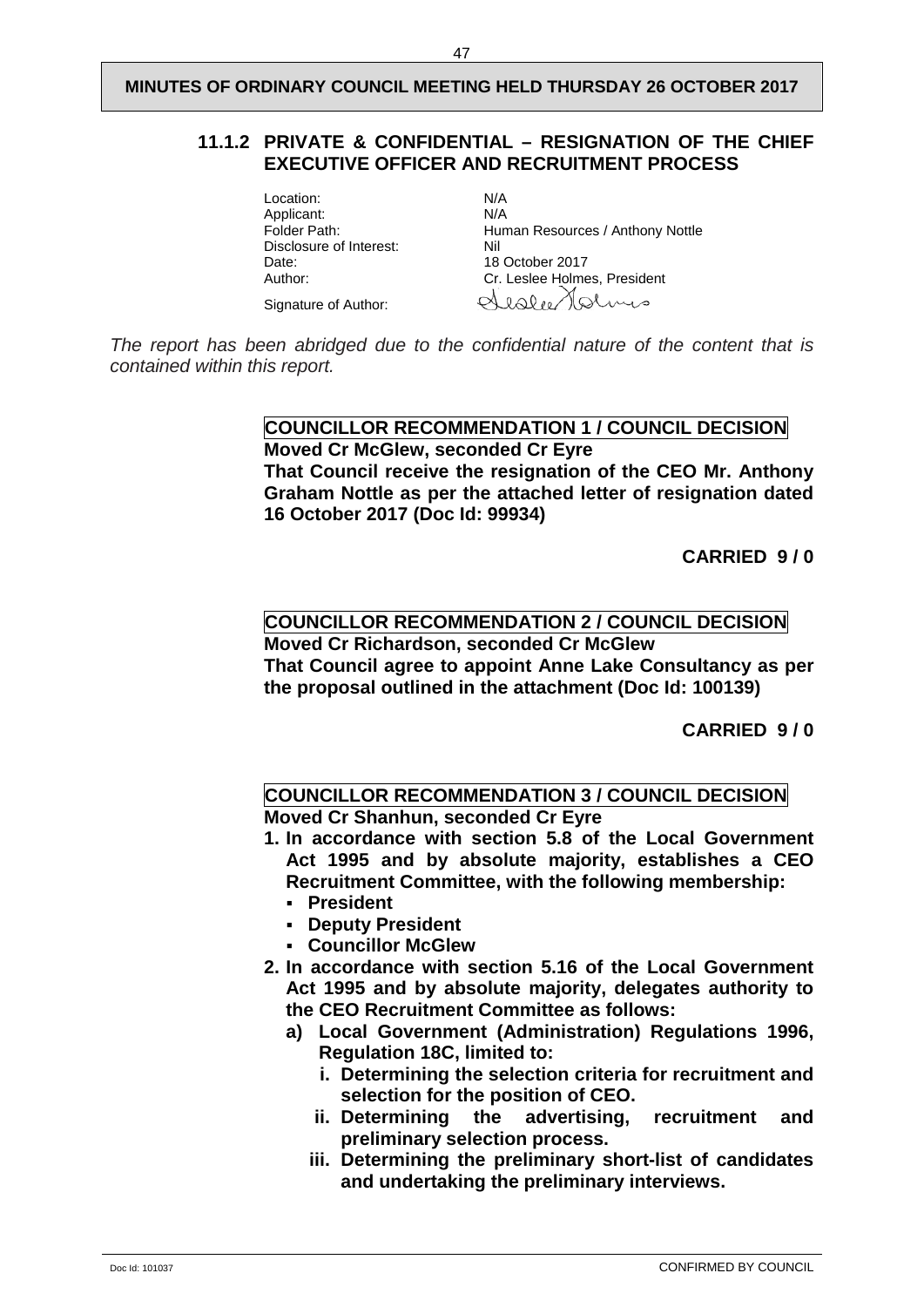- **iv. Making recommendations for Council's consideration of short-listed candidates for second round of interviews, if required.**
- **b) Local Government (Administration) Regulations 1996, Regulation 18A, limited to:**
	- **i. Determining other information, relevant to the position and the recruitment process, to be provided to applicants.**
- **c) Local Government Act 1995, section 5.39(3)(b), limited to:**
	- **i. Determining the performance criteria to be included in the employment contract.**
	- **ii. Determining the total remuneration package to be offered in the recruitment advertisement.**

**CARRIED BY ABSOLUTE MAJORITY 9 / 0**

#### **COUNCILLOR RECOMMENDATION 4 / COUNCIL DECISION Moved Cr McGlew, seconded Cr Eyre**

**That Council agree to appoint Mr. Scott Peter Clayton to the position of Acting CEO from the 27 December 2017 until the commencement of the permanent CEO following the recruitment process. This appointment will not exceed a 12 month period.**

#### **CARRIED BY ABSOLUTE MAJORITY 9 / 0**

**Moved Cr Gibson, seconded Cr Scharf that the Meeting be reopened to the public at 5.46pm.**

*Staff and 3 members of the public re-entered the room at 5.47pm and the President read the motions aloud.*

### <span id="page-50-0"></span>**12 ELECTED MEMBERS MOTIONS OF WHICH PREVIOUS NOTICE HAS BEEN GIVEN**

**Nil**

#### <span id="page-50-1"></span>**13 CLOSURE OF MEETING**

The presiding member declared the meeting closed at 5.51pm.